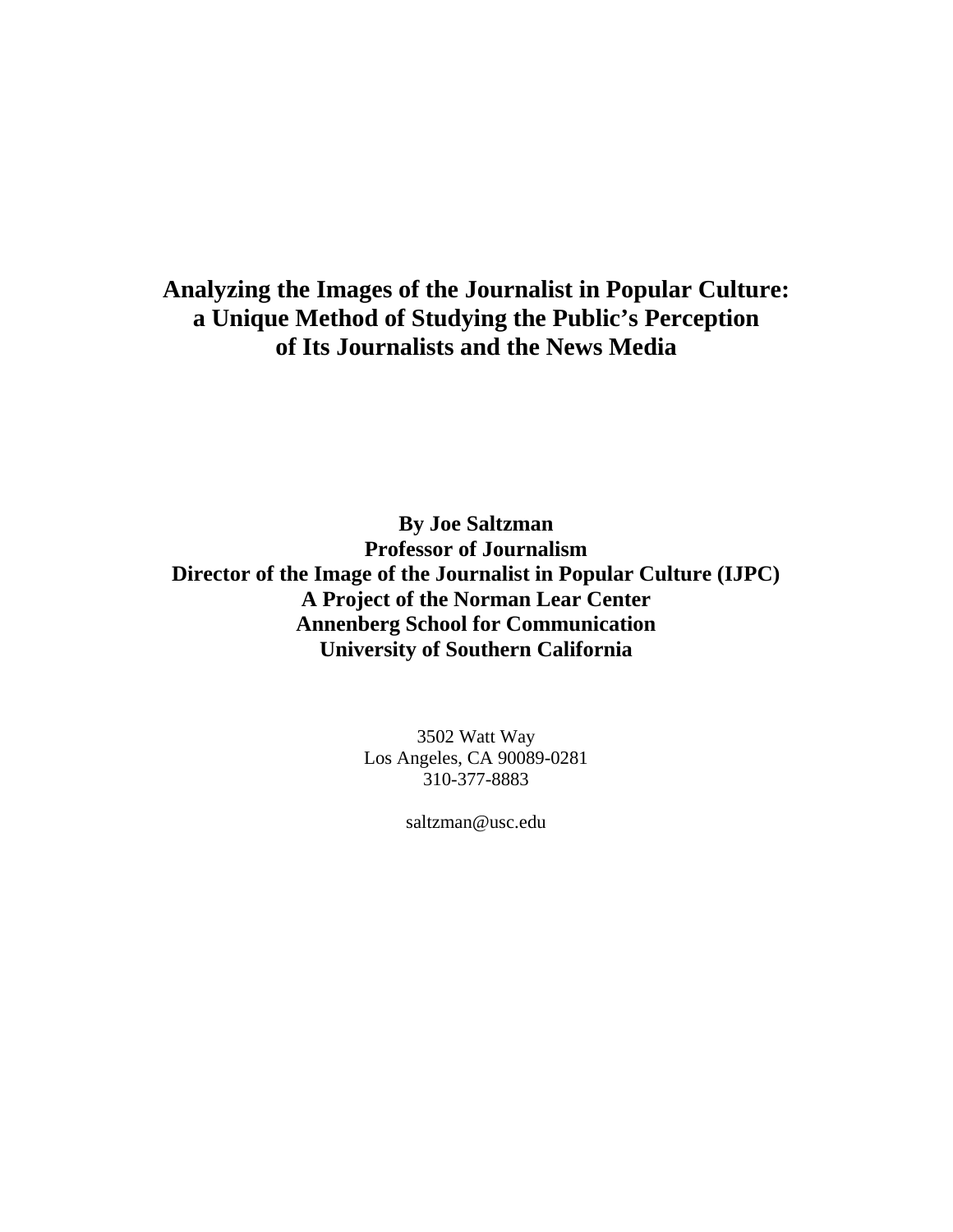**Abstract:** By analyzing the images of the journalist in popular culture over the centuries, the researcher can offer a new perspective on the history of journalism as well as the delicate relationship between the public and its news media. The anger and lack of confidence most of the public has in the news media today is partly based on real-life examples they have seen and heard, but much of the image of the journalist is based on images burned into the public memory from movies, TV and fiction. These images of the journalist have an enormous influence on how the public perceives and judges the news media and they have a profound effect on public opinion and consequently, the public's support of the effectiveness and freedom of the news media. Many of these images come from age-old sources, long forgotten yet still relevant in the  $21<sup>st</sup>$  century.

\* \* \* \* \*

#### **PROLOGUE**

 The popular image of the journalist swirls between the real and the fictional without discrimination. The public memory seldom distinguishes between the actual and the non-real. Often the two are linked together. Larger-than-life fictional characters overwhelm their less vivid real-life contemporaries. Real-life journalists become so immersed in legend and distortion that their images are as surrounded by fiction as any character in a novel, film or TV program.

 In different times and different places, these names were as familiar as the names of one's family:

 General Assignment Reporters such as Babe Bennett, Homer Bigart, Torchy Blane, Nelly Bly, Edna Buchanan, Wally Cook, Matt Drudge, Stephen Glass, Mack Keely, Clark Kent, Hildy Johnson, Lois Lane, Breckenridge Lee, Jake Lingle, Ann Mitchell, Diz Moore, Ethel Payne, Brenda Starr, Hunter S. Thompson, Peter Warne, Tom Wolfe.

 Investigative Journalists such as Malcolm Anderson, James T. Austin, Carl Bernstein, Joe Frady, Jenny Dolan, Steve Everett, Gray Grantham, John Howard Griffin, Veronica Guerin, Seymour Hersh, Carl Kolchak, Adam Lawrence, P.G. McNeal, Jonathan Neumann, Ida Tarbell, Bob Woodward.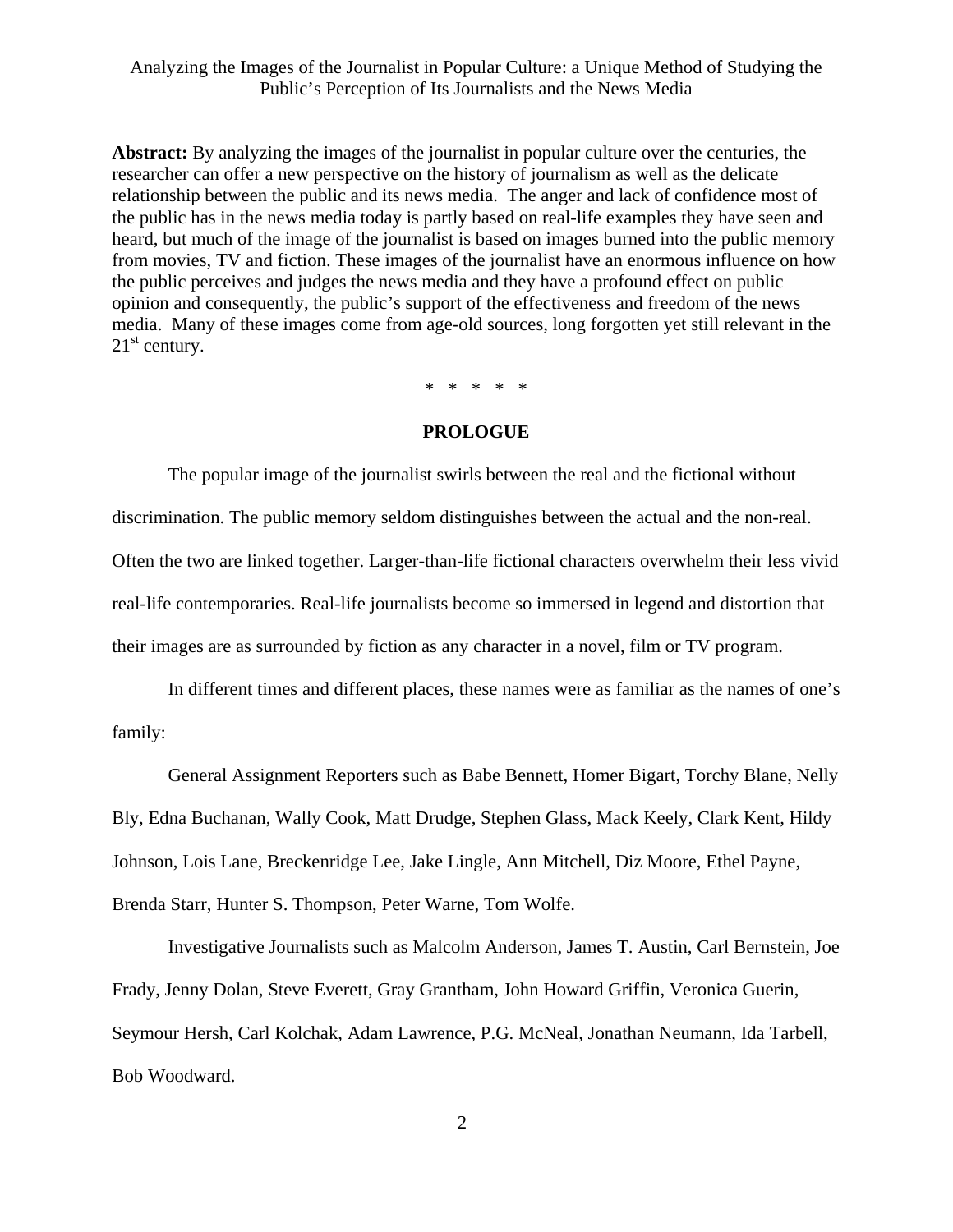Editors such as James Bellows, Walter Burns, Ben Bradlee, Henry Connell, Norman Cousins, Lou Grant, Warren Haggerty, Don Hewitt, Ed Hutcheson, Chuck Lane, Joseph W. Randall, Oliver Stone, Perry White, William Allen White, Donald Woods.

 Media Owners such as James Gordon Bennett, Elliott Carver, Otis Chandler, Harrison Crawford III, Katharine Graham, Horace Greeley, Charles Foster Kane, Rupert Murdoch, William Randolph Hearst, Robert McCormick, D.B. Norton, Joseph Pulitzer, Julius Reuters, Arthur Sulzberger, Kay Thorndyke, Ted Turner.

 War Correspondents such as Margaret Bourke-White, Nick Condon, Jonny and Kirk Davis, Margaret Fuller, Veronica Guerin, David Halberstam, Marguerite Huggins, Johnny Jones, Jack London, Augusta Nash, Ernie Pyle, Sydney Schanberg, Henry M. Stanley, McKinley B. Thompson.

 Critics such as Samuel Clemens, Addison DeWitt, Roger Ebert, Bosley Crowthers, Pauline Kael, Walter Kerr, Waldo Lydecker, Lawrence Mackay, Tom Shales, Ellsworth Toohey.

 Columnists such as Carrie Bradshaw, Dear Abby, Hedda Hopper, J.J. Hunsecker, Ann Landers, Anna Quindlen, Liz Smith, Louella Parsons, Grantland Rice, Mary Sunshine, George Will, Walter Winchell.

 TV Journalists such as Sally (Tally) Atwater, Ted Baxter, Tom Brokaw, Murphy Brown, Robert Caufield, Walter Cronkite, Mike Donovan, Linda Ellerbee, Morley Safer, Jessica Savitch, Peter Jennings, Ted Koppel, Edward R. Murrow, Dan Rather, Mary Richards, Betty Rollins, Diane Sawyer, Barbara Walters.

Who is real? Who is fiction?

 The public doesn't care. It takes its images wherever it sees and hears them and it often fails to differentiate between the real and the fictional. The public bases its impression and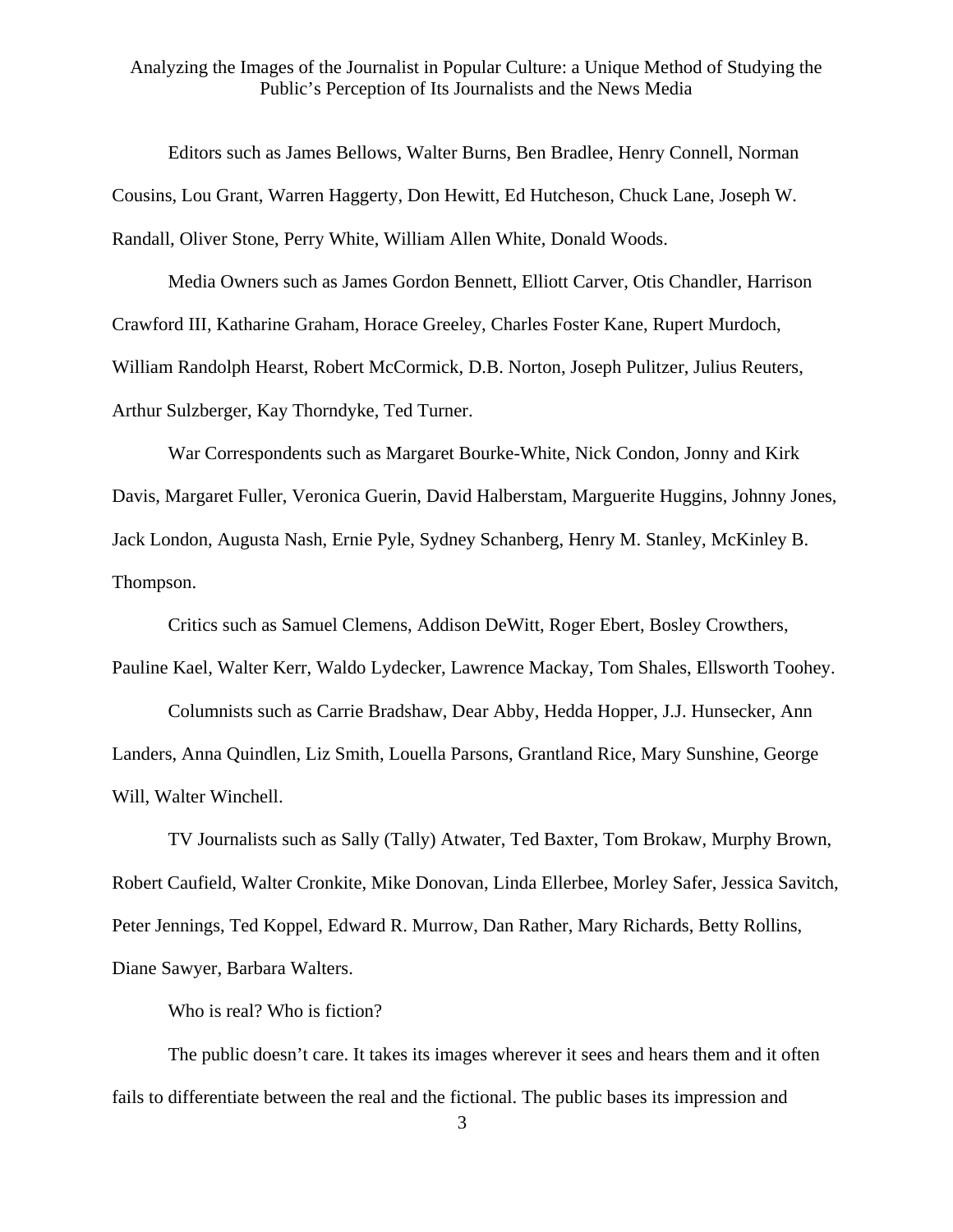understanding of the news media through these images. In the end, it really doesn't matter to the public if these images are real or fantasy. The reality is the public integrates these images into its own reality and acts accordingly.

The word *journalist* dates back to 1693 and is defined as "one who earns his living by editing or writing for a public journal or journals."<sup>1</sup> In modern times, the journalist has grown to mean much more than someone simply involved in the production of printed journals. It has become a synonym for reporting and writing in any news medium.<sup>2</sup> For this historical look at the journalist in popular culture, a journalist is defined as anyone in any century who performs the function of the journalist today – gathering and disseminating news, information, advice, editorial comment and criticism.

 Going back to ancient times, we discover the origins of many of the images of journalists of modern times. They are the historic counterparts of the men and women we see in our news media every day: the newsgatherer, the newswriter, the correspondent, the professional writer, the social commentator, the critic, the propagandist, the hack, the merchant, the publisher, the editor, the reporter, eventually the producer and writer of everything from print periodicals to television and radio newscasts to Internet Web sites and blogs. The ancient journalists, writing and reporting at a time when "journalist" and "journalism" did not exist, fulfilled the functions of acknowledged journalists of the  $21<sup>st</sup>$  century.<sup>3</sup>

 Then as now, the images of the journalist in popular culture embody the basic notions of what a hero and villain are. The hero reflects a society's innermost hopes and dreams, the villain its fears and nightmares. The journalist as hero and scoundrel is no exception.

Journalist heroes often are self-made persons, independent spirits, people who get angry over injustice and unfairness. They distinguish themselves by their achievements, not their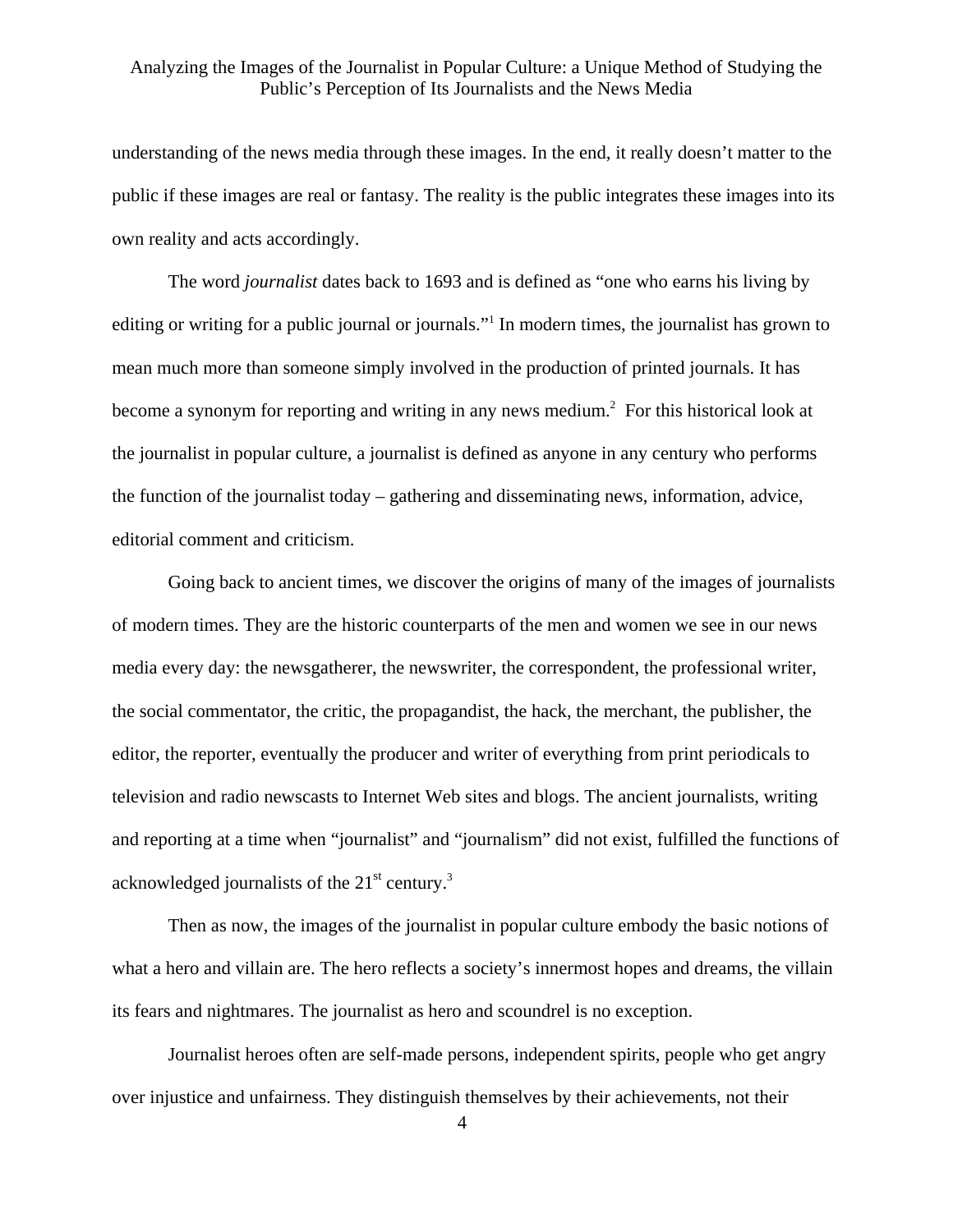boasts. [4](#page-50-3) They are people of good will, unselfish, trusting, decent, honorable with a sense of fair play, self-confident, resourceful and sometimes too witty for their own good. They work hard, display tenacity and enterprise, are good neighbors, love the simple things, have humility, are brave and honest,<sup>5</sup> and will wield the power of the press, but never abuse it. Journalist heroes use words to help neighbors, to right wrongs, to stop injustice, to do what is fair and right. The journalist hero is convinced that the ends, the triumph of right over wrong, justify any means, no matter what the ethical or moral cost may be. They believe in and embrace the public interest.

Journalist scoundrels or villains are arrogant and have no scruples. They are braggarts who are vain and conceited.<sup>6</sup> They are socially undesirable, usurpers, abusers, snobs, strangers, traitors, sneaks, chiselers, narcissists. Journalist villains are big-headed parasites  $<sup>7</sup>$  who use the</sup> news media to serve their own social, economic, political or personal ends. They care nothing about the public and repeatedly abuse its trust and patronage. They usurp the public's right to know by using information to extort and destroy. They are cads and bounders, knaves and blackguards, scoundrels who stop at nothing to further their own corrupt goals. They care nothing about the public interest, except to use it for their own selfish ends.

 An argument can be made that there have never been any true heroes or villains in journalism, simply celebrities. The difference between heroes and celebrities is a matter of degree. Heroes are distinguished by achievement, celebrities by image. Heroes create themselves. Celebrities are created by the media. The hero is a big man or woman. The celebrity is a big name. The hero grows with stature as time passes. The celebrity is always a contemporary flash. The passage of time destroys the celebrity, who is unmade by repetition.<sup>[8](#page-50-7)</sup> As one commentator put it, "The hero is made by folklore, sacred texts, and history books, but the celebrity is the creature of gossip, of public opinion, of magazines, newspapers, and the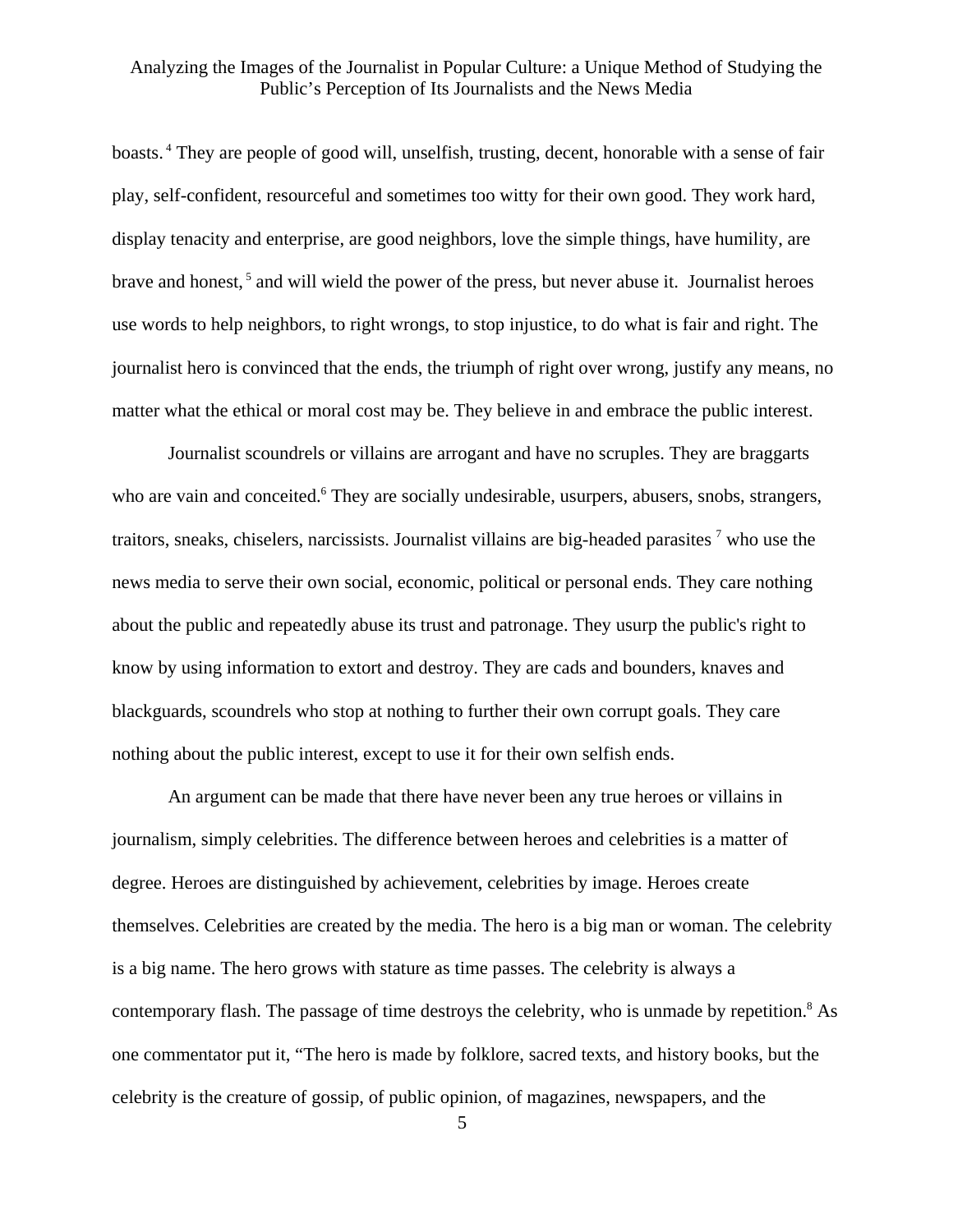ephemeral images of the movie and television screen."<sup>[9](#page-50-8)</sup>

A tragic hero is one who has fallen from greatness, someone with a tragic flaw. There is no tragedy in the celebrity's fall from grace. Celebrities simply go back to their proper anonymous station. The dead hero becomes immortal, more vital with the passage of time. Celebrities, even in their lifetimes, become passé and pass out of the picture seldom if ever to be remembered again.<sup>10</sup>

Most of the heroes and scoundrels of journalism are, if stripped bare by these definitions, more the celebrity than hero, more celebrity than villain, and this was as true in ancient times as it is today. The early purveyors of information often were elevated to heroic stature through myth and gossip. The scandalmongers won fame through self-promotion and media manipulation. The only difference between then and now is the media involved – mouth, tablets and papyrus instead of newsprint, electronics and megabytes.

 The image of the journalist in popular culture is a long-neglected, fertile field for research virtually untapped by journalism and mass communication scholars.<sup>11</sup> It is a field ripe for scholarly research. Since most academics studying this subject have been film-oriented, there has been little written on the image of the journalist in novels and other fiction, less on the image of the journalist in television or radio, and practically nothing on other forms of popular culture, including comics, cartoons, commercials, and soap operas. Minimal research has been focused on the historical images of the journalist in popular culture. Following are some possibilities, places to start, resources to use, concepts to be expanded.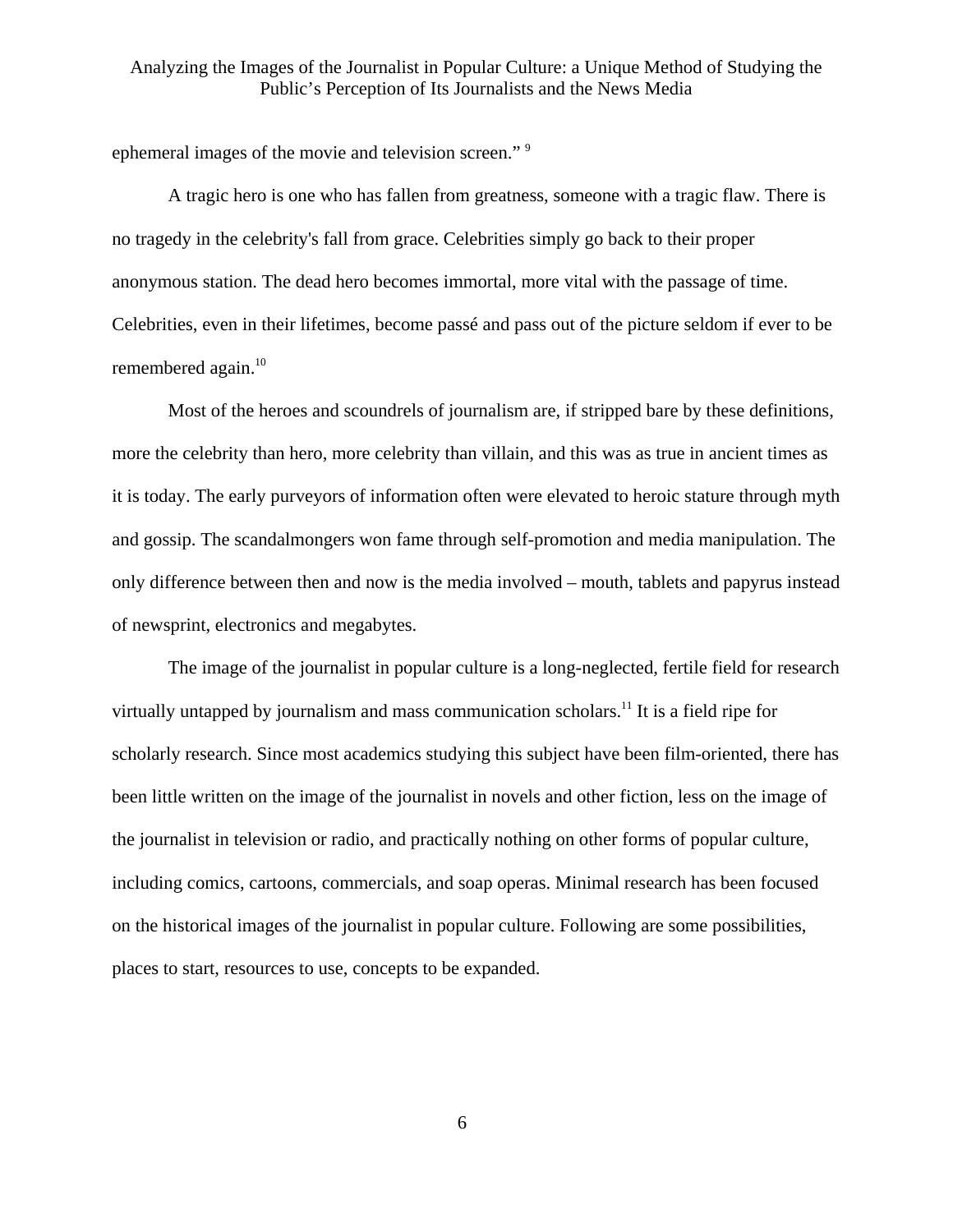# **AN HISTORICAL PERSPECTIVE: SOME EXAMPLES OF ANCIENT IMAGES OF THE JOURNALIST[12](#page-50-11)**

Call them messengers, heralds, minstrels, gossips, busybodies, news criers, balladeers, travel correspondents, letter-writers, epitaphers, pamphleteers, hacks, free-lancers, newsmongers, news-writers, reporters, editors, journalists. They all trafficked in the same commodity: News, the latest messages about government and war, fire and earthquake, miracles and monstrosities, private and public lives, soldiers and criminals, neighbors and royalty, heroes and scoundrels, religion and myth, life and death.<sup>13</sup>

 The lust for news, for tidings, for gossip, for information about everything and anything goes back to the beginnings of recorded history. Inseparable with this passion for news was a dislike for those who peddled information. The messengers dealing in this valuable commodity always wanted something in return, some form of currency for their information: money or an exchange of information, favors or gratitude. Those who had information had power over those who wanted that information. The more valuable the news, the greater the power. The have-nots began to envy and even fear purveyors of news, and these emotions quickly turned to anger and hate. This love-hate relationship, this dichotomy, winds throughout history: the news was valued, but those who brought it were despised, ridiculed, attacked, jailed, murdered.

The anonymous messengers in Semitic, Greek and Roman mythology, poems and plays<sup>[14](#page-50-13)</sup> are primarily reporters in the field bringing back vivid, detailed eyewitness accounts of what happened, to whom it happened, where it happened, when it happened, how it happened, and sometimes why it happened. They were the eyes and ears of those left behind waiting for word from the battlefield or another throne that would have an enormous effect on their lives. Messengers would be peppered with questions and their answers would be as thorough and as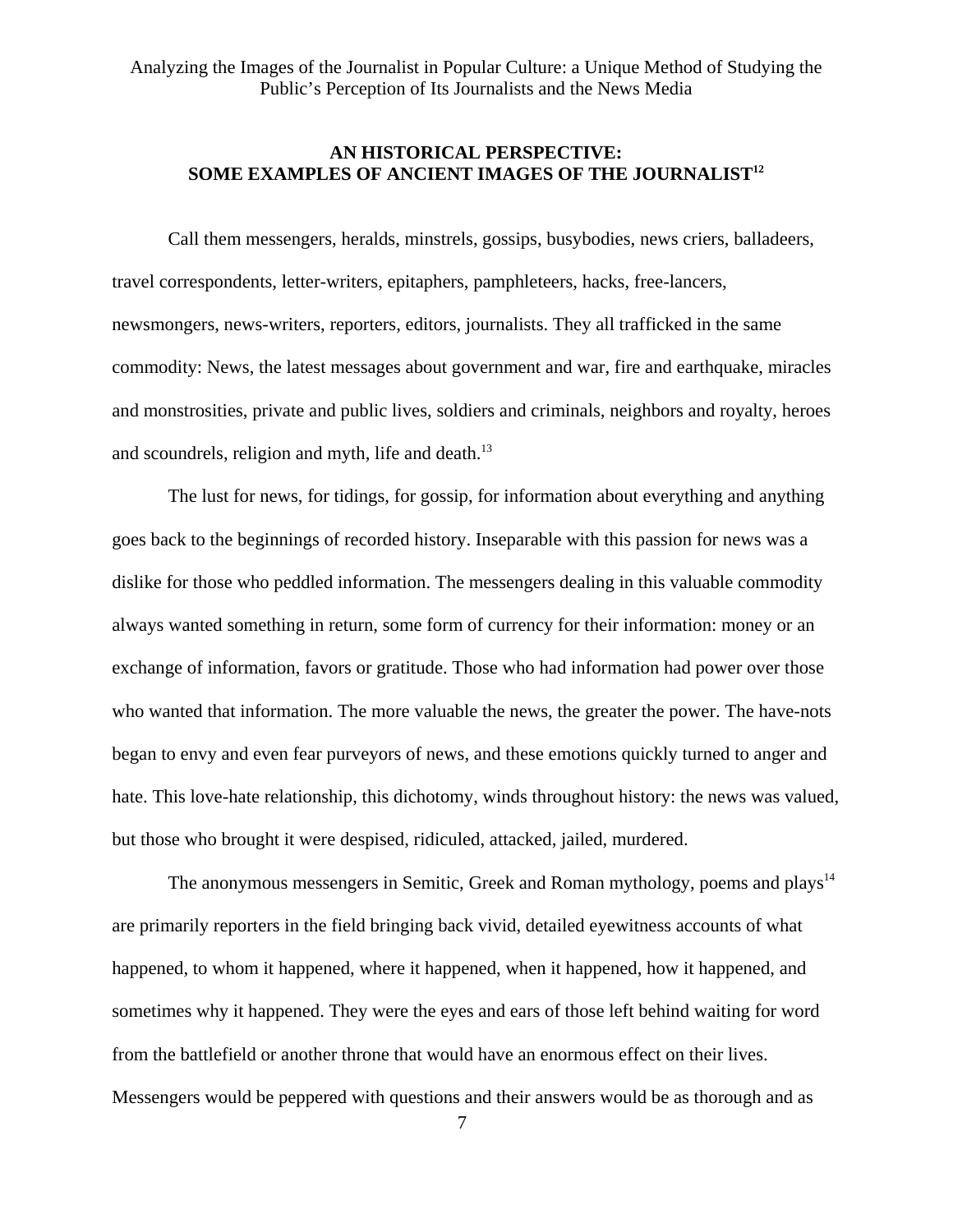colorful and dramatic as any contemporary news story. The messenger had the modern reporter's skill of observation, description, narrative and organization. And he had the same problem reporting bad news – don't blame the messenger. He's just doing his job.

 No matter how complete the messenger's report, the ancient audience was always asking for more, especially why it happened, how could it happen and other questions the mortal messenger wasn't equipped to answer. No doubt, Olympian muses knew far more. As one Greek poet put it: "Enlighten me now, O muses, tenants of Olympian homes. For you are goddesses, inside on everything, know everything. But we mortals hear only the news, and know nothing at all."[15](#page-50-14)

 Theophrastus (370 BC to 285 BC) was the best kind of a reporter – he listened and watched, and copied down words and deeds without trying to analyze them or put them into a larger context. He was a realistic miniaturist and his 30 brief Character Sketches, *The Characters*, quickly re-create actual persons who lived in a crowded urban world. Like the journalist of today, Theophrastus fills his stories with what seem to be a mass of unrelated details, but each detail adds to the realistic portrayal of the person he is writing about.<sup>16</sup> In *The Newsmaker (The Fabricator – Logopoiia)*, [17](#page-50-16) Theophrastus' produces a newsmaker who is not just a newsmonger. He creates the news as well. He quotes sources no one can verify. He adds plausible, yet fictitious information upon basic facts. He is more than an embellisher, a reckless gossip, a purveyor of idle rumors. He acts cool and intelligent as if one has to draw the information out of him. "Fabrication is making up untrue stories because you want people to believe them," he says.<sup>18</sup> "The Newsmaker is a person who, when he meets his friend, will assume a demure air and ask with a smile – 'Where are *you* from, and what are your tidings? What news have you to give about this affair?' And then he will reiterate the question  $-$  'Is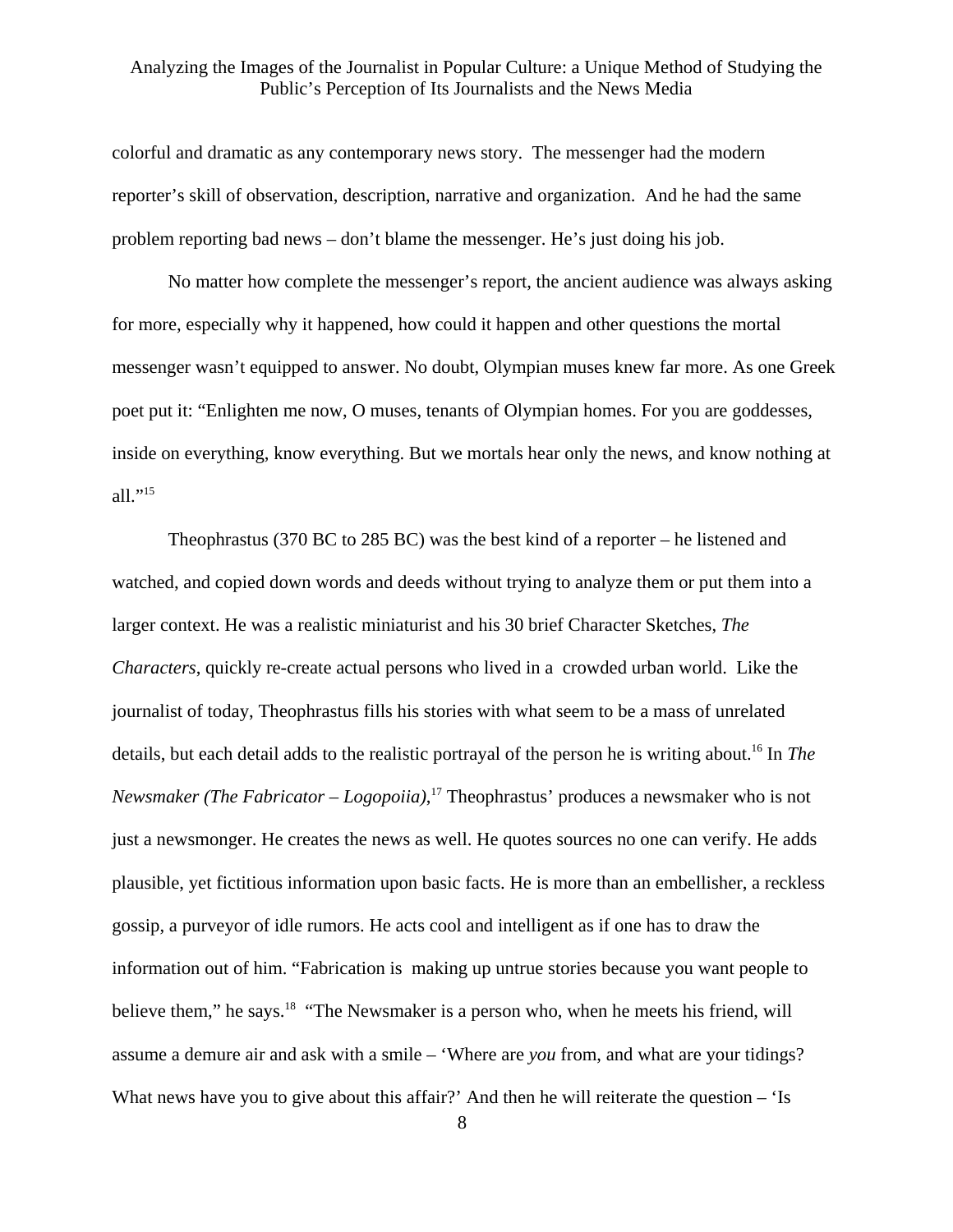anything fresh rumored?' Well certainly these are glorious tidings!"[19](#page-50-18)

 The earliest local news merchant was branded a gossip, a busybody, a witch, and treated with contempt in life and literature. Although the information was coveted, it was considered demeaning to talk about individuals behind their backs and to look down at the misfortunes and frailties of neighbors. The herald, the messenger, the news crier often had to run for their lives if the news they delivered was bad or considered inappropriate. Bellerophon was a royal messenger in Greek mythology who carried a message from one king to another requesting his own death. Because of this, *Letters of Bellerophon* became a much-used phrase describing documents that were dangerous or prejudicial to the bearer.<sup>20</sup> Sophocles used messengers in his plays<sup>21</sup> to give exposition and information about the headlines of the day. He also knew the dangers faced by messengers bearing bad news. In *Antigone*, the Greek playwright Sophocles summed up the popular opinion more than 400 years before Christ was born: "None love the messenger who brings bad news."<sup>22</sup> About the same time, another Sophocles play told the story of a herald bringing shocking news to the mad hero who is believed to be involved in a murder plot. The hero picks up the herald and dashes his brains upon a rock. No doubt the shocked audience cheered. And so, the image began. $23$ 

 Many Greek and Roman poets were would-be gossip columnists looking for an audience. The lifestyles of the rich and famous, the notorious and the infamous, were fair game for any anonymous poet in ancient Rome. The eager free-lance poets of the day were part-propagandists, part-literary men, part-press agents, part-reporters, part-social commentators, part-gossipmongers who were constantly on the lookout for a patron to pay their bills. Patronage was a part of all walks of life in Rome. The poor were mostly on the dole. And most poets, even popular ones, were poor. The search for literary patronage was a cutthroat game, grubby and mercenary.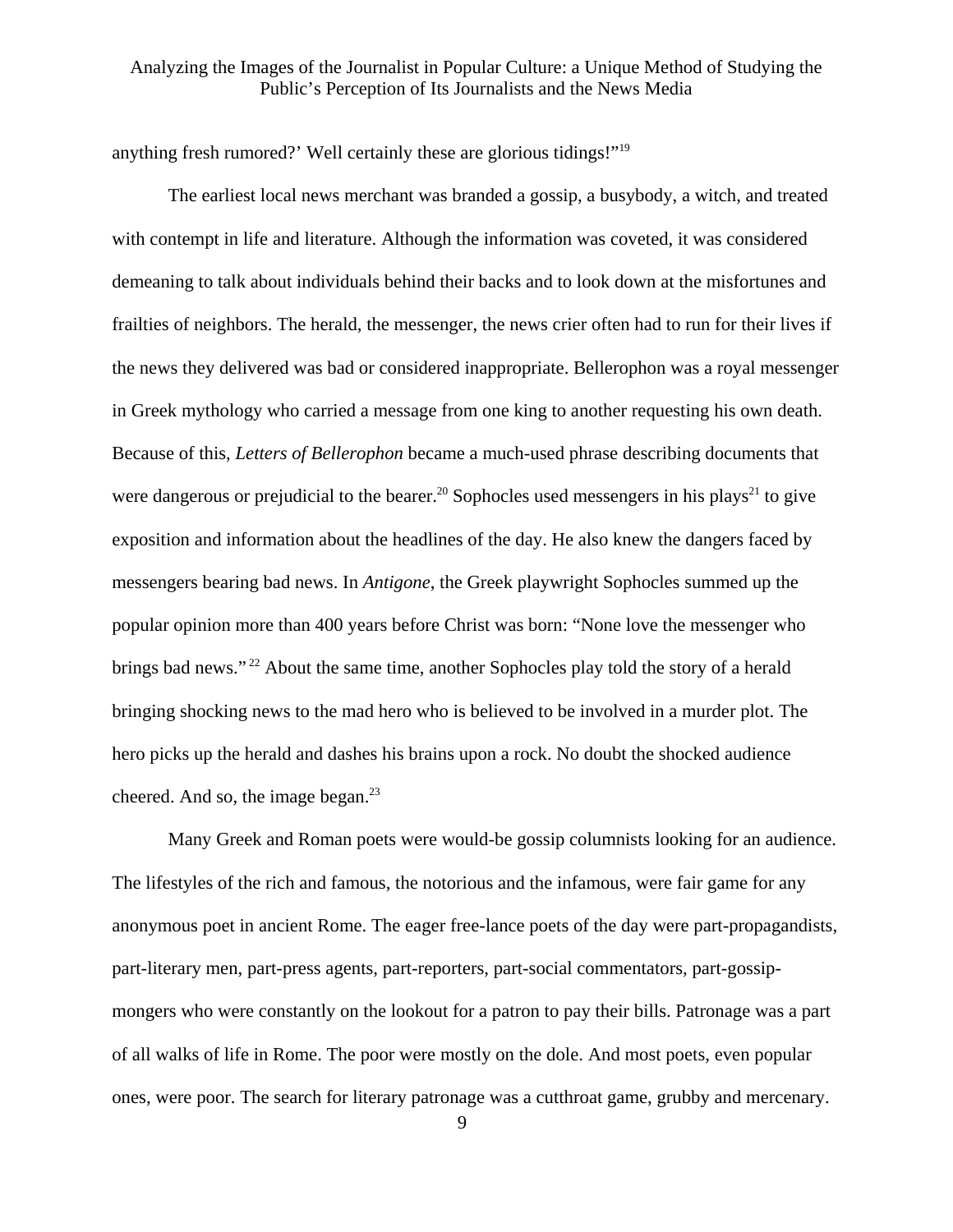It usually made the writer feel cheap and unnecessary. Only the most popular, or the most devious, won the day. If newspapers had been around, Roman Epigrammist Gaius Valerius Catullus (84-54 B.C.), for example, would have been the all-knowing columnist whose wide range of experience and intimate relationships with the rich, the powerful and the famous would make his daily column must reading.<sup>24</sup>

 The most convenient ancient form for gossip, news, or propaganda was the epigram, a brief piece of verse that could easily be turned into any item that could be found in the modern newspaper. It might be an epitaph or eulogy, a report of a battle or a new building, an amusing or tragic incident, a dangerous or humorous circumstance, a moral or philosophical reflection, a declaration of patriotism or love or grief, a tribute to the emperor or any of his supporters, an account of a miraculous event or a curious death or a physically deformed grotesquery, a grievance against another citizen, a bitter diatribe, a satirical thrust, or a thousand different anecdotes, moral lessons or tributes. In short, the epigram was the perfect vehicle for a would-be journalist.

 Anyone with a pen and a quick wit could knock out an epigram turning small everyday incidents into a moral lesson. Many anonymous writers degraded the form, but some went beyond the mere recitation of facts and opinions to create graceful, witty, ingenious inscriptions that amused or annoyed those who read them, that took the events and personalities of the day and commented on them with sardonic humor, hyperbole and sarcasm. Some, such as the Greek poets Crinagoras and Lucillus, did more than report gossip and news, and commemorate significant events. They often turned their poetry into savage comments and ridicule.<sup>25</sup>

 No one, however, matched Marcus Valerius Martialis (Martial) in using the epigram to report on life in Rome in the latter part of the first century after Christ. He covers the metropolis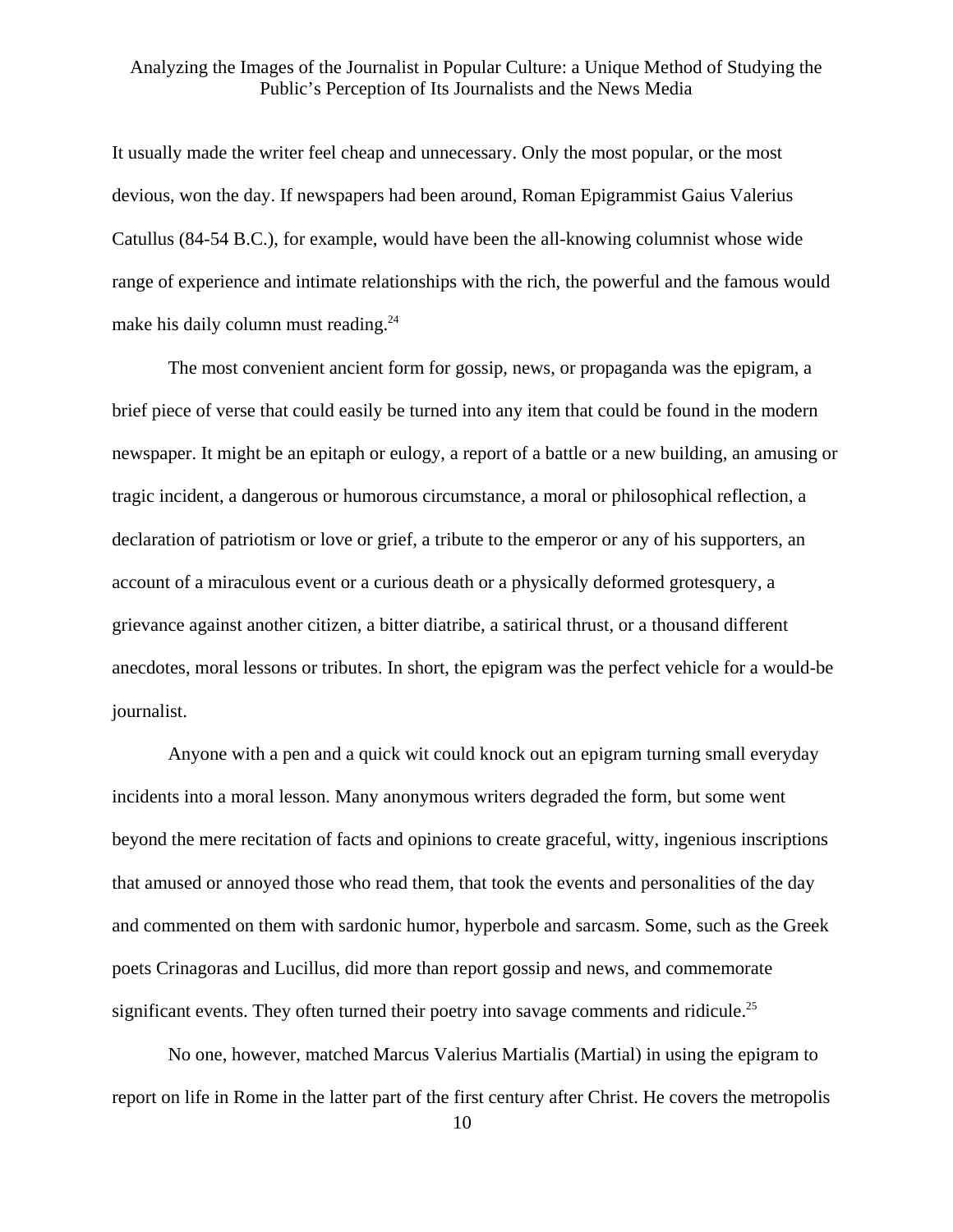from top to bottom, from its dinner and drinking parties to its public baths and spectacles, through its noisy crowded streets, and its preoccupation with social status, sex and money. Martial outlines how the Roman newsmonger went about his business: "These are the tricks that you devise to pay for hospitality…You forge a hundred silly lies and state them as reality.["26](#page-50-24) Martial tells us about a newsmonger popular at parties because he knows everything that is going on, even before it happens: "No sooner is a ship at sea surpris'd, then the newsmonger learns about it and passes the news on."[27](#page-50-25)

 No image in journalism is as potent as the foreign correspondent: the exotic reporter traveling in distant lands, the cynical observer, the dashing soldier-hero, or the careful scribbler of history. The earliest reporter of foreign and domestic news was not much more than a tipster, a letter writer, a visiting dignitary, a dilettante writing notes abroad, and finally an historian writing history from oral accounts, both new and old, eyewitness testimony, memories, and myth. Early historians invented what they did not know. They made up historical facts that suited their fancy. [28](#page-50-26) It was a form of journalism of the worst kind: Forget the facts, print the legend. They wrote in prose and then gave oral performances of what they had written. Their accounts became ingrained in the public mind. They helped create the ancient images of the journalist that still prevail today.<sup>29</sup>

# **AN HISTORICAL PERSPECTIVE:**  SOME EXAMPLES OF 16<sup>th</sup> and 17<sup>th</sup> CENTURY IMAGES OF THE JOURNALIST

To survive, the news trader quickly learned how to please an audience, whether royal or common. The news balladeers cloaked their stories in patriotism, morality, and popular sentiment. Early publishers of newsbooks followed suit. And it continues to this day. Give the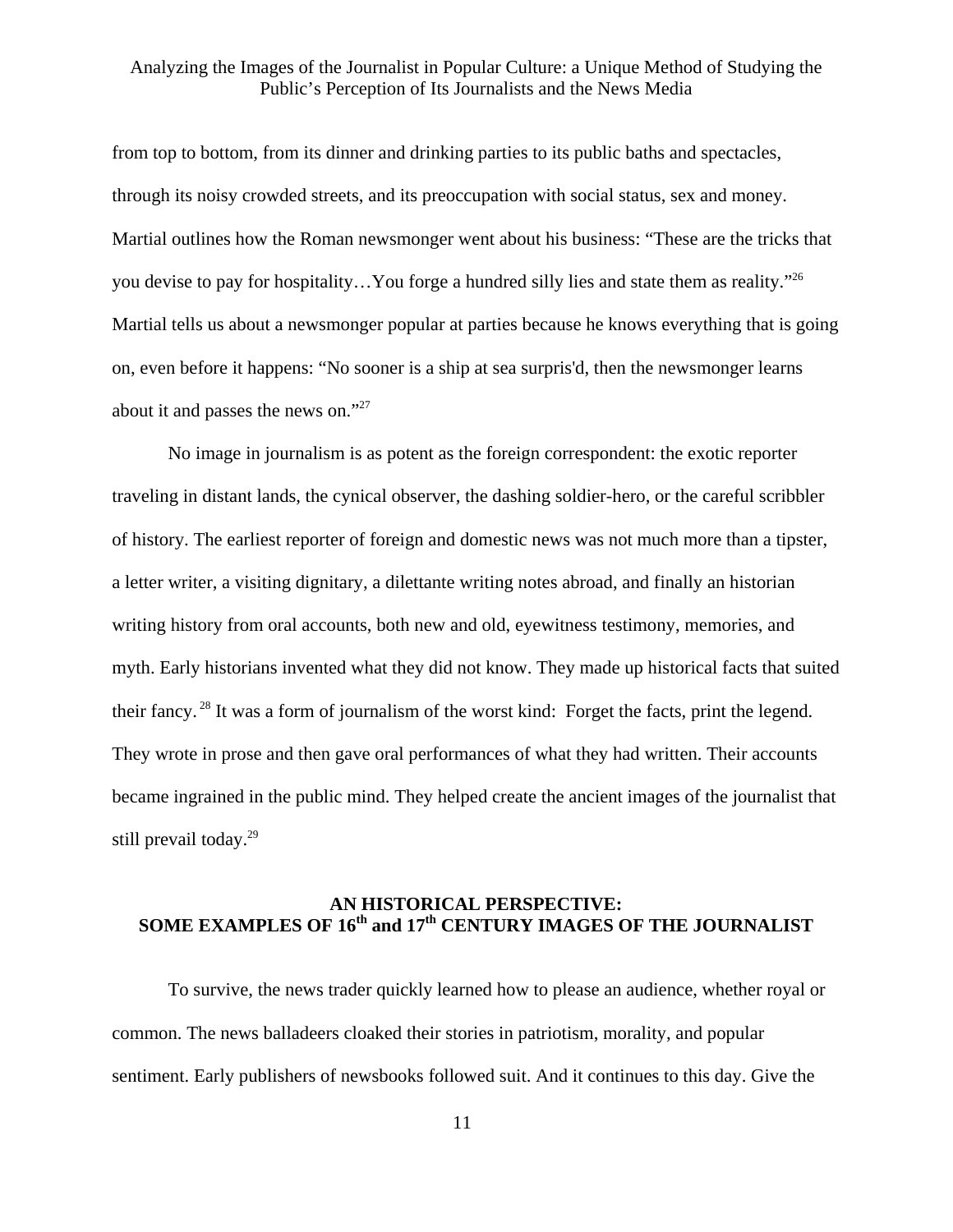public what it wants became the catchphrase of the earliest of journalists. People always have been curious about the flaws and eccentricities of their neighbors. In the fifteenth century, the earliest journalists, the professional news-ballad writers<sup>30</sup>, quickly figured out what the public wanted to hear and buy: verses about executions, battles, coronations, crimes, violence, scandal, witches, oddities, and magic. This was tabloid journalism in its infancy.<sup>31</sup> While it may be true that tabloid journalism tends to trivialize who and what we are, it always involves visceral emotions: love, hate, joy, fear. It usually involves the famous and the infamous, the unusual, the criminal, or the bizarre. The concept of tabloid journalism and the elite who are appalled or fascinated with tabloid reporting, is as old as journalism itself.<sup>32</sup> The rhyming newswriters originated the image of the newsmongering journalist who gives the public what it wants no matter how ugly or coarse the story and its presentation may be. Most of the professional balladeers remained anonymous, but a few became famous.

The undisputed king of the London ballad-makers was William Elderton.<sup>33</sup> First and foremost he was a journalist who used the topics and events of the day as his bread-and-butter ballads. It was the perfect time for a news balladeer, a time when plots and counter-plots, wars and rumors of war, natural and man-made disasters consumed a population eager for information and news. Elderton covered that world with the eagerness and skill of a reporter interested in everything around him. He put current events into clever rhyme and eventually became a legend himself.

 In a 1614 play, *Bartholomew Fair*, Playwright Ben Jonson, who believed that true poets should detest "balletmakers," offers a corrupt ballad-singer, Nightingale, who with a cutpurse, is a part of the chicanery and corruption of swindlers who show up at public amusements to fleece a gullible public. While other sellers cry out "Buy any pears...buy any gingerbread" or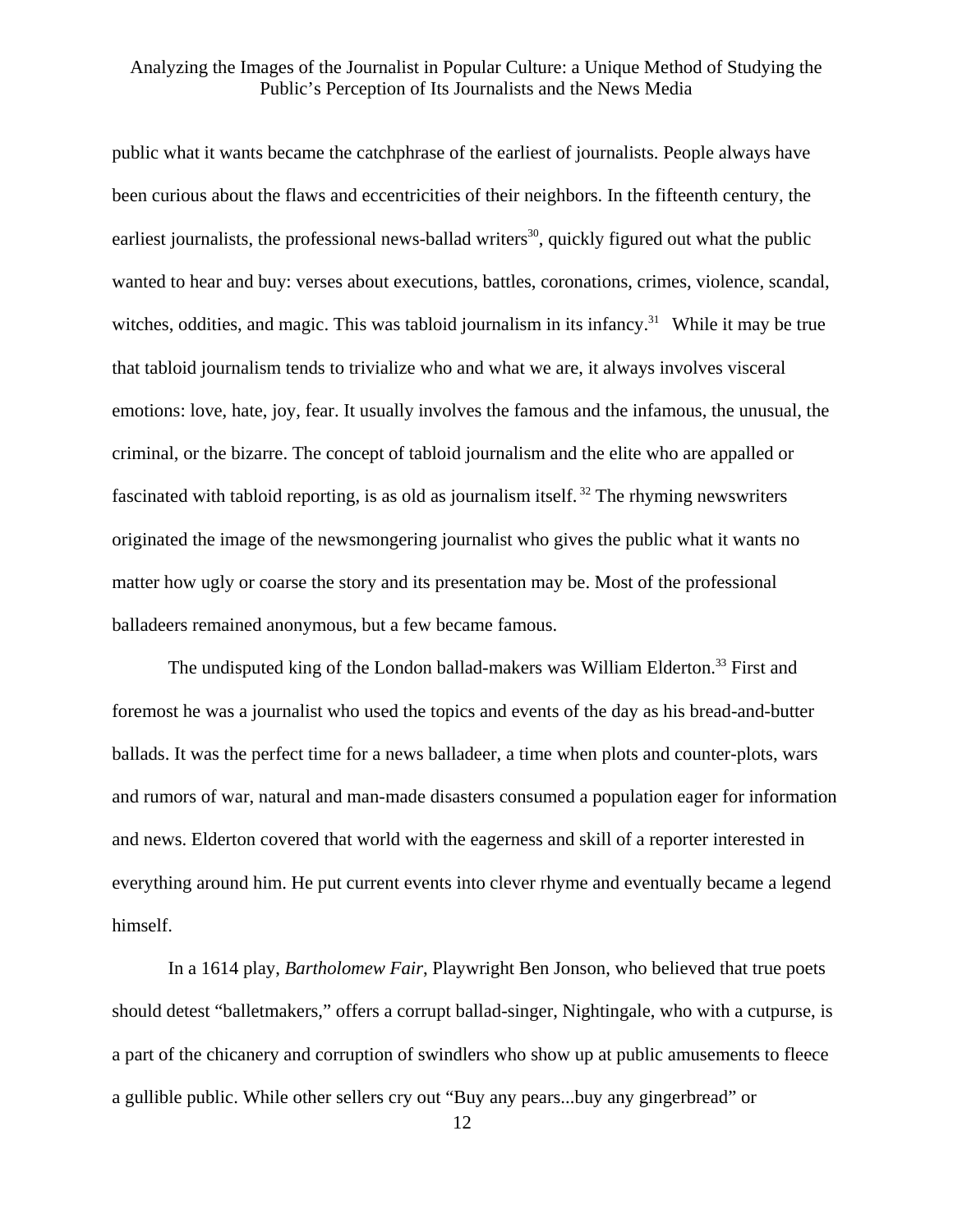mousetraps or hobby horses, Nightingale, in cloak, hat and with sword, sings out his product: "Ballads, ballads! Fine new ballads: Hear for your love and buy for your money!"<sup>34</sup> It is a realistic picture of the ballad singer trying to sell his wares.

The earliest newswriters knew that a report on an execution of a notable traitor or a crime involving jealousy or passion was hot copy. No one worried about what was real or false. What they didn't know, they made up – fusing together topical facts, innuendo, rumor, libel, and gossip into vivid descriptions that captivated their audiences. The method of transmission may have been primitive, but the end result was the same: The elite moaned about the corruption of the populace's mind and morals while the people waited eagerly for the next story documenting an act of revenge or honor.

 The Elizabethan pamphleteer was the original freelance journalist, investigative reporter and editorial writer. The only problem being that he was a journalist without any newspapers or magazines, a professional without a profession, yet one capable of churning out features, editorials, personal columns, human-interest stories and news reports for anyone who would buy them. Like freelance journalists throughout history, they were always at the mercy of the businessman and the reader. Put a phone in the pamphleteer's hand, and you have a *Front Page* reporter. Give him a tape recorder and you have a freelance magazine writer. Stick him by a computer with stacks of reference materials and you have an editorial writer. Many of the images associated with journalists throughout the centuries started here: the drinking, the drugs (tobacco), the lack of funds, the continual complaining, the grand aspiration to something better, something higher, something respectable, something like literature.<sup>35</sup>

 Sitting in a coffeehouse or a tavern, these rakish free-lance professional writers sat and drank, smoked and gambled and continually complained about the business of writing, how their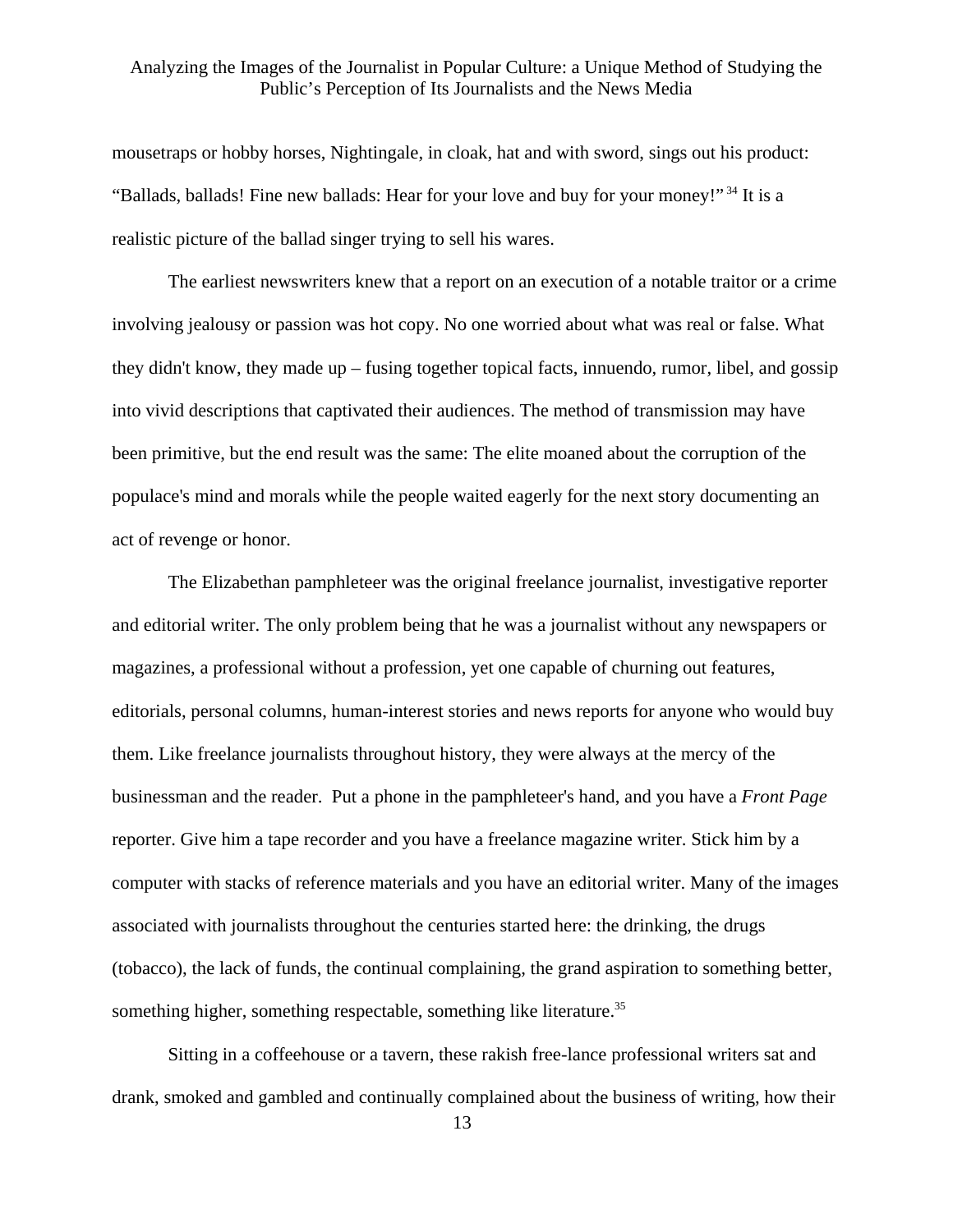bosses took advantage of them and how degrading it was to be a professional pamphleteer. From the day the Elizabethan writer turned professional, he derided his profession, expressing great bitterness about writing for money and not for art. He would spit on his colleagues calling them hacks and crying in his ale when reminded he was no better or worse than the rest of them.

 This constant vocal derision was picked up by the public and passed on from decade to decade, through the 19th and 20th centuries and into the 21st. The scenario hasn't changed. Those who wrote for money got to be pretty good at it. They learned their craft well. They figured out what appealed to popular audiences. Because they were good at what they did, they ended up enjoying the actual work, the skill of putting out copy quickly and efficiently, of the immediate gratification of seeing their story in print and hearing their audiences' reaction. But even as they savored their success, they still felt the embarrassment, the shame, the frustration in not doing something legitimate and profound.

 When Elizabethan journalists failed to use the news medium to get to what they considered to be a better place, they became disillusioned, angry, cynical, bitter, burnt-out, drowning their disappointment in alcohol or drugs. Occasionally one made the jump to respectability, but the great majority, the thousands of journalists from Elizabethan times to today, remained forever either anonymous or famous for what they considered all the wrong reasons. For most, fame as a journalist simply embarrassed and frustrated them all the more and they growled their displeasure and disgust to whoever would listen to them.

 Again it was playwright Ben Jonson who created an image of the journalist that showed the newsmonger in the worst possible light. In *The Staple of News*, [36](#page-50-32) Cymbal is the governor of The Staple, a new enterprise that anticipates developments in the news trade. Jonson envisioned the creation of a monopolistic newsgathering and distribution system on a national scale in which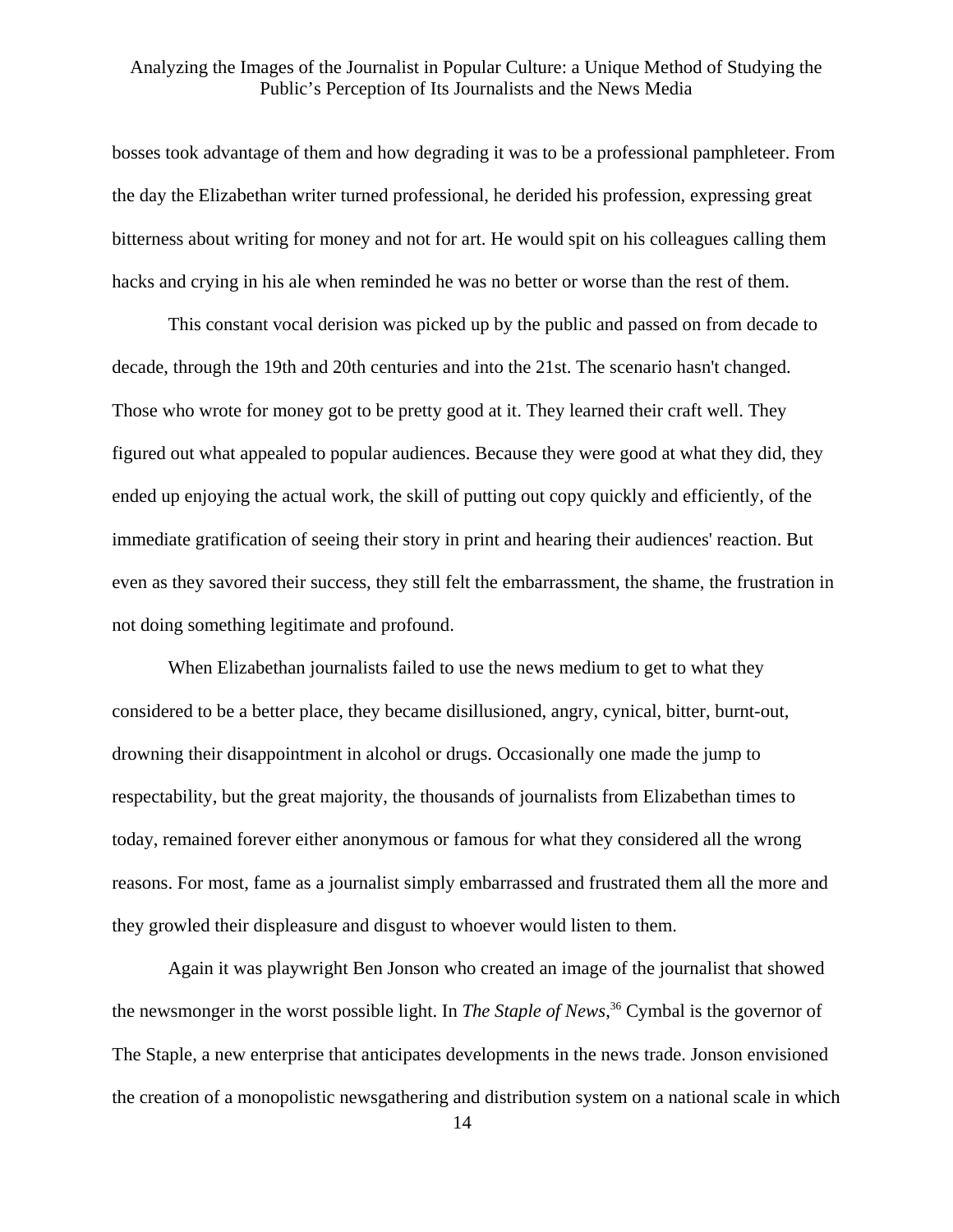Staple emissaries were assigned to the nerve centers of social and commercial life. His fear of this kind of a streamlined news agency offering up-to-date information for a price was formulated from the reality he saw around him. He wasn't worried about the crude pamphlets and newsbooks he saw all around him. He was worried about the organized exploitation of contemporary events by men exploiting the news of the day. For Jonson, the notion of a news office gave him one more opportunity to satirize another social institution.

 A staple dealing in the commodity of news was not even contemplated at the time because of severe legal and political barriers in force when Jonson's play was written. Jonson was worried that the news business was abolishing the old way of doing things. He believed the newsbooks were usurping the time-honored trade of gossip and hearsay. Instead of trading gossip in taverns and barbershops, hand-written newsletters and printed newsbooks were being collected at a central point and sold for profit. Gone was the informal relationship between the news purveyor and the recipient of the news.<sup>37</sup> The news business, in Jonson's words, "a weekly cheat to draw money," was establishing an impersonal relationship between the producer and the consumer, severing this direct contact[.38](#page-50-29) In another one of his plays, *News From the New World*<sup>39</sup> news was free to anyone who had ears. In the Staple office, news is available only in exchange for pennies and pounds. It is packaged in gross amounts (a ream, a bale, a ton), regardless of its contents.

 One newspaper in 1653 ridiculed news pamphlets that relied on the grotesque and the sensational to woo readers. It said they printed stories unworthy of even ballad-mongers: stories about a man in the West "arraigned and condemned for 27 Wives; and of another in the North, for broiling of her own Child on a Gridiron; and a Third Lie, of a Woman that chopt her own Child a pieces, and bak'd it in a Py; this strange News made the Ballad-makers run to the Carriers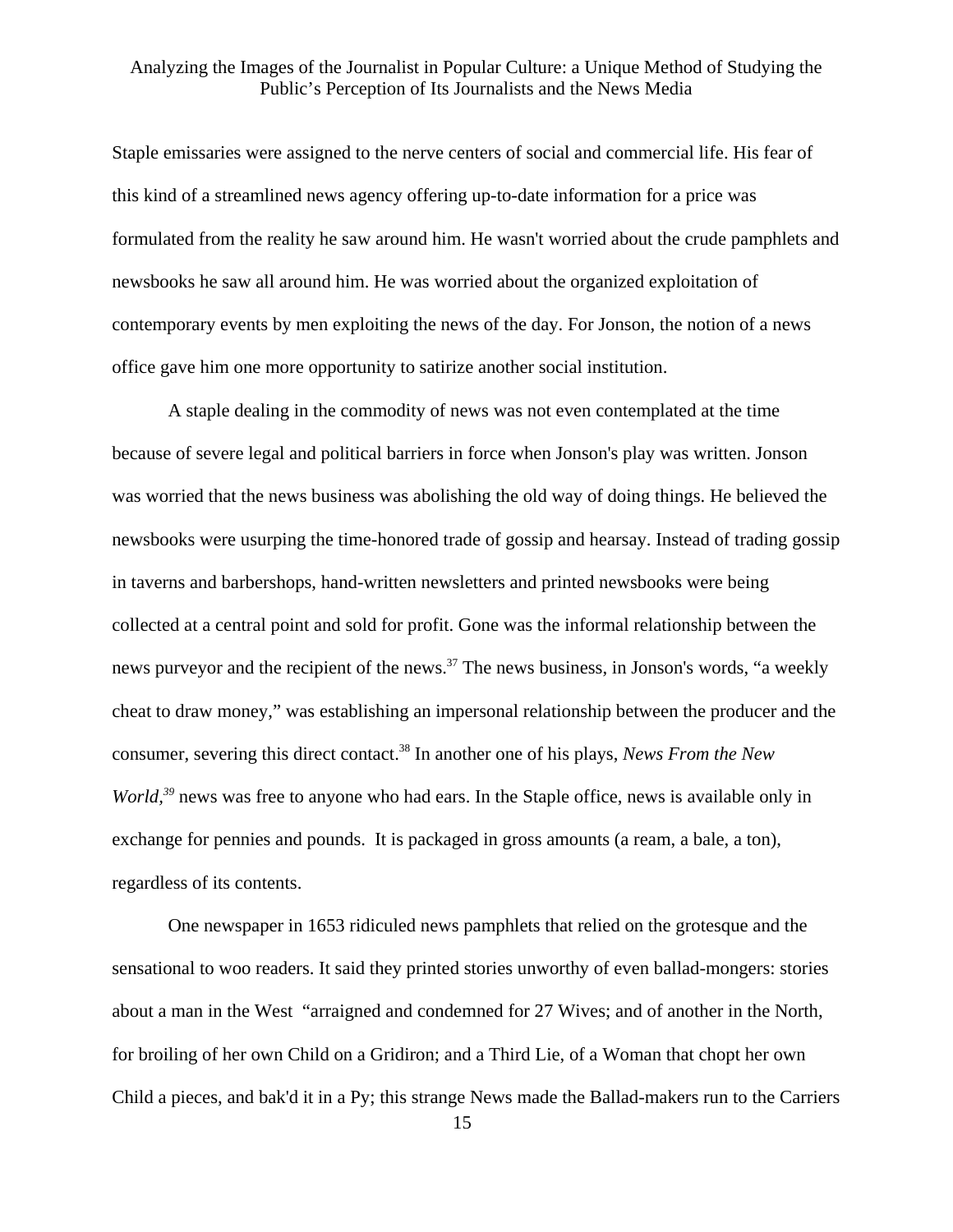of those Places to know the truth of these things; but the poor Ballad-makers, after they had spent their stock on the Carriers, and found nothing of this true, returned home again cursing the Grubstreet Newes-Mongers, who had so basely deceived them."[40](#page-50-18)

# **AN HISTORICAL PERSPECTIVE:**  SOME EXAMPLES OF 18<sup>th</sup> CENTURY IMAGES OF THE JOURNALIST

 As the 17th century drew to a close, the professional journalist came into his own. Readers were getting used to regular publication of newspapers and periodicals written by authors no longer handcuffed by official censorship. An early publication, *The Athenian Mercury* – a periodical listing questions along with their answers – had whetted their appetite for publications that informed and entertained them on a regular basis. They wanted more, and the more they got, the more they wanted.

 The journalist was there to give it to them. As one historian put it, "to fill four or eight or sixteen folio pages became the daily or weekly stint of the writer: to cater to the whims and prejudices of his readers, to keep them supplied with the current political gossip, or to divert them with the novel and salacious became his opportunity, if not indeed, as many a writer felt, his obligation."<sup>41</sup> New copy, often abusive and vitriolic, constantly littered the bookstalls and coffee house tables.

 It had become possible for a writer to make a living by his pen. The more original and prolific the writer, the better the living. Patronage was dying out and the rules of trade and business were coming in. If it sold, write more. Supply and demand. The new journalism, like the new literature, lived or died on the marketability of the product. The coffee house, the handwritten newsletter and the printed newspaper lived side by side well into the 18th century.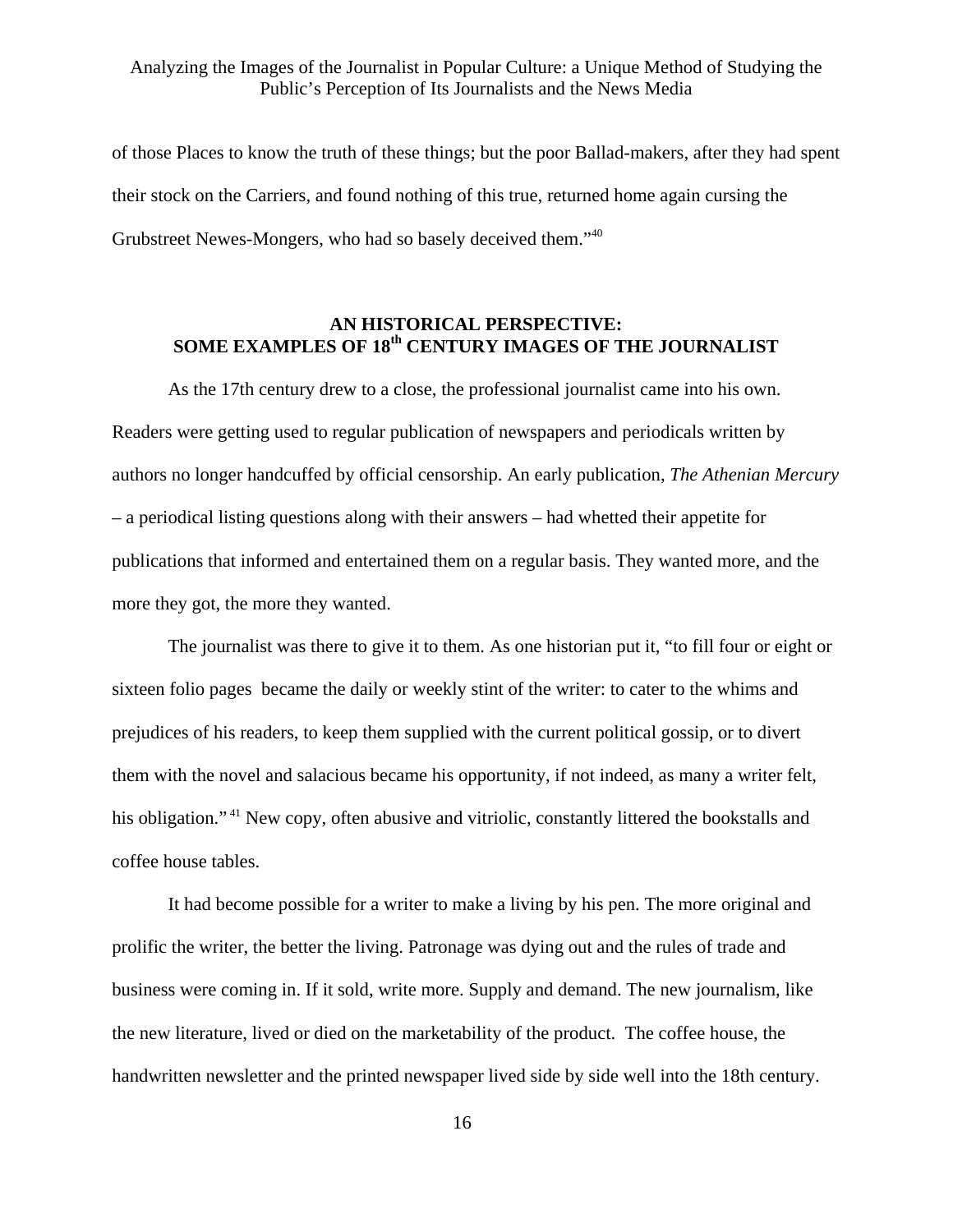To augment their spoken news, coffee houses added newsletters and newspapers to lure drinkers in and keep them there. By the 1700s, the newspaper, with its curious mixture of news, gossip and advertising was an expected convenience over morning coffee.

 Looking through the newspapers of the day, the curious reader could find out about news battles in Europe, Irish massacres or an Indian assault on New England colonists, about the latest political or religious rumors and alliances, about crime, fires, storms, robberies and duels, about country fairs, horse and foot-racing, cock fights, the theater, music, magicians, recipes, pets, fish and fish ponds, auctions, gardens, ballads, songs, the newest chocolate and coffee, animal monstrosities, fiery dragons, the national lottery, insurance policies, advice on courtship, marriage and a hundred other areas of social conduct. Although the individual newssheets may have been crude, inaccurate, and too brief, taken together they were still a miracle of communication, a growing vital force in the social and political life in England.<sup>42</sup> And they were immensely popular.

 The pamphleteers of the early 18th century were journalists writing at the cutting edge of the social, economic, political, religious, and philosophical issues of the day. Readers grabbed the pamphlets up by the handful to find out the latest information or controversy. The writers were grinding them out as quickly as the printing press could accommodate them. These prose pamphlets were sermons, speeches, conduct books, proverbs, newsbooks, literature all rolled into one. They were written in the true style of the journalist: personal, familiar, filled with observations and remarks on shared experiences and opinions. The journalist spoke directly to the reader. The writing was often plain, colloquial, conversational. Accessibility and clarity were the goal, not beauty and essence of language and style.

These professional journalists were observers and reporters of experiences and events.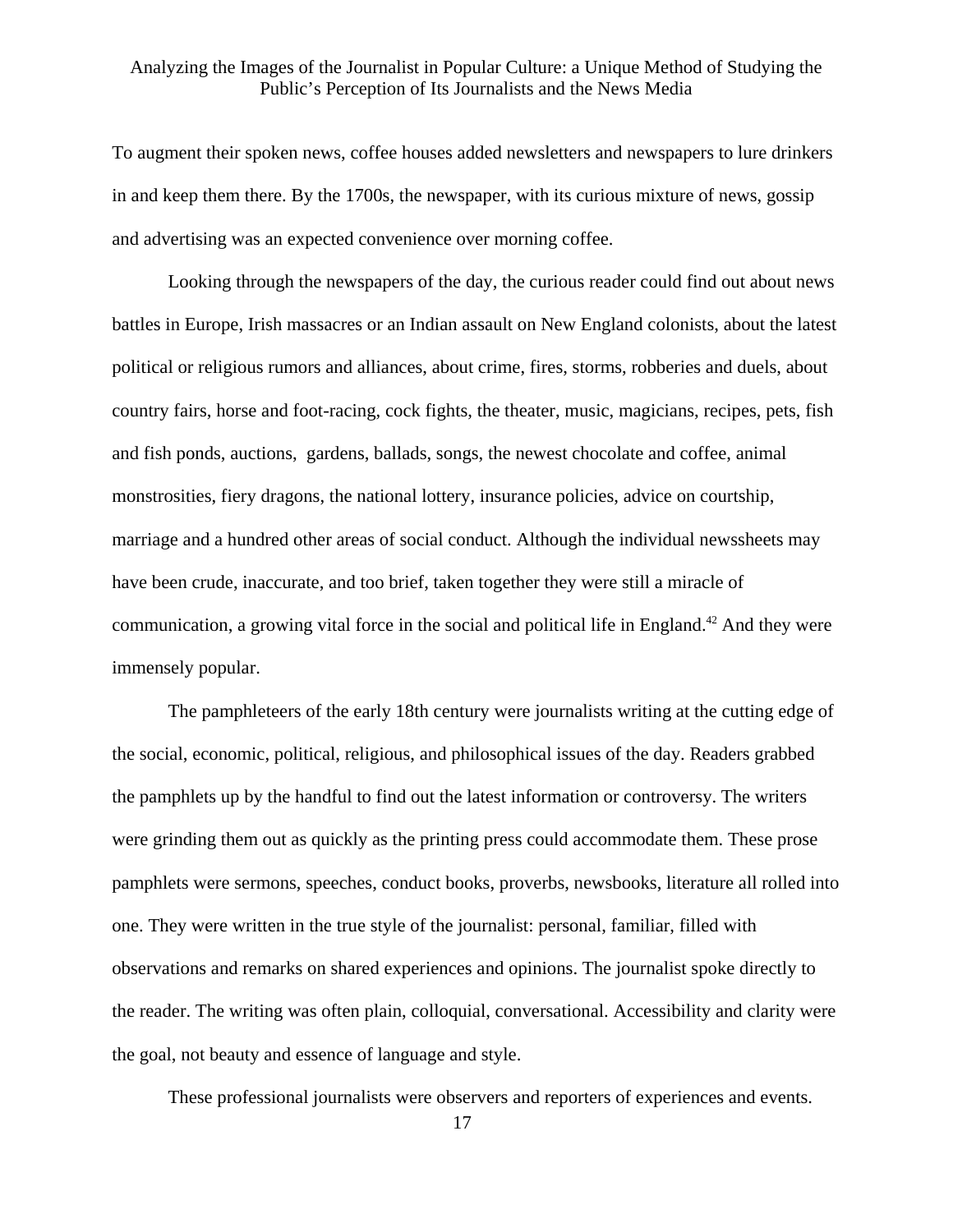They learned that the only sure way to attract readers was to be inventive, to write lively, vigorous prose and to stick in the sensational whenever possible. Scandal and gossip always sold. As political parties realized that pamphlets on their behalf were the best way to reach the public, the professional who could hack out pamphlet after pamphlet could count on a regular income. One hack named William Arnall was said to have earned 10,000 pounds in four years.<sup>[43](#page-50-36)</sup>

 The public continued to watch gasping, laughing, wondering, judging as one journalist after another attacked each other in verse and prose. What was the public to think? If the ones who knew each other best thought so little of each other, then the image of the journalist as an insolent, scandalous, corruptible, contemptible, dishonest, drunken lout must be true.

 Daniel Defoe, pamphleteer, newspaperman, essayist, propagandist, party writer, newsgatherer, gossip, advisor, commentator, and merchant was the most prolific journalist of the early 18th century. No one matched his output or his effectiveness and no one received more abuse. Defoe was called everything from a Whig and a Tory, a Dissenter and a Papist, to a stupid dog, a canting rascal, a mercenary prostitute, a party tool, a devil, a hackney author, a Foul Mouth, an "Insolent Scribbler with a Scandalous pen."<sup>44</sup>

 One vehement critic said Defoe "deserves not only the Correction of the Gallows, but the Personal Correction of every Man that meets you, and 'twill be no more Sin to cut your Throat, than to Kill a Dog." [45](#page-50-20) Another called him a Poisonous author whose Review was, unfortunately, still the Entertainment of most Coffee houses in Town. [46](#page-50-37)

 The first half of the 18th century was a luminous period in English journalism in which some of the great literary men such as Defoe, Jonathan Swift, Joseph Addison, Richard Steele, John Gay, Aaron Hill, Joseph Fielding, and Samuel Johnson infused journalism with a style and literary presence, a clarity and wit, a critical taste and reason that was absent from the periodicals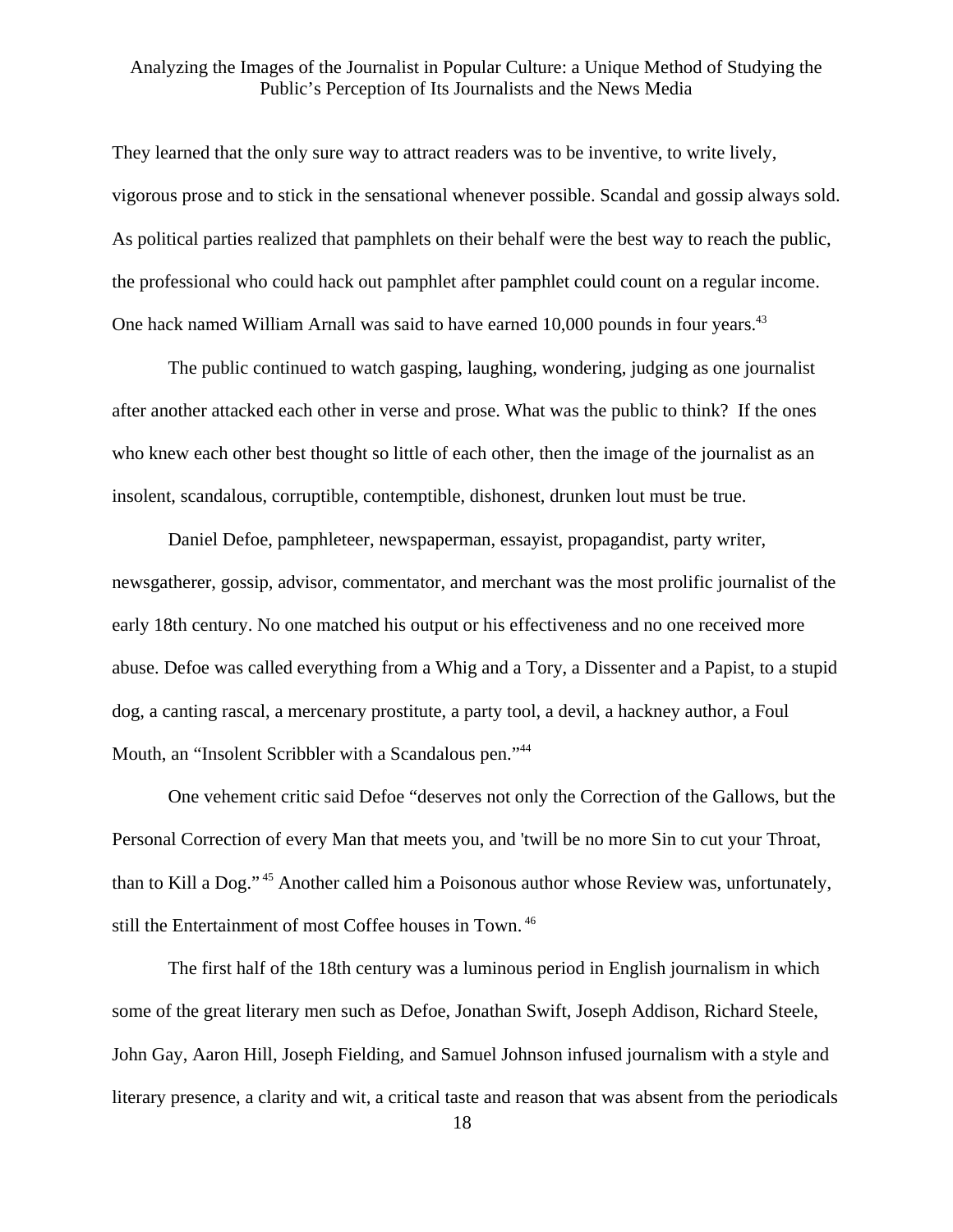that came before them. They created indelible images of the journalist in a variety of fanciful pseudonyms that the public embraced as real and vital scribblers.

 In America, the image of the journalist during the Revolutionary War is one that conjures up heroic patriots and villainous traitors. It created a journalism hero, the printer who would do anything for country, that has been admired throughout the 20th century. Once the war started, editors were faced with three alternatives: remain loyal to England, become true patriots supporting the Americans, or change loyalties as often as necessary and possible. Unlike other small businessmen who could keep their mouths shut and still sell their goods, an editor was forced to choose sides. Neutrality was impossible and the few printers who tried to remain neutral discovered such a course to be untenable. Some editors tried to change sides as quickly as the course of the war dictated. But most ran away with their presses whenever the opposing army moved in so they could publish another day. These early editors represented the strong and powerful passions of the day and they were loved or hated as symbols of those passions.

 By 1750, the printer-editor was accepted by the community, and the newspaper considered an essential part of daily life. Newspaper owners were happy with the status quo. Most did not want to rock the boat, content to print noncontroversial business and political news. While many used the John Peter Zenger decision<sup>47</sup> as an excuse for an expanded freedom to criticize, few newspaper owners wanted a fight. They left the controversial arguments on public issues to the pamphleteers and were content to make a profit and to win public acceptance.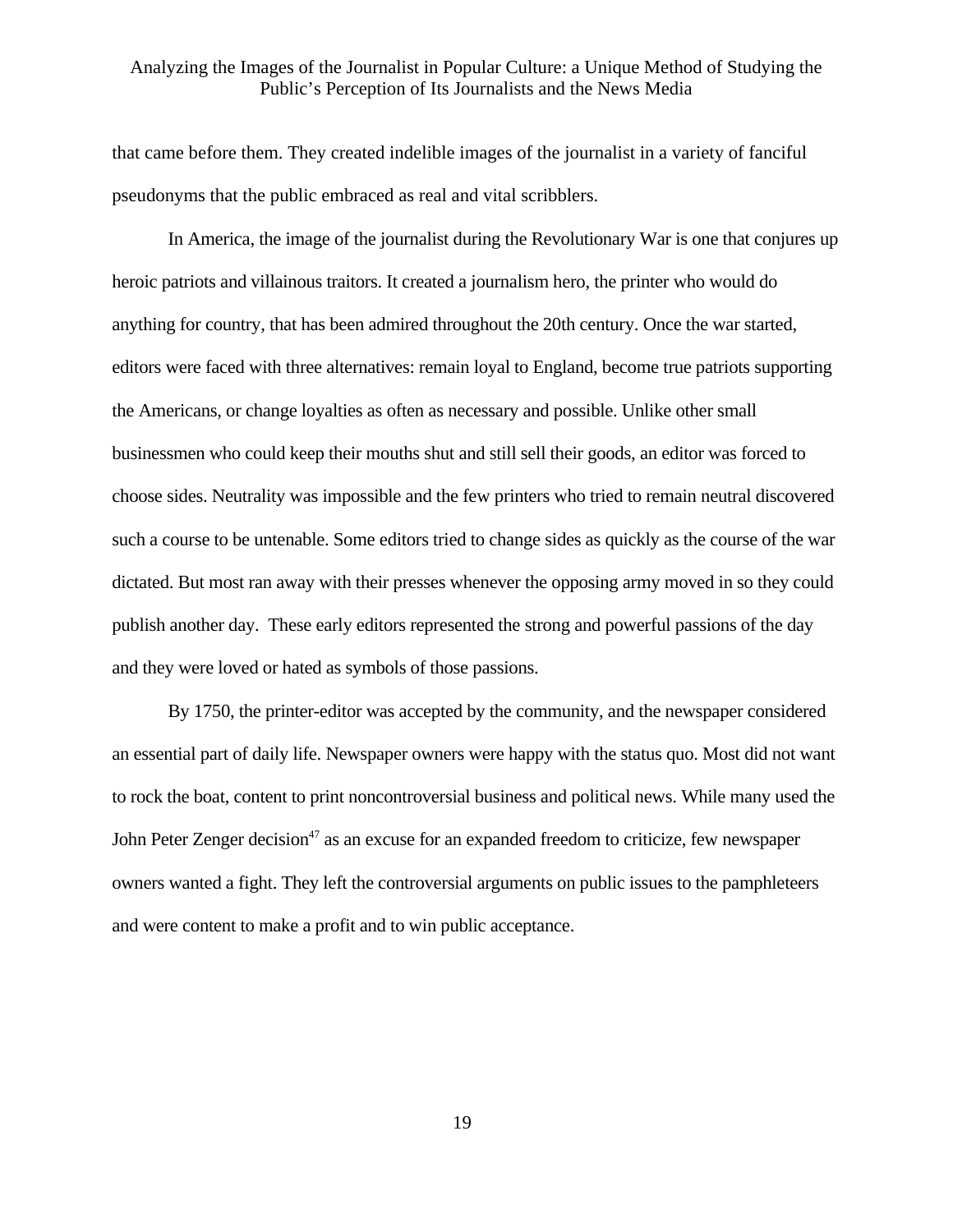#### **AN HISTORICAL PERSPECTIVE:**  SOME EXAMPLES OF 19<sup>th</sup> CENTURY IMAGES OF THE JOURNALIST

 The multiple images of the journalist increased dramatically in the mid-19th century because the editors of the popular press were sure of their own power and they were making a strong impression on the public. They made their quarrels front-page stories and they talked long and hard about the bounteous power of the press and many of them believed they could do no wrong. They didn't care much about libel suits because they figured the publicity was good for business – they would earn far more in circulation than they would have to pay in damages. They walked along the corridors of political power as equals. It was the age of personal journalism when, as one historian put it: "The American newspaperman who stood in the limelight was a captain of communication, a self-made hero who strutted on the public stage as the star in a popular national drama of success."[48](#page-50-39)

 Novels, written by some of the most popular writers of the day, were filled with images of odious and righteous journalists shining a spotlight on the way journalists were accepted in a modern society. Steadfast Dodge, for example, created by best-selling novelist James Fenimore Cooper in two 1838 novels,  $49$  is a scoundrel, a disgusting depiction of a vulgar, corrupted journalist without decency, who cares only about himself and who believes that anyone or anything said in public or in private, is fair game for his columns. Dodge was "a piece of the growing penny press,["50](#page-50-41) a writer who behaved like many of the real-life contemporaries familiar to Cooper's readers. In another novel, *Westwood Ho!*, [51 w](#page-50-42)ritten in 1832, James K. Paulding presents one of the most devastating portraits of a country journalist ever put on paper. It is a mortifying satire of a scurrilous backwoods journalist, an ignorant, ill-mannered and unethical editor of a frontier newspaper.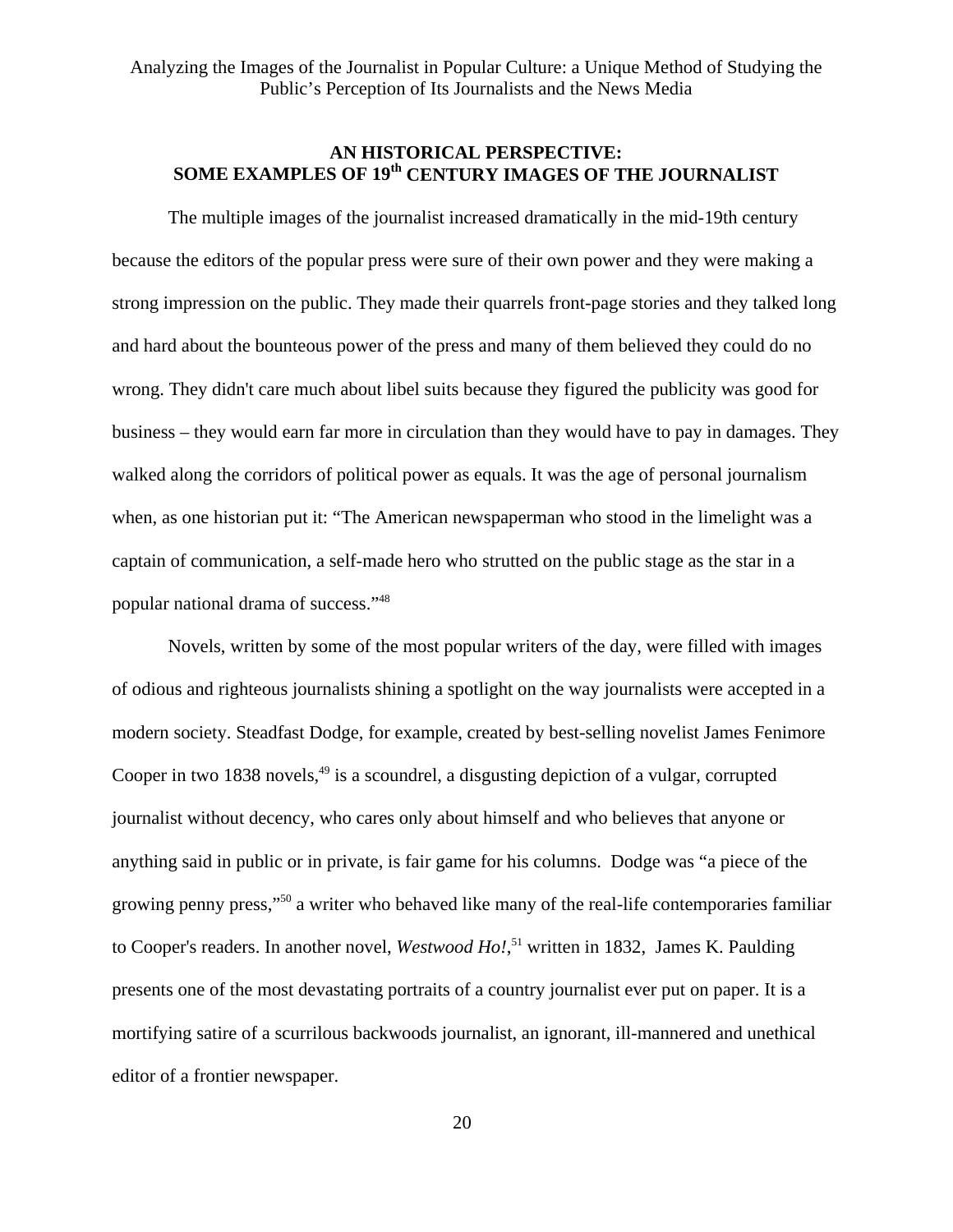Honore de Balzac may have been writing about journalism in France in his 1837-1843 novel *Lost Illusions (Illusions Perdues)*, [52](#page-50-31) but there were few American readers who failed to recognize the scoundrels he was depicting – spiteful, unprincipled literary journalists who would do anything for money, whose primary allegiance wasn't to accuracy and fairness, but to profit and position. In Paris as it was in London and New York, there were literary journalists who would praise or damn anything for the right amount of money or patronage.

 The twisted, confusing image of the reporter as both hero and villain pushed its way into the public consciousness with a vengeance just as the American Civil War began. On the one hand, reporters were becoming indispensable. It was the reporter who made it possible for the newspaper to bring the latest information to the breakfast table or the evening meal, information that more and more was becoming as valuable as any other commodity in America. It also was the reporter who represented the public by asking questions of the powerful and forcing them to explain themselves. In the process, the reporter occasionally even went beyond the news of the day to reveal shams and corrupt business practices. On the other hand, these prying, fact-hungry reporters probed into private lives and wrote about subjects that were often scandalous. To be a reporter was to do something disreputable, to live on the edge of decent society, to be "a busybody, a keyhole snooper, a penny-a-liner, a ne'er do well.["53](#page-50-43) To be a reporter was to be someone who was "unspeakably aggressive in seeking the news and deplorably loud in writing it up."<sup>54</sup> Or as one Tribune reporter put it, "It is shameful to earn a living in this way."<sup>[55](#page-50-25)</sup>

 As it would be throughout the 20th century, to be a reporter meant to be understood by no one – not the editor, not the publisher, not friends or lovers, not private or public officials, and most certainly not the public itself, which barely understood what the role of a reporter was in the new, half-forbidden world of news. What was news anyway? Usually the intrusion into the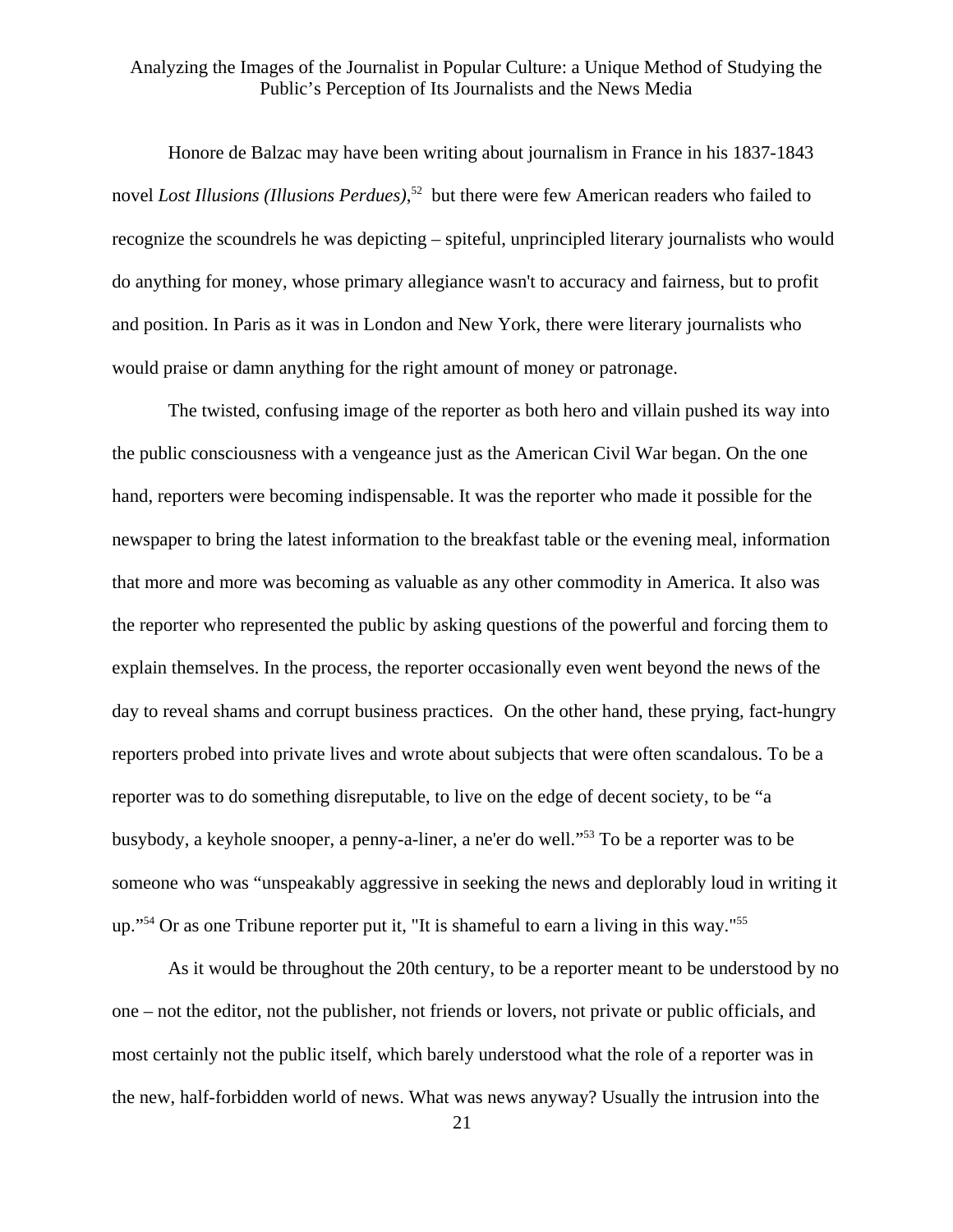private business of the rich and famous, the notorious and the scandalous, or some unspeakable human or natural catastrophe. It was a quarter of a century since the penny papers put sex and crime on the front page. The result was instant approval as seen in soaring circulation, but these kinds of stories instilled in the public mind that a reporter was somehow engaged in an ignominious, shady business. No matter how honorable or trustworthy a reporter would become during and after the Civil War, the dishonorable aspects of the profession would linger in the public mind, forever browning the image of the reporter as hero.

 The Civil War was a dramatic turning point for newspapers and reporters. During the four-year calamity, journalists created an image of the responsible reporter that journalists have cherished ever since: the esprit de corps of seasoned professionals who boast an infallible nose for news and who do not rest until they can get the most complete and accurate story available as quickly as possible. Although this image was delivered to the public in many of the novels of the post-Civil War period, its existence has always been compromised by the more popularly endorsed image of the journalist as intruder and scandal-monger, a blackguard only interested in individual glory and profit. $56$ 

 The hunger for news, for information, reached new heights during the Civil War and turned the war correspondent and the reporter into honorable heroes. Still, that heroic image was blurred because the pressure to be first was so great that correspondents often filed anything to get their story into the newspaper before anyone else. The result was a flood of information that was often based on false reports, rumors and misunderstanding. In addition, the majority of the Northern correspondents were said to be naive, ignorant, dishonest and unethical, news scavengers of the worst sort. The dispatches they wrote were "frequently inaccurate, often invented, partisan and inflammatory."<sup>57</sup> A good portion were just plain made up. One historian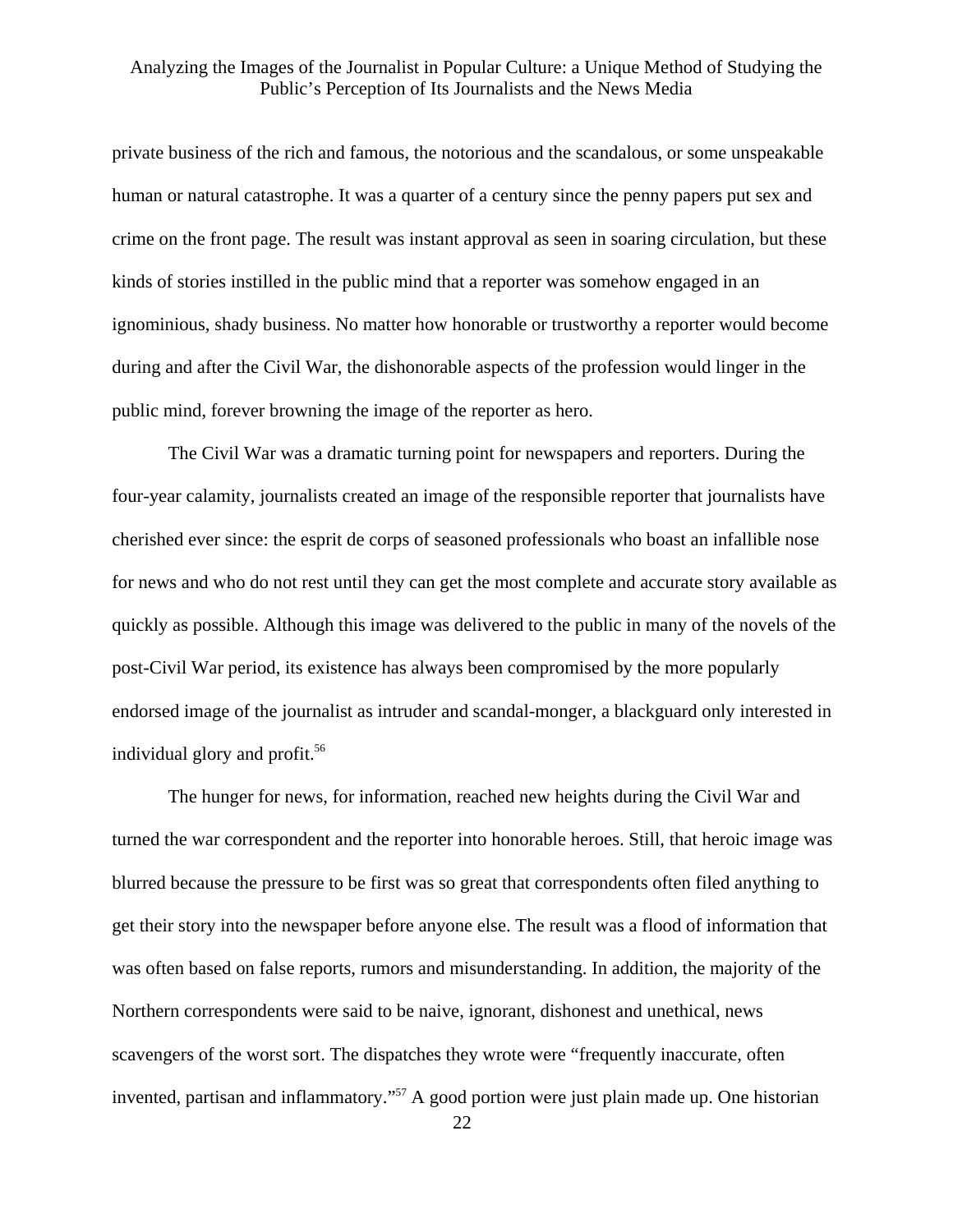wrote that "too many reporters were writing fantastic, erroneous stories," embroidering atrocity reports[.58](#page-50-46) Another added that reporting "entire battles that they had neither seen nor heard about from witnesses."[59](#page-50-14) This became so commonplace that reporters and editors often counseled readers to never believe the first narrative of a battle. Often competitors would constantly correct each other, adding to the notion that many of the stories were exaggerated or untrue. Headlines proclaiming glorious victories became a bitter joke among the troops. And a surgeon in 1863 wrote, "Even the newsboys are being infected, though I heard one this morning, wittily burlesquing the reporters by crying, 'Morning Republica-a-an. Great battle in Missouri! Federals victorious. Their troops retreating in good order!'" In a *Vanity Fair* humorous article, "Confessions of a Reporter," the reporter's dying words were filled with a confession of his fake stories. A popular proverb in 1862 was, "He lies like a newspaper."<sup>60</sup>

 Although some of the fiction of 1860 and 1870 details the press of previous decades, much of the fiction of this era is less concerned with the editorial power of the press and more focused on the gathering and publishing of the news. In the late decades of the 19th century, the reporter takes center stage as both hero and villain. He or she usually is not blamed for the corruptness of the commercial press. The true corruptor is the business of journalism in which newspapers compete with each other to make the most money by luring the most subscribers. It was believed that the only way to appease the vulgar mass of readers who paid the bills, was for unscrupulous newspaper bosses to send hapless reporters out into the big city to get the news by any means possible and to make it sensational enough to keep the rabble happy.

 In the 1864 novel *John Godfrey's Fortunes; Related by Himself. A Story of American*  Life,<sup>61</sup> Bayard Taylor relied on his own experiences to give authenticity to the story of a young New York journalist during the 1850s. Godfrey starts out as a rewrite man and reporter on a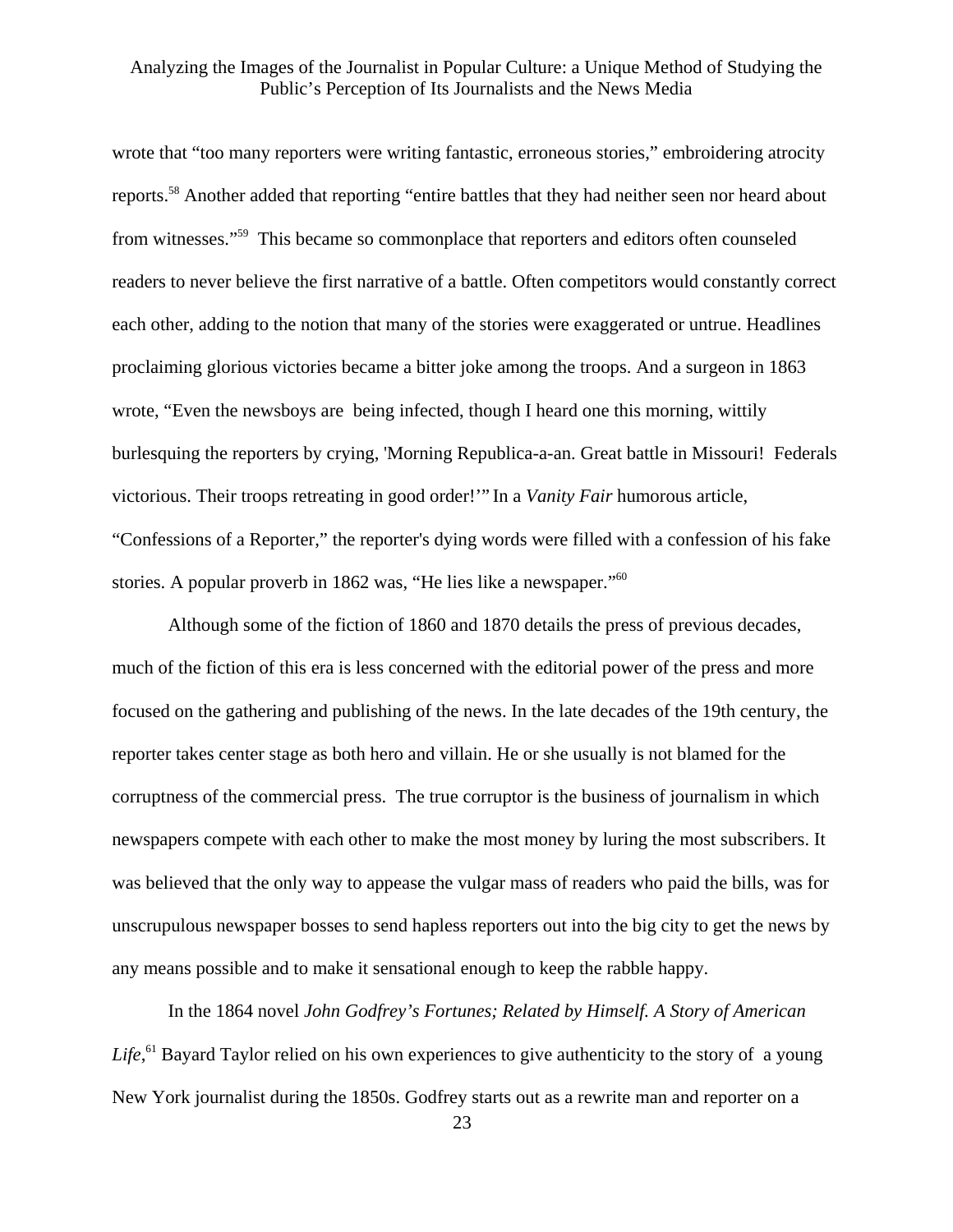respectable journal and ends up as a writer on a seedy scandal sheet. In the process, he creates one of the most vivid pictures of two kinds of editors, one responsible and the other irresponsible. In telling Godfrey's story, he depicts a newspaper world in which advertisers expect something for something, reviewers destroy new authors or give favorable reviews for compensation, and new journals hope to succeed through blackmail.

 Two despicable journalists are among the characters in *Five Hundred Majority,[62](#page-50-15)* an 1872 novel about Tammany politics written by John Ferguson Hume under the pseudonym of Wyllis Niles. These two editors are unscrupulous political hacks who cluttered up the journalism landscape of the 1850s. Scratchal, editor of the *New York Daily Rocket*, chooses to be a faithful follower of a Tammany boss even though he knows the politician is corrupt and a rascal. Scourge, editor of the *Sunday Plague*, is worse – he's not only a scoundrel, but also a deceitful turncoat . He joins a political conspiracy against the Tammany boss when he discovers his paper is receiving no more patronage than his competition, the *Daily Rocket*. Scourge turns his paper into a daily and fills it with hateful denunciations of the Tammany chieftain and his cohorts. For his efforts, the reform party gives him money to assure his continued support. Then, Tammany officials bribe Scourge and he turns on the reformers as quickly and as viciously as he had previously attacked Tammany.

 Even novels that had little to do with journalism, such as *The Gilded Age[63](#page-50-29)*, written in 1873 by Mark Twain and Charles Dudley Warner, painted a picture of a disreputable press corrupted by business and politics in the speculative years following the Civil War. Both Twain and Warner had worked on newspapers and hadn't much faith in the modern paper. They showed how politicians influenced the press by cultivating reporters and editors.

The *New York Tattler*, as presented in J.G. Holland's 1875 novel, *Sevenoaks: A Story of*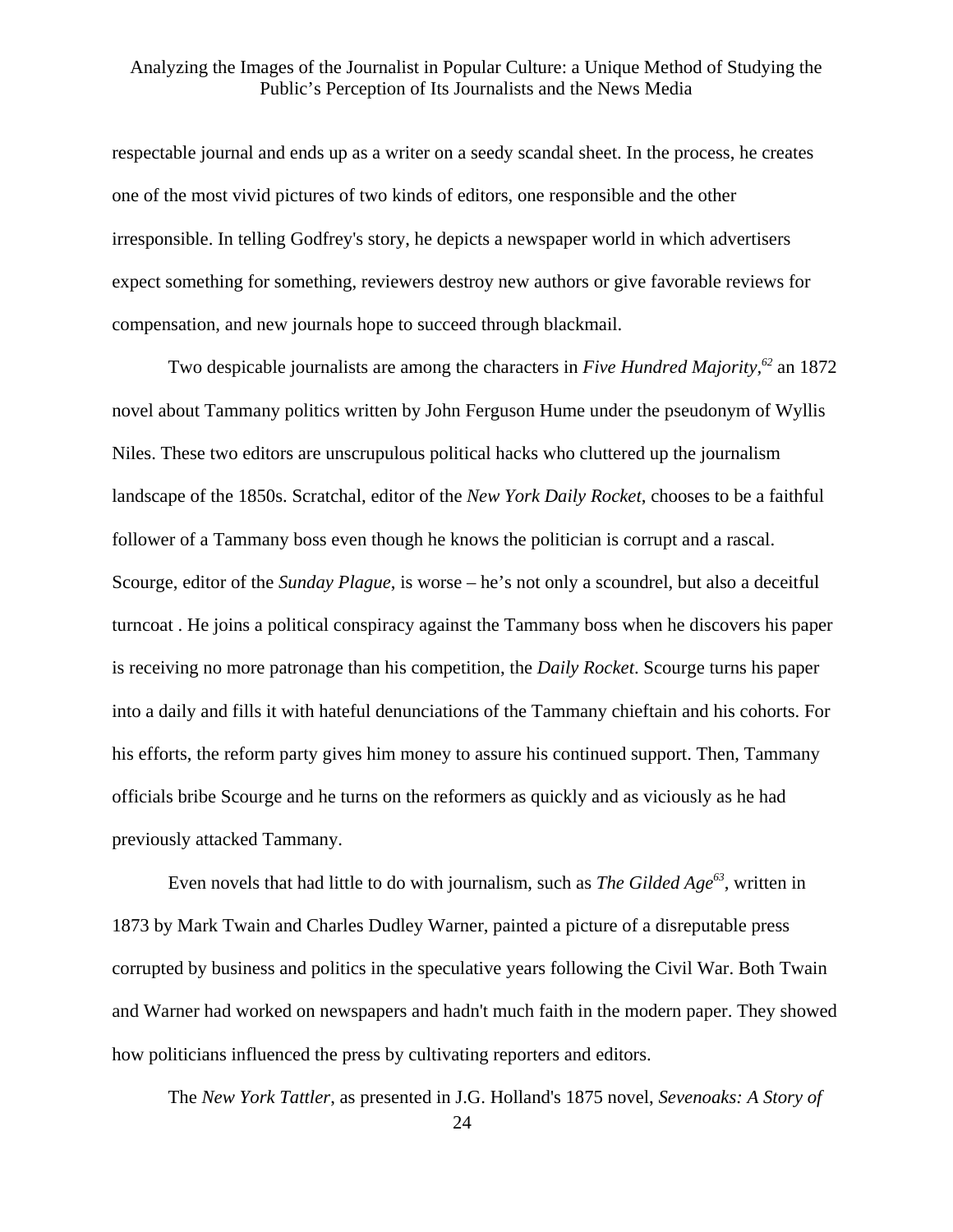*To-Day*, [64](#page-50-33) was "a paper with more enterprise than brains, more brains than candor, and with no conscience at all; a paper which manufactured hoaxes and vended them for news, bought and sold scandals by the sheet as if they were country gingerbread, and damaged reputations one day for the privilege and profit of mending them the next."[65 T](#page-50-17)his was the typical newspaper presented in the fiction of the day. The press was usually in collusion with sordid business and political interests, interests not merely indifferent to the public welfare, but hostile to it. In most of the popular novels, the editor and his newspaper become the tools of businessmen and politicians eager to line their own pockets at the expense of everyone else. Reporters, honest or corrupt, had to be handled one way or another. Sometimes it was done with chicanery and duplicity, through flattery and favors. Other times through out-and-out bribes. If none of that worked, there was always pressure that could be brought to bear on the editor or publisher to stop the story before it could be printed. Holland knew the territory. He worked on the *Springfield Massachusetts Republican* for seven years.

 In Rebecca Harding Davis' 1874 novel, *John Andross*, [66 w](#page-50-18)e meet Julius Ware, a *New York Daily* critic, "a poor devil of a newspaperman, out for a holiday"<sup>67</sup> who wanders in and out of a story about John Andross, a young man in the grips of a corrupt powerful corporation that has no conscience and is able to buy the law and public opinion. "If there's a shameful story to be told of you, [Ware will] write it and charge you so much a line to keep it out of print; if there's a chance for gross flattery of you, he'll print it first, and send you the bill for it as an advertisement next day…Ware goes nowhere without the chance of grist to his mill. He follows a crime as a buzzard the carrion."[68](#page-50-34)

 The fiction of the era documented the press as part of every aspect of American life and the corruption dominating it during the 1860s and 1870s. It showed how journalism was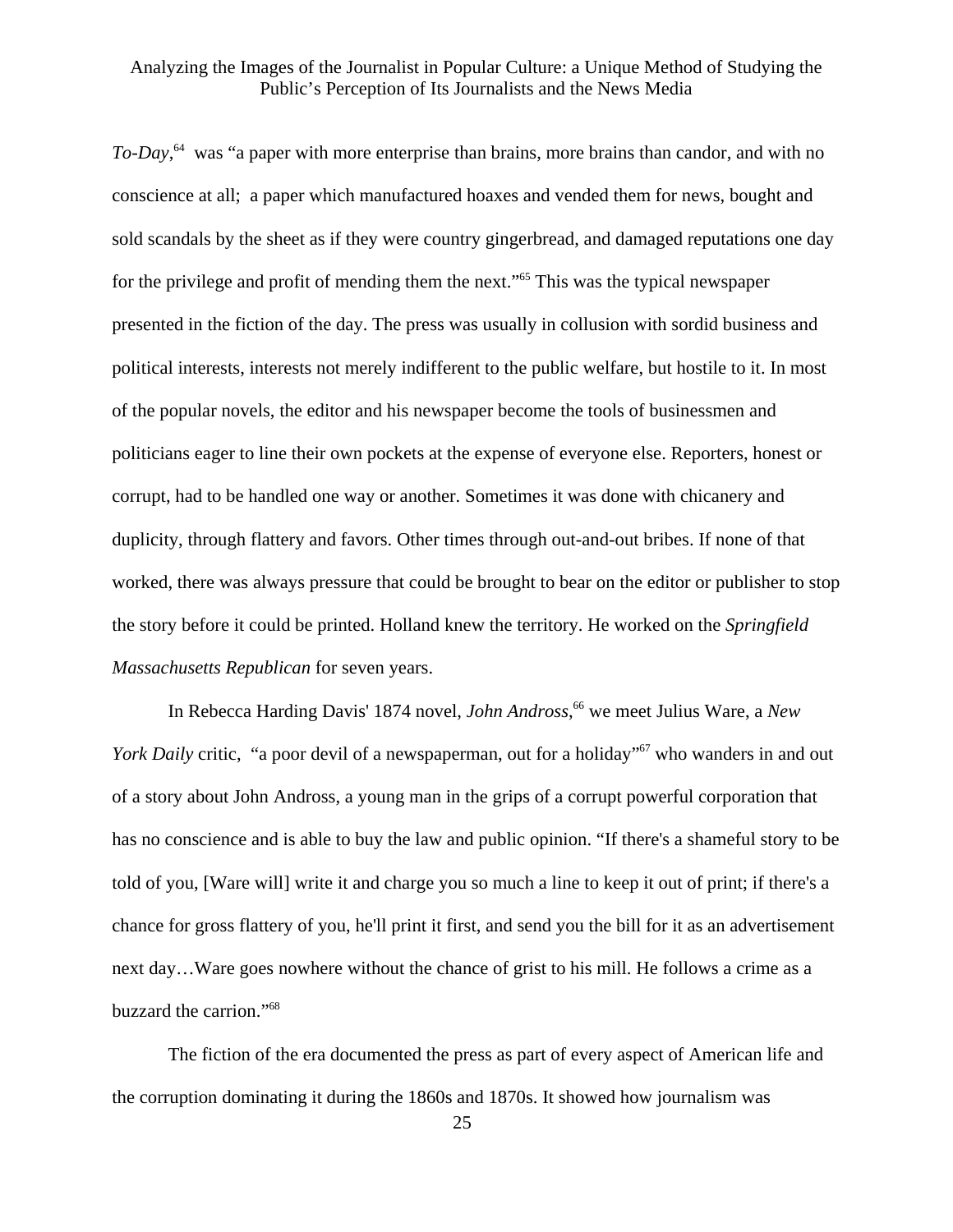threatened by the business interests and politics operating around it. It told stories of editors who were subservient to corrupt businessmen and political bosses in the big cities as well as in the small towns across the nation. Bribes, blackmail and other forms of corruption were accepted as commonplace. The bribing of editors and reporters was an accepted image of the day.

In Harriet Beecher Stowe's two sentimental and preachy novels, My Wife and I (1871)<sup>[69](#page-50-35)</sup> and its sequel, *We and Our Neighbors* (1875)<sup>70</sup>, a picture of contemporary New York journalism emerges around the hero, Harry Henderson. Stowe shows a corrupt press run for profit without regard to the public welfare. The new relationship between business and journalism in which the business office becomes an increasing threat to the independence of the editorial staff is depicted here. Editorial policy is dictated by the business office, employees are overworked and underpaid, and the order of the day is sensationalism. When an editor or a reporter wants to use the press for the public good, the publisher now stands in the way. He wants to know how the stories will affect the economics of the newspaper. He is all for using the newspaper as an agency for the promotion of public good – if it doesn't interfere with the bottom line. He owns the paper and everyone must do as he says. The selling of news is paramount. Newspapering is a business. Editors and reporters may be honest, well educated, even well bred and when given the chance are even effective crusaders against political or financial corruption. But in the end, the journalist is also a victim of a business that wants profit at any price. Stowe's *My Wife and I* may well be the first significant portrayal of the newspaper publisher in fiction.<sup>71</sup>

 The publisher, whether in American or British journalism, was the man most novelists blamed for the sins of the press. He was usually known as chief or Mr., whose orders were always final and to be obeyed no matter what. In William Thackeray's three-volume 1861-62 novel, *The Adventures of Philip*,<sup>72</sup> the publisher is presented as an high-handed owner of a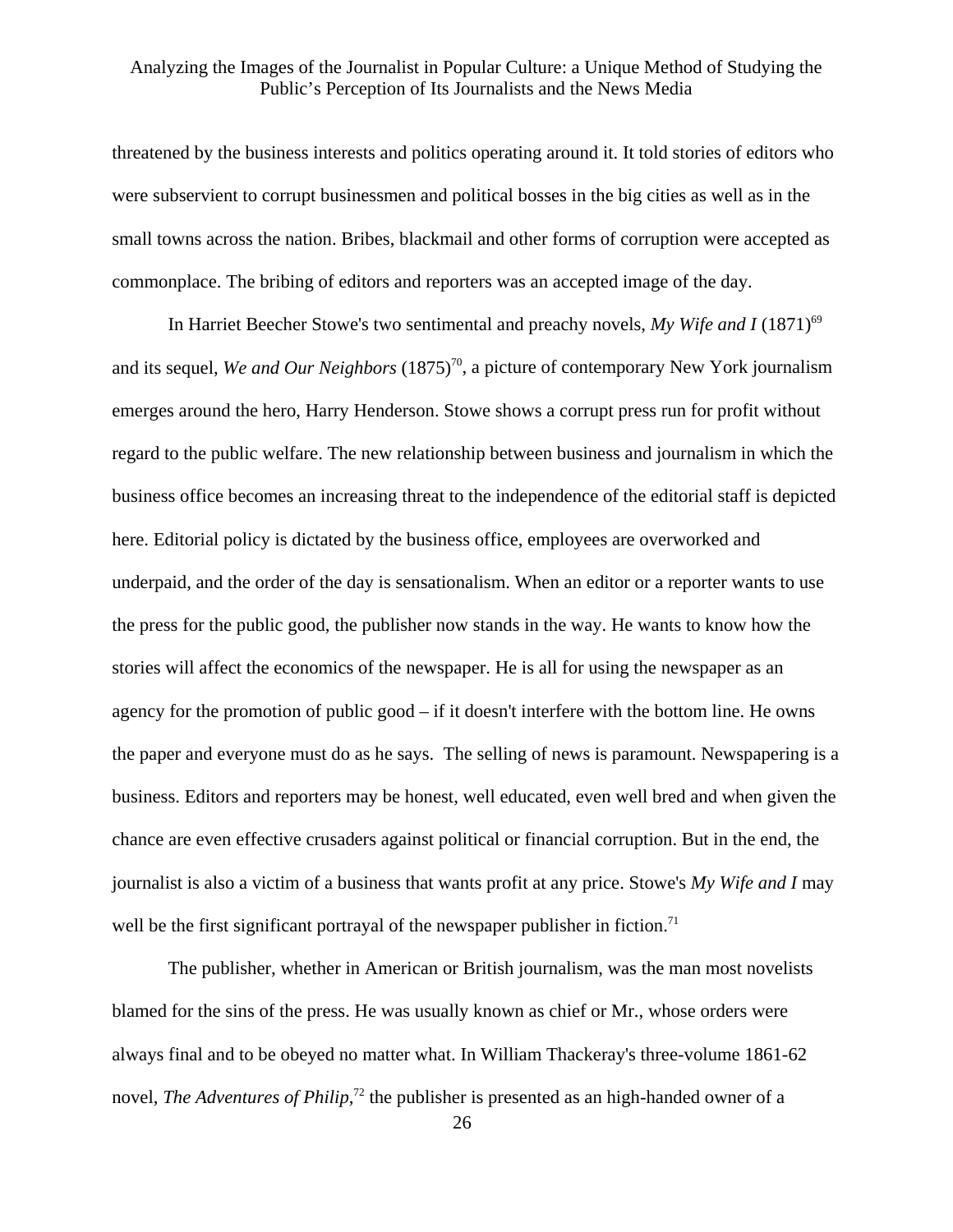periodical who didn't care who was offended by his lack of social grace and bad manners and would endure any insult if it came from someone of influence or power.

 The contradictory portrayal of the journalist as part hero, part scoundrel can be found in American popular literature of the late nineteenth and twentieth centuries when a new class of fiction emerged in America that took the journalist for its hero.<sup>73</sup> Historians point out that the educated classes from the beginning were critical of the new wealth and power of the press. They complained that the mass-circulation dailies, with their big, black headlines screaming of murder, misfortune, and madness, pandered to the semiliterate and poisoned the atmosphere of American life. Journalists, longing for public acknowledgment that their jobs were important, were cut to the quick by this kind of criticism. They may have appeared to be indifferent to the attacks on the press, but most were deeply hurt by their failure to gain respect. Because of this, the novels and short stories of the late nineteenth and early twentieth centuries featuring journalists continually attacked and downgraded the profession. In novel after novel, journalism was depicted as a strange world where brilliant young men turn into sad old men.<sup>74</sup>

 The age of yellow journalism (a name derived from a newspaper comic character called the Yellow Kid) was in full swing. From the 1890s, yellow journalism had, in the words of one historian, "choked up the news channels on which the common people depended with a shrieking, gaudy, sensation-loving, devil-may-care kind of journalism," twisting stories into the "form best suited for sales by the howling newsboy.["75](#page-50-42) The people loved it. Even conservative newspapers were forced to take on a yellow hue to sell their products. By 1900, nearly a third of the metropolitan dailies were turning news stories into melodramas that could be summed up in one loud headline. It was the perfect time for moving pictures.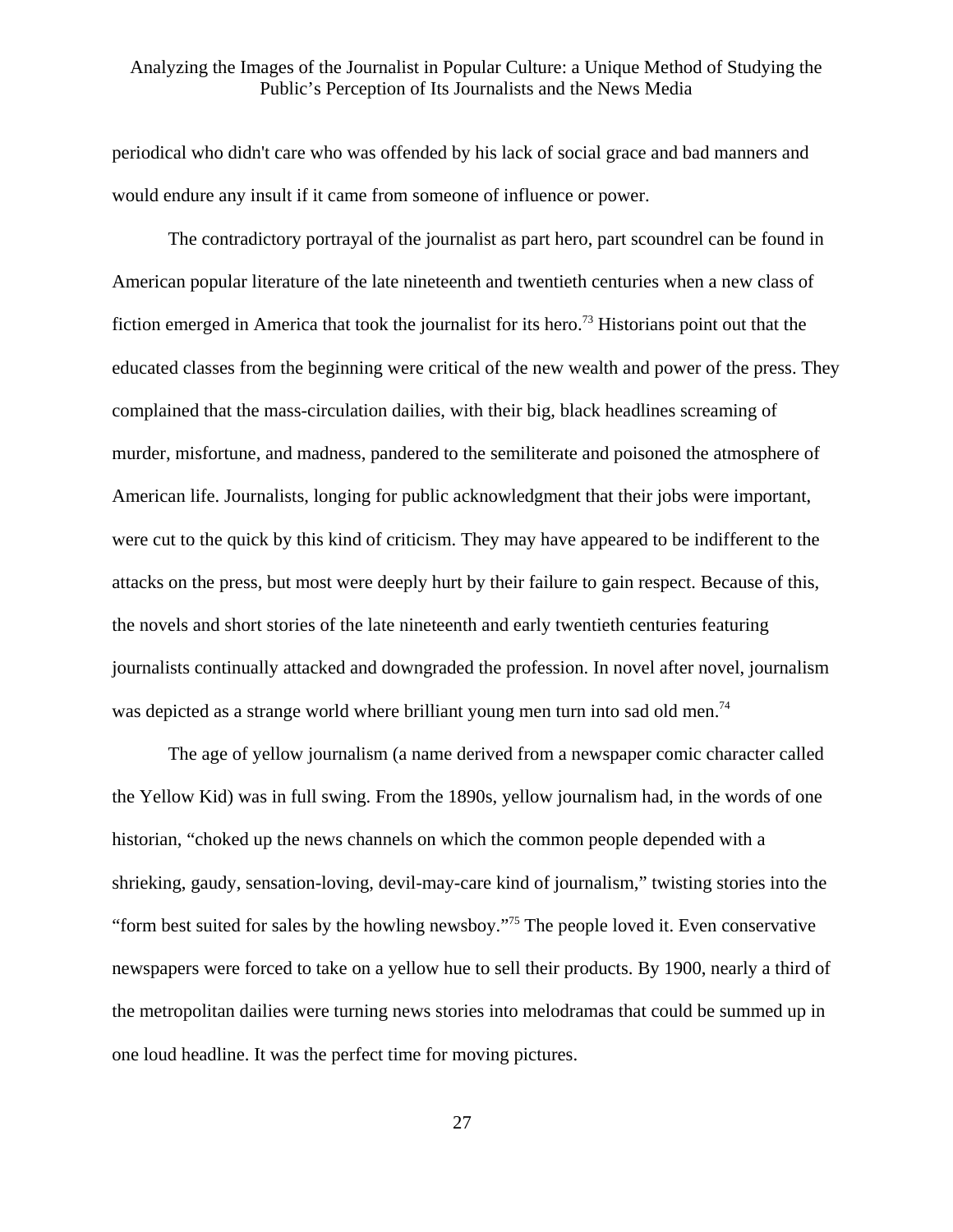# **AN HISTORICAL PERSPECTIVE: SOME EXAMPLES OF 20th CENTURY IMAGES OF THE JOURNALIS[T76](#page-50-31)**

 Although some newspaper novels won popularity and became best sellers, they never attracted the mass audience that the early newspaper film did. On the big screen, the image of the journalist was magnified and put in noisy motion. The journalists immediately were defined onscreen by brashness and cunning. They were creatures of the city familiar with its fast pace, crowds, and the opportunities to get ahead. They often acted more like detectives than journalists. They embodied the myth of the self-reliant individual who pits nerves and resourcefulness against an unfair society.<sup>77</sup> These images of journalists in the early  $20<sup>th</sup>$  century include reporters, editors, columnists, foreign correspondents, magazine writers, newsreel camerapersons, photojournalists, and publishers. Their modern counterparts include broadcasters, news producers, assignment editors, media owners, and cyberspace journalists[.78](#page-50-33)

 The newspaper gave the moviemaker an endless flow of story possibilities in an atmosphere that soon became so familiar to movie audiences that journalists could be thrown into a film without the scriptwriter having to worry about motivation or plot. A newsroom is always filled with fast-talking, bright people whose main work is to speak to strangers, investigate a situation, get answers, develop a story. Since reporters are always finding out something about someone, they create countless stories with good beginnings, middles, and endings.

 By the early 1920s, audiences already knew that reporters were always involved in some kind of story, no matter how bizarre or melodramatic. They accepted it as a matter of course. In the process, they got not only large doses of entertainment but also a series of lasting impressions about the news media that has stayed in the public mind for more than ten decades.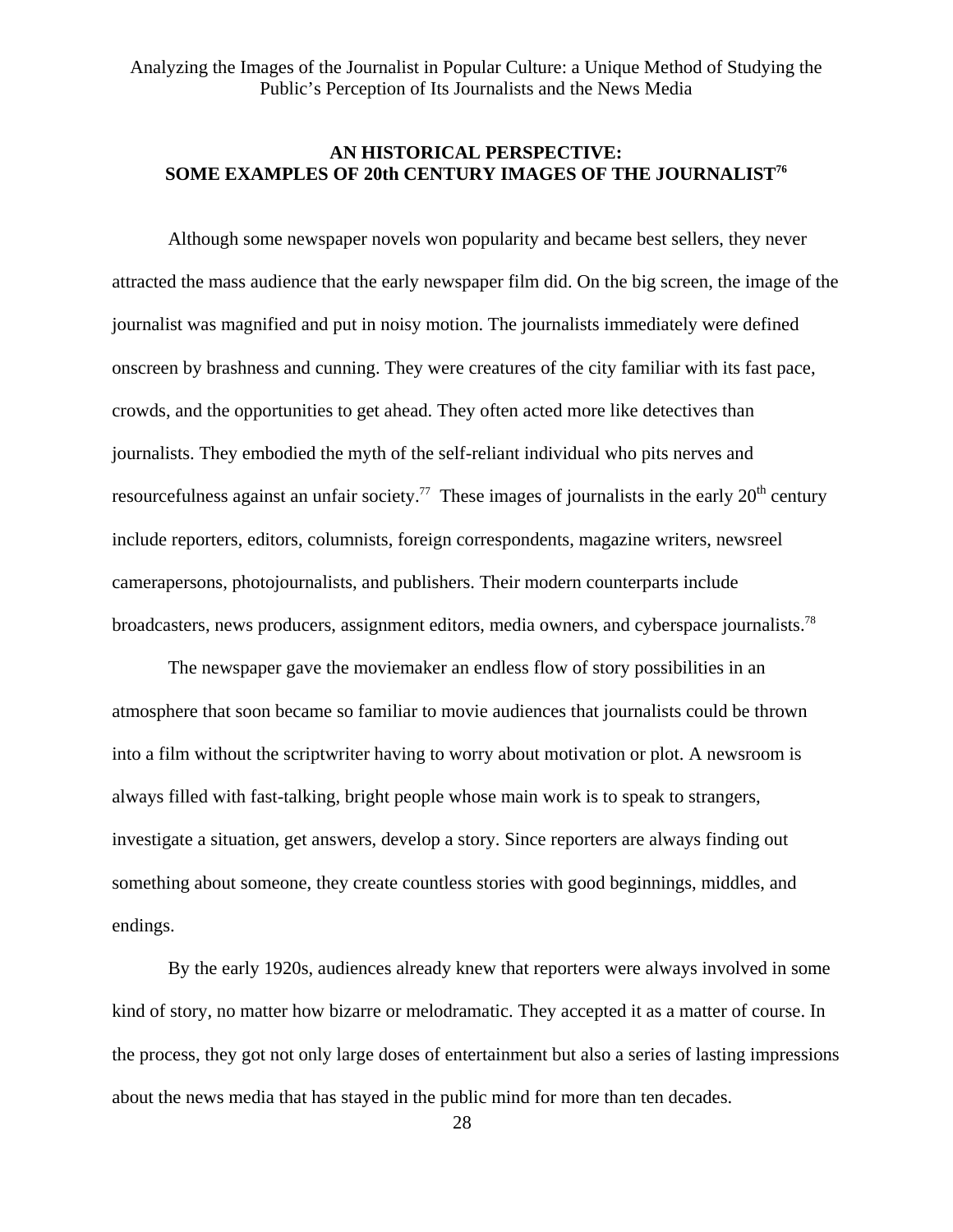A journalist without a voice is only a shadow of the real McCoy. The images at first didn't speak, but all of the Jekyll-and-Hyde stereotypes of the newspaperman and woman were there in the pages of melodramatic fiction and in the silent films often based on that fiction. People who read newspapers didn't have the slightest idea how the news came to them until they read about it in lurid books or saw it on the silent screen. Right from the beginning of film, the world of the newspaper was an easily accessible and recognizable background.

 The basic image of the journalist from the silent days of the movies to the mediadrenched days of the early twenty-first century is that of the flawed hero fighting everyone and anything to get the facts out to the public.<sup>79</sup> The reporter or editor could get away with anything as long as the end result was *in the public interest.* The journalist could lie, cheat, distort, bribe, betray, or violate any ethical code as long as the journalist exposed corruption, solved a murder, caught a thief, or saved an innocent. Most films about journalism end with the reporter or editor winning the battle, if not the war. Some journalists – the war correspondents and investigative reporters – may have acted more like soldiers or detectives, but they usually lived up to good journalism standards, only to be killed at the end of the film.

At the same time, the most indelible image may be that of the journalist as scoundrel, as evil, as the worst of villains because these journalists use the precious commodity of public confidence in the press for their own selfish ends. If the journalist uses the power of the media for his or her own personal, political, or financial gain, if the end result is *not in the public interest*, then no matter what the journalist does, no matter how much he or she struggles with his or her conscience or tries to do the right thing, evil has won out. The only possible salvation is resigning and leaving the profession – or death. Betraying the public trust is one of the great sins of democracy, and whether it is a journalist or a politician who does the dirty deed, it is so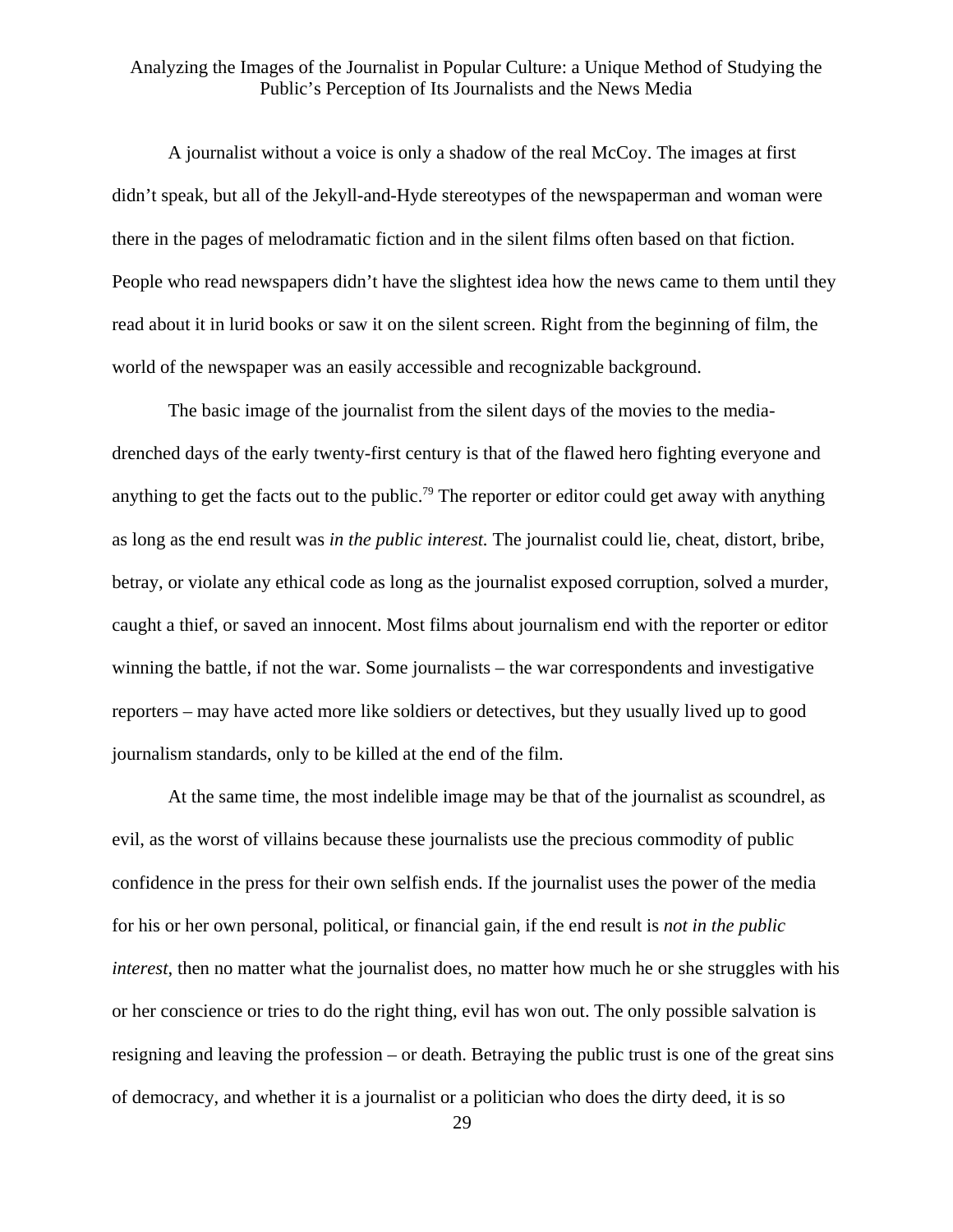despicable that it lingers and festers in the memory, gradually overwhelming any heroic deed. The media mogul's goals and tactics are familiar to everyone, and real-life parallels in modern media abound. That may be the reason so many people are skeptical of the motives of such media billionaires as Rupert Murdoch and Ted Turner.

 Perhaps the most dominant and damaging image of the journalist in popular culture is that of anonymous reporters chasing after stories. In countless movies, television programs, and novels, they travel in packs, usually armed with television cameras and microphones. They cover fast-breaking news by crowding, yelling, shouting, bullying, and forcing their way into breaking news events. There were always such packs of aggressive print journalists chasing after heroes in movies, and they made a negative impact through the years, but their zeal was usually taken in good spirits. Nowadays, they appear far more menacing and out of control because their lights, cameras, microphones, and tape recorders are jabbed into faces of real people on television news and favorite actors in movies and entertainment television programs.

 In the 1930s and 1940s, practically every popular actor eventually portrayed a journalist. By the 1980s, anonymous reporters were chasing popular actors. The audience, as always, identifies with the popular actor. For the most part, audiences now root against reporters who are chasing familiar and friendly faces. It isn't Clark Gable or Barbara Stanwyck chasing after a story. It is now overzealous media newshounds chasing Bruce Willis or Julia Roberts.

 This image of a harassing press with no valid reason undermines the public's trust in the news media, conflicting with the movie and television image of the reporter as hero. One result is that the public has turned against reporters, concluding that journalists are obnoxious, interested only in their own egos, not the public interest, and that laws should be passed to stop reporters from harassing innocent people – innocent people often translated in the public mind to be a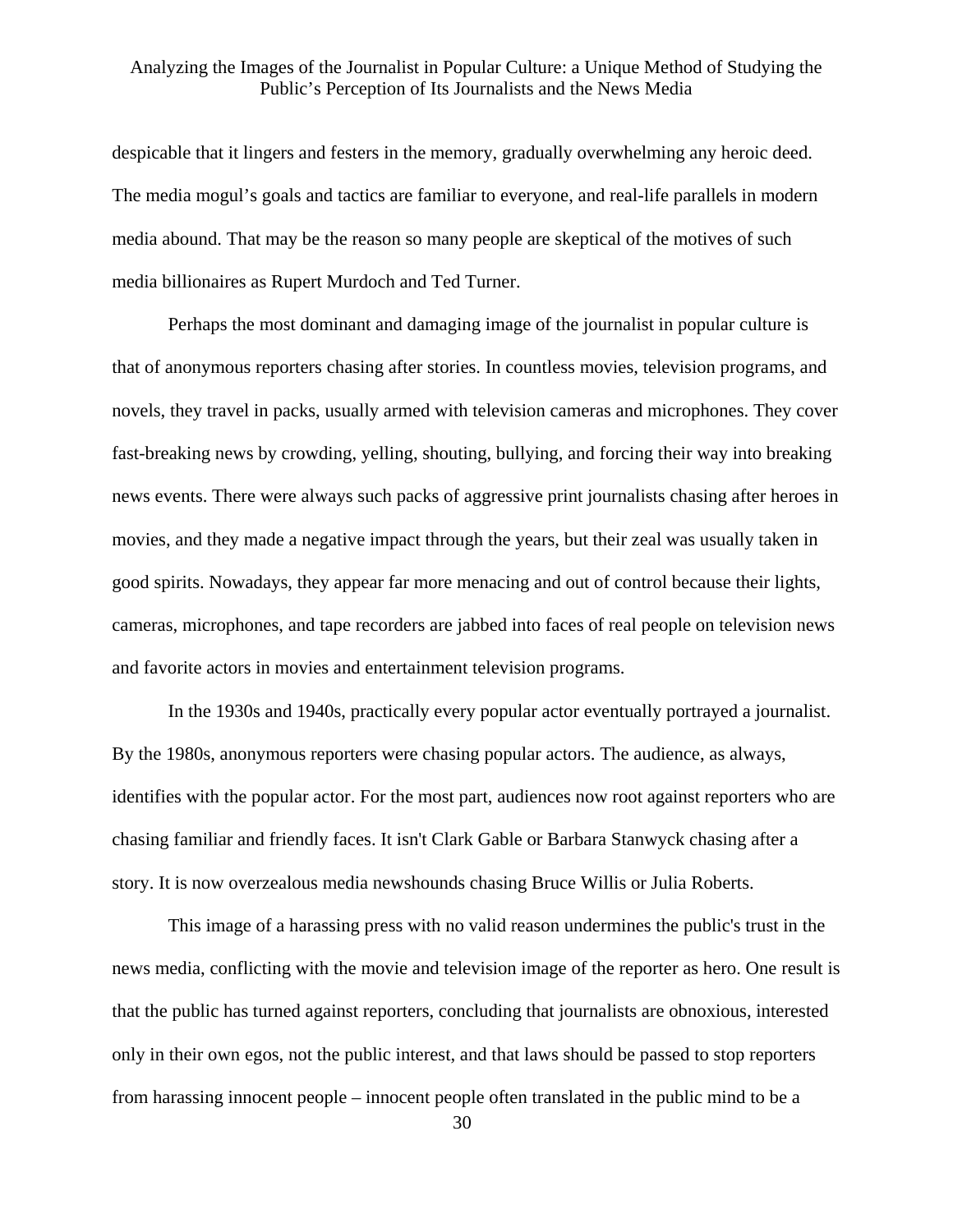favorite movie or television star.

 These conflicting images of the journalist contribute to the love-hate relationship between the public and its news media that is at the center of the public's confusion about the media today. Surveys<sup>80</sup>continue to show that most Americans, for example, want a free press that is always there to protect them from authority and give them a free flow of diverse information. But those same surveys also show that most Americans harbor a deep suspicion about the media, worrying about their perceived power, their meanness and negativism, their attacks on institutions and people, their intrusiveness and callousness, their arrogance and bias.

## **CATEGORIZING THE IMAGES**

 How to categorize the images of the journalist is something worth considering when it comes to researching the image of the journalist in popular culture.<sup>[81](#page-50-22)</sup>

 Alex Barris, who created the first comprehensive look at the journalist in American films,<sup>82</sup> created specific categories of journalists that most historians have followed, with variations – the Reporter as Crime Buster, the Reporter as Scandalmonger, the Reporter as Crusader, the Reporter Overseas, the Reporter as Human Being, the Sob Sister, Editors and Publishers, and the Newsman as Villain.

 Another historian, Loren Ghiglione, divided journalists into the *Front Page* Reporter, the Big-City Editor, the Newswoman, the Scandalmonger, the Small-Town Editor, the War Correspondent, the TV Journalist, and the Owner, and then added the Newspaper Carrier.<sup>83</sup> Richard Ness, who has completed the most comprehensive journalism filmography, concentrates on a chronological survey of films featuring journalists but in an introductory essay talks about reporters, editors, columnists, photographers, sportswriters, critics, and owners. He is more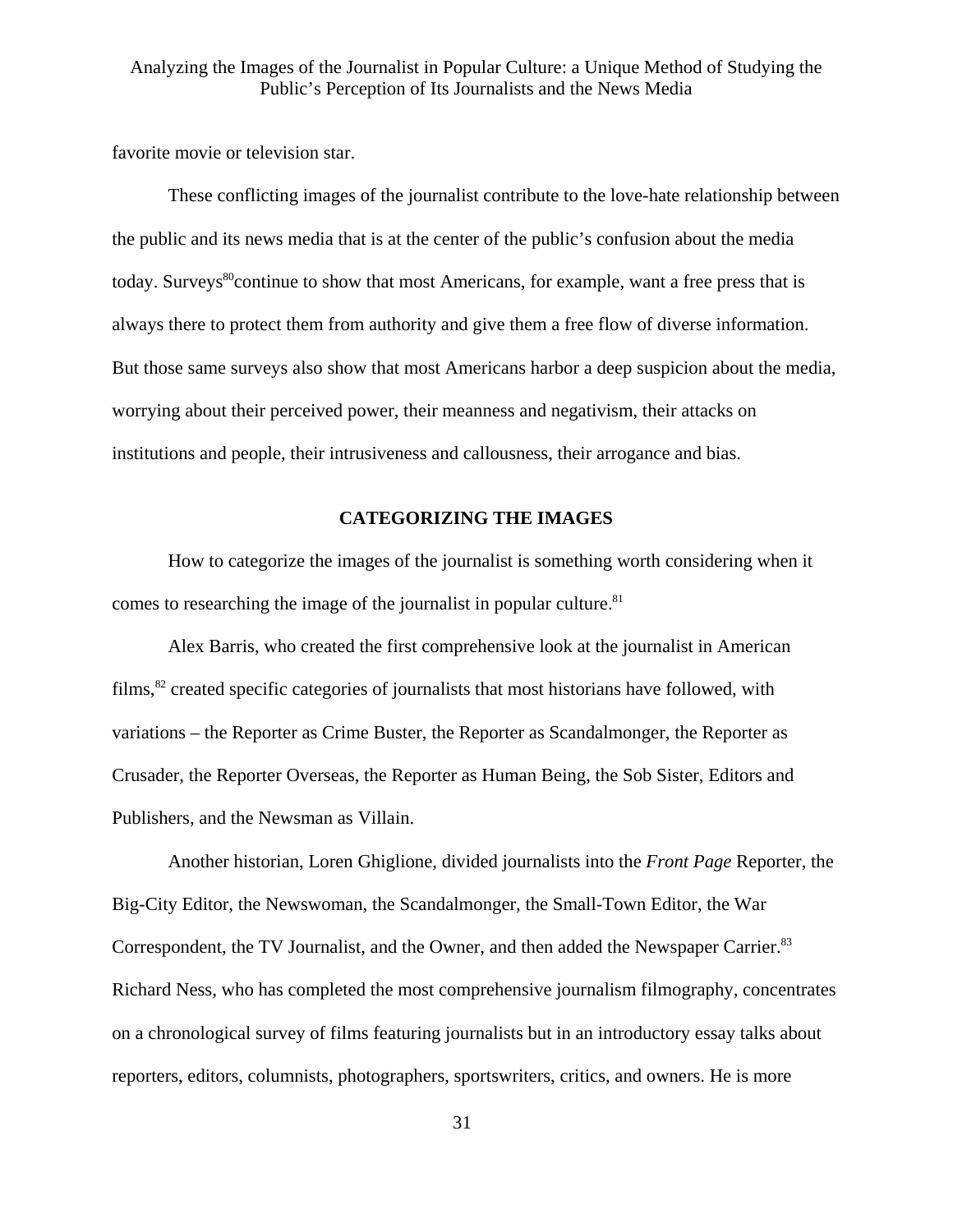interested, however, in defining the genre of journalism films rather than in identifying specific categories.<sup>84</sup>

 Another historian talks about the News Hound, the Sob Sister, the Crusader, the Rural Press as well as the Newspaper as Crime Drama, the Newspaper as Social Drama, and the Newspaper as Comedy Drama.<sup>85</sup> A fifth researcher divides the newsgatherer into many categories and subcategories: the Male Newspaper Reporters, the Female Newspaper Reporters, the Magazine Reporters, the Radio Reporters, the Television Reporters, the Editors, the Publishers, the Columnists, the Sportswriters, the Cameramen, the Foreign Correspondents, the War Correspondents, and the Celebrities. He then adds "the News Gatherer and Cupid," "the News Gatherer and Crime," and "the News Gatherer and Strong Drink."<sup>86</sup> Other authors have taken a piece of the pie and divided the group into heroes and villains, with the heroes being the investigative reporters and war correspondents who first and foremost serve the public interest, and the villains being the scandalmongers, those journalists who deceive the public by using the media for their own personal, economic, or political gain, betraying the public trust. $87$ 

 The reporter as detective is probably one of the most popular categories, since both the journalist and the detective are curious inquirers trying to solve a mystery, whether it be a crime or a complex story. They both try to piece puzzles together to come up with a reasonable conclusion as to what happened, where it happened, when it happened, and to whom it happened as well as how it happened and why it happened. But dividing reporters into crimebusters or crusaders or scandalmongers creates a host of problems. Often they are the same journalist who ends up being a combination of all three categories in the last fifteen minutes of the film.

 The following categories, listed in alphabetical order, seem to fit the great majority of the images of journalists in films and television programs. These categories can be used by scholars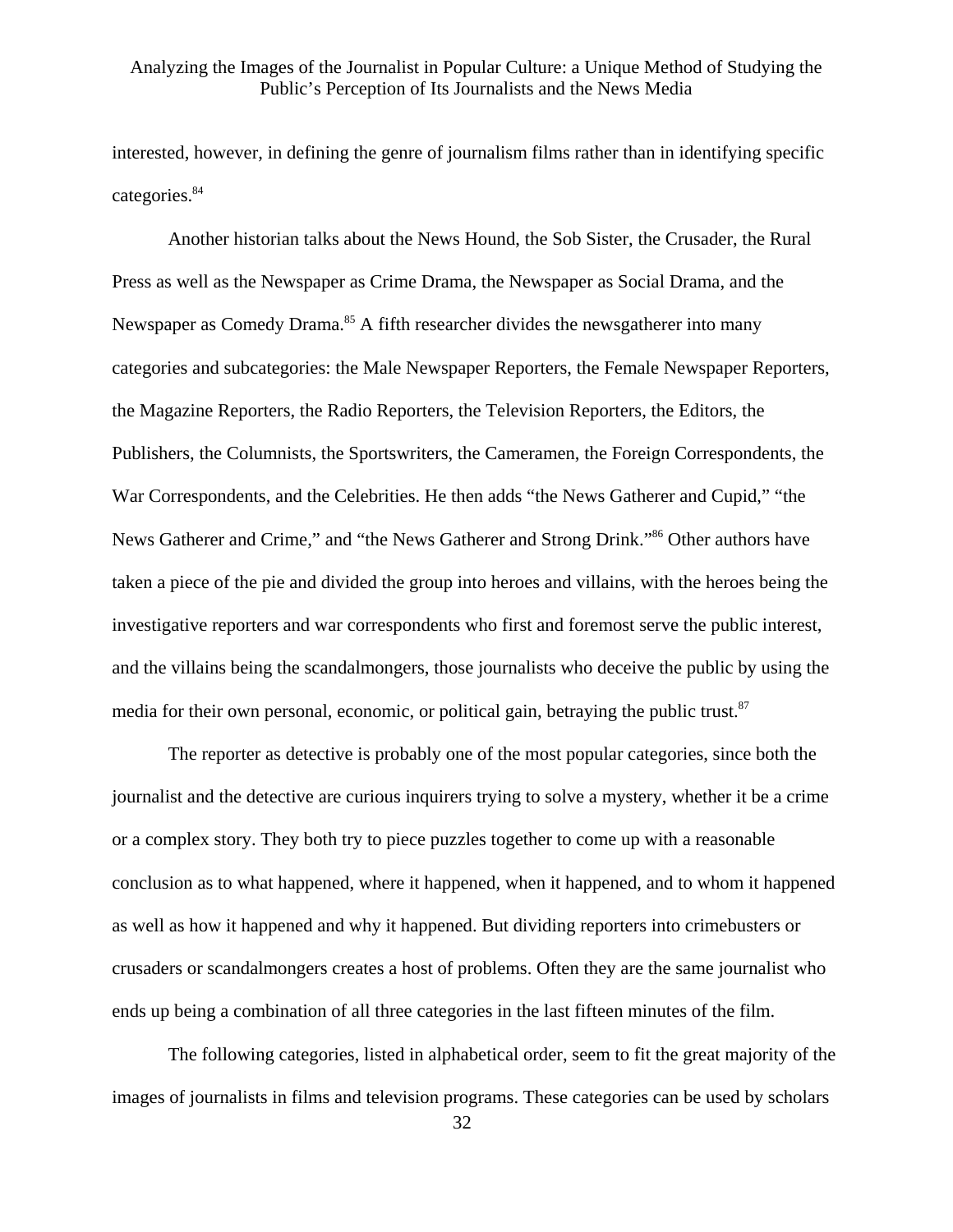to create a new literature that helps explain how various publics feel about different kinds of iournalists<sup>88</sup>:

• **Anonymous Reporters** – By the last decades of the twentieth century, the journalists most people remember are the anonymous journalists, played by nondescript actors, who chase after a story by rudely invading the privacy of others. These reporters become bit players, part of an intrusive pack of harassing journalists, many armed with lights, cameras, and microphones. The public watches uncomfortably as these obnoxious reporters fill the movie and, especially, the television screens. They poke their cameras into people's faces, yell out questions, recklessly pursue popular actors – the kind who used to play journalists once cheered by audiences. The result of this particularly offensive image of the reporter from the 1970s to the new century is the public's rejection of the reporter as a hero, as someone helpful and necessary to society. In the beginning, these anonymous reporters were more likable because they were given witty lines, and they asked questions the audiences wanted answered. They were often used to advance the plot and summarize the action. They were created by former journalists who, no matter how critical of the profession, couldn't disguise their true love of the people in it.

• **Columnists and Critics** – One of the most popular villains in newspaper movies is the power-hungry gossip columnist who always seems to end up at the bottom of the journalistic barrel. In the movies, gossip columnists stop at nothing and hurt anyone to get that must-read item. They are cocky and power mad, ready to sacrifice anyone and everyone to get ahead and then to stay on top. And yet, they are played by such likable and ingratiating actors that their evil is muted You seem to like them in spite of what they do and how they act. And by the end of the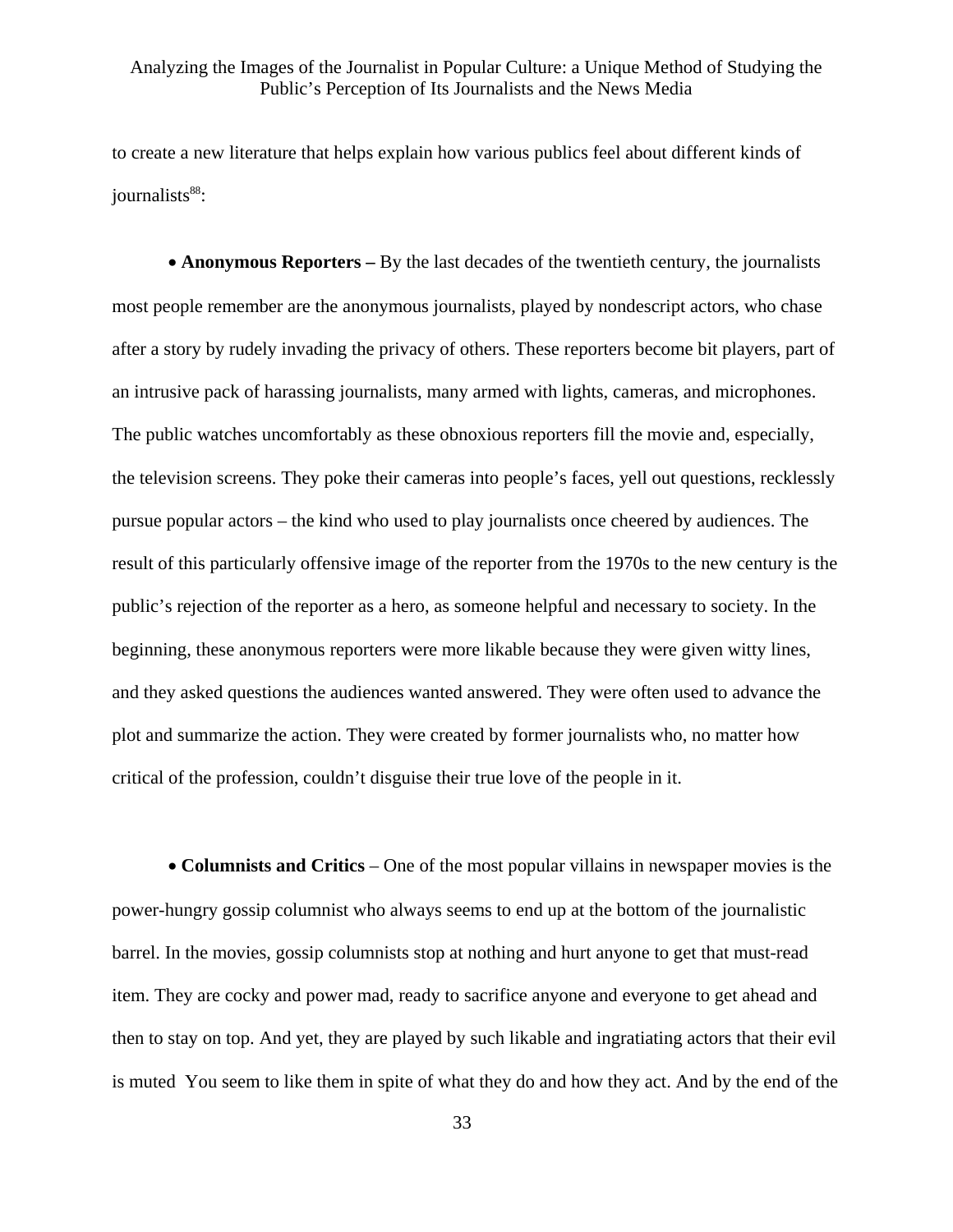film, they usually redeem themselves a bit by acting human and doing the right thing. Most were modeled on Walter Winchell, the Broadway gossip columnist, and Louella Parsons and Hedda Hopper, the Hollywood gossip columnists, who achieved enormous power from the 1930s through the 1950s. Their bylines were well known to millions of readers across the country. Particularly nasty in films are the unscrupulous, circulation-building Broadway gossip columnists who are always in hot water. They are shot at, beaten up, threatened, and generally hated by everyone in town. Other movie and television columnists include the adviser (advice-tothe-lovelorn, marriage, children, consumer affairs, manners and etiquette, how-to), the political commentator (local and/or national), the social commentator (opinions, issues, point of view), the detective (the police beat, unsolved cases), and the generalist (writing on any subject of interest).

 Critics often write columns as well as reviews, and many are cold-blooded, unscrupulous journalists who use their power to get what they want when they want it and collect their pound of flesh whenever they feel like it. Often writers and directors get revenge against critics by holding them up to scorn and ridicule in their films and television and radio programs. The nicer critics are usually married and mired in domestic comedies.

• **Cub Reporters –** Beginning reporters make the same mistakes in silent films as they do in high-tech digital movies and television programs. The cub reporter is the one journalist with whom everyone in the audience can identify. He or she knows nothing about journalism, and everyone else knows everything about journalism, so the cub can ask all the questions that the audience wants to know. When veteran journalists correct the cub, either the audience laughs with knowing derision or learns something. It is a win-win proposition, and it makes for an easy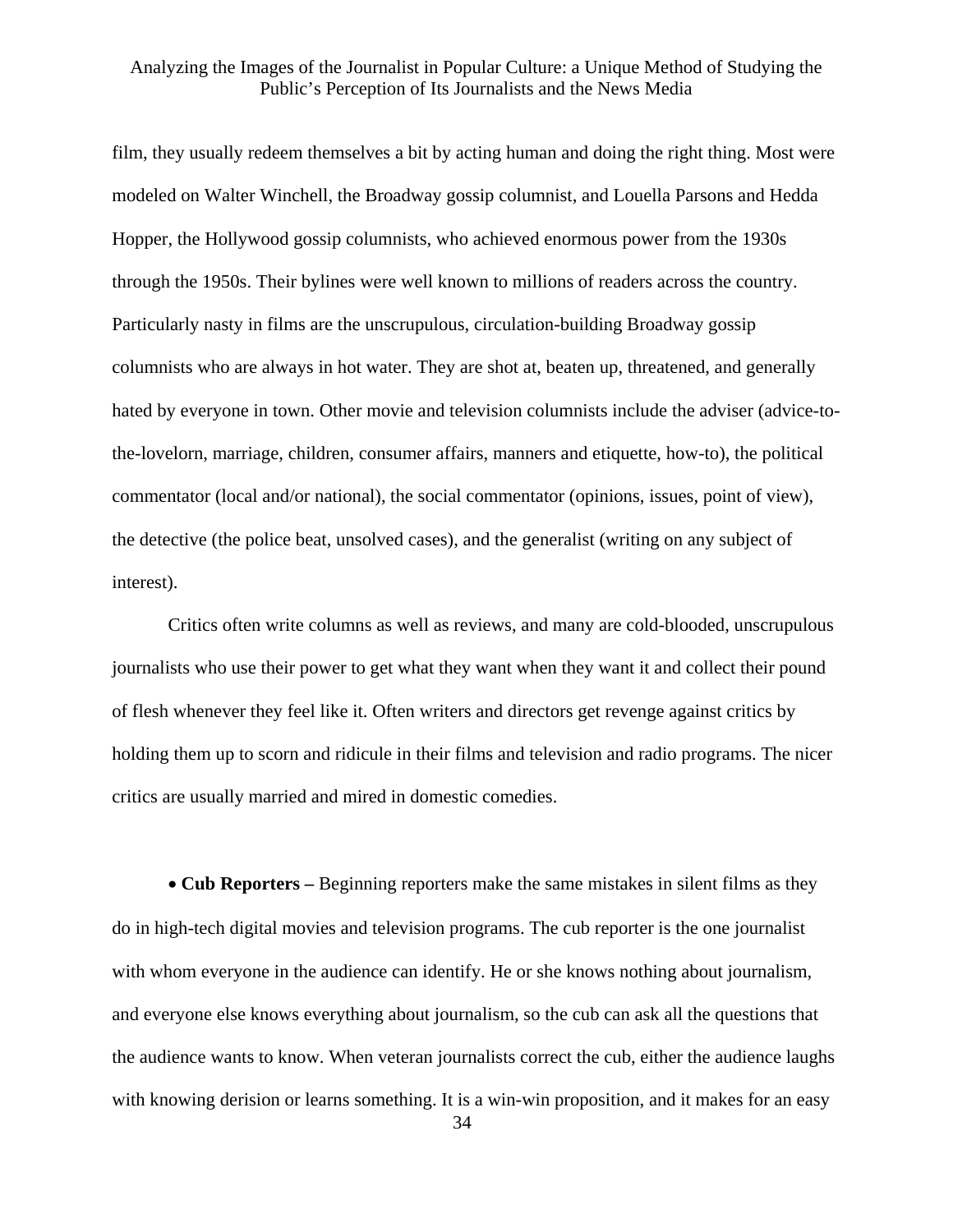plot device to let the cub find out what the audience already knows or wants to know.

• **Editors** – These journalists throughout the century are always gruff and sharp-tongued but usually soft under their bluster. There are editors-in-chief, managing editors, and city editors. In later years they are the news directors or executive news producers or news producers. The editors-in-chief are sometimes indistinguishable from the publishers. They dress better than the other editors, seldom raise their voices, and leave the dirty work to the managing editor or city editor. In most films, the managing editor, the city editor, and the broadcast news director look and sound alike. If they aren't the stars of the film, they seldom leave their desks. They smoke cigars any chance they can, scream out orders at cubs and veterans alike, regularly fire their star reporter (who always comes back for more), and decide what stories to run and where to place them. Almost every media film has at least one major argument between the reporter and the editor or news director or executive producer. The mold was cast in *The Front Page* (1931) when the reporter Hildy Johnson and the editor Walter Burns (Pat O'Brien and Adolphe Menjou, respectively) went at it from the first reel to the last. In 1940, *His Girl Friday* added sex to the mixture by turning Hildy into a woman who, with her editor (Rosalind Russell and Cary Grant), spoke faster than most humans can think. Jack Lemmon and Walter Matthau picked up the argument thirty years later in a remake of *The Front Page* (1974), and Kathleen Turner as Christine Colleran, a TV reporter, and Burt Reynolds as Sully, the news director, continued the all-out fight in 1987 (*Switching Channels*).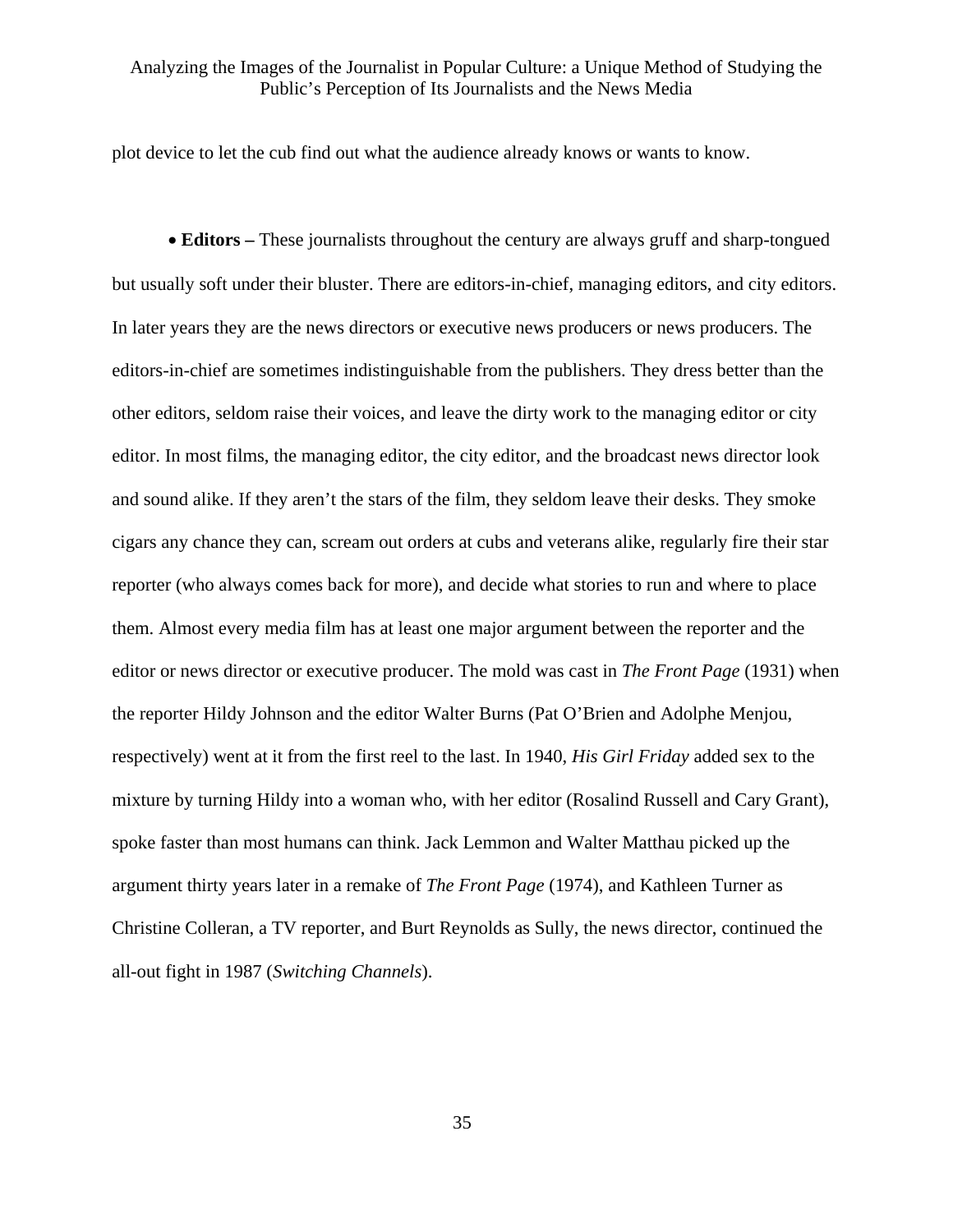• **Flawed Male Journalists –** This category includes all media reporters, from newspaper newshounds to newsreel cameramen to radio and television broadcasters to Internet journalists. Most male reporters in the movies and television are, like those in the audience, flawed human beings. They are not all good and not all bad but simply trying to get the story at all costs. They may lie or cheat or act more like detectives than reporters, but they are usually forgiven their trespasses because the end result favors the public rather than themselves. These films range from Clark Gable as the opportunistic reporter Peter Warne in *It Happened One Night* to *True Crime* with Clint Eastwood as the beaten-down, womanizing journalist Steve Everett who will stop at nothing to follow a hunch that a convicted killer is innocent.

• **Investigative Reporters –** Next to the war correspondent, the investigative reporter, who always works tirelessly to aid the public, is often the only other legitimate hero of journalism films. He or she usually risks life and limb to get the story that will help the public. They join a handful of editors and even publishers who do not let personal gain or safety stand in the way of running down a story that exposes crime or corruption (James Stewart as P.G. McNeal in *Call Northside 777* or Dustin Hoffman as Carl Bernstein and Robert Redford as Bob Woodward in *All the President's Men*. They often end up dead – killed by a mobster they were trying to expose, or a crooked policeman, or a corrupt politician (Reporter Jerry McKibbon played by William Holden in *The Turning Point*). More often they end up beaten – but never broken. They are always threatened and show great courage in putting their lives on the line to get the story in the newspaper or on television. Many of the reporters who are killed in action are secondary actors whose deaths are avenged by the star reporters. These journalists are expendable in Hollywood because they give the hero a motive to go after the bad guys with a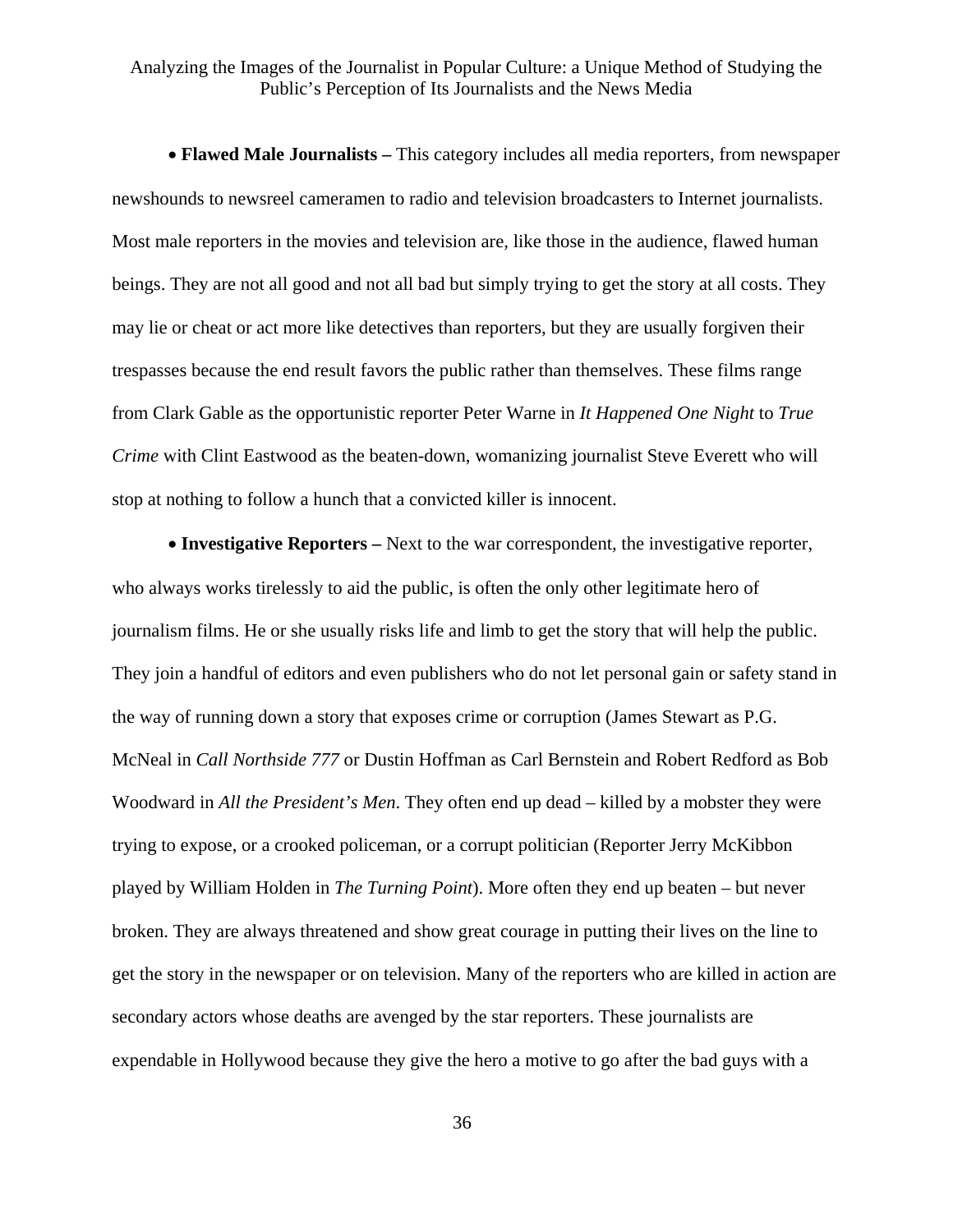vengeance: Their pal has been murdered and nothing will stop the reporter from capturing the killers and putting their mugs on page one and their bodies in jail. Newspapermen and women are incredibly loyal to their publications and, most of all, to their colleagues.

• **Memorable Newsroom Families –** Journalism wreaks havoc on most personal relationships. Movies aping real life seldom feature journalists in marriages that last. Journalists usually end up alone in the big city without family. Divorce rates in TV newsrooms are astronomical. The only marriages that seem to work involve a man and a woman who are both working journalists. The only friends most newspeople have are the people who work with them. And these people – the reporters, editors, photographers, producers, and the others who work in a newsroom – become an extended family, often the only family most journalists have. Frequently, a film would feature a family of journalists that would include many different kinds of journalists working together or, at times, against each other, but all part of a separate nuclear family. Movies and television programs offer some of the best examples of the extended family of journalists, whether it be in a 1929 newspaper office in *Big News* or in a state-of-the-art TV newsroom such as television series' *Mary Tyler Moore, Murphy Brown* or *Breaking News*. No one journalist here stands out – each has a role, and each plays it to the fullest. Most embody all of the film-TV clichés of what it means to be a journalist in the big city, alone, cynical, hardworking, ready to do anything for the paper or news program even it means giving up a personal life, and always ready with a wisecrack, a funny line, a joke. Laughter is sometimes the only thing that keeps a journalist going even in the worst of times.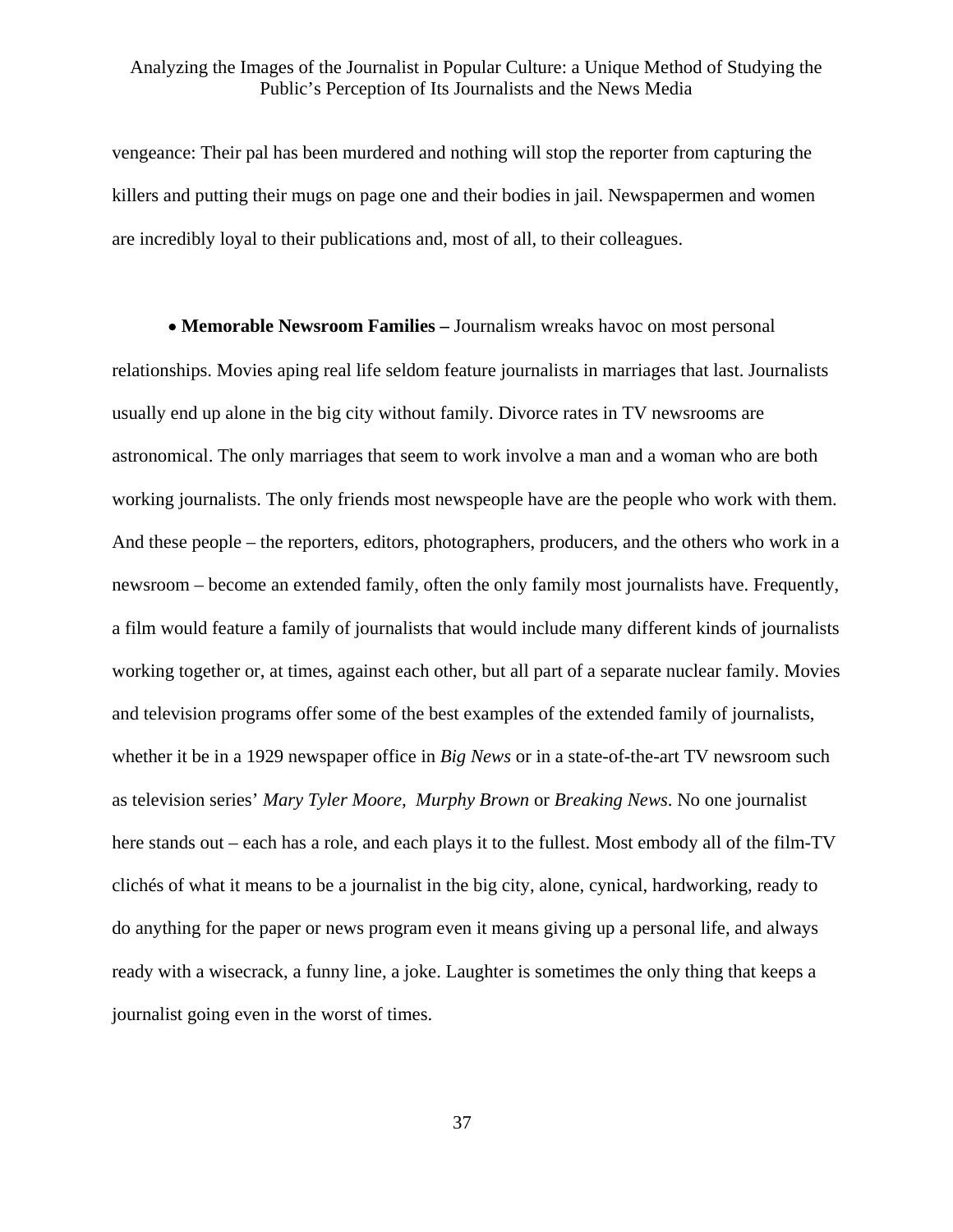• **Photojournalists and Newsreel Shooters –** Photographers using still film or moving pictures often risk their lives to get the images that show us what is going on in this country and around the world. Often news photographers shoot pictures of indescribable horror and barely escape death to bring back pictures to the public (films that show the photojournalist in action his include *Margaret Bourke-White*, *Salvador* and *Under Fire*). Some photographers, especially newsreel shooters, are among the most courageous and corrupt journalists on film. These newshawks use a camera instead of a pad and pencil, and they frequently will do anything to get an exclusive picture of a hot news story. Lie, cheat, deceive a friend, take advantage of a loved one – all's fair in this end of the news business (*Headline Shooter* is typical of the genre). The faking of newsreel film is rooted in history. Newsreel cameramen began faking coverage of news events as soon as the camera was invented. Although these films are a bit exaggerated, real-life newsreel cameramen earned similar reputations in the field. Photojournalists are natural heroes and villains for the movies and television. Sometimes their fictional tales are grafted onto footage of actual fires, earthquakes, floods, and other natural disasters.

• **Publishers and Media Owners –** Whether they be publishers of big-city newspapers or new media, these men and women usually are depicted trying to use the media for their own ends. At first there was only the newspaper publisher. Many are shown as benevolent journalists who tried to offer a good product at a fair price. But the movies soon discovered that they needed a villain, and reporters and editors were too busy trying to capture the crook or expose corruption to make very good bad guys. Publishers, and now the media moguls, are rich and powerful, so movie audiences love to hate them. Soon, greedy, hypocritical, amoral publishers were crowding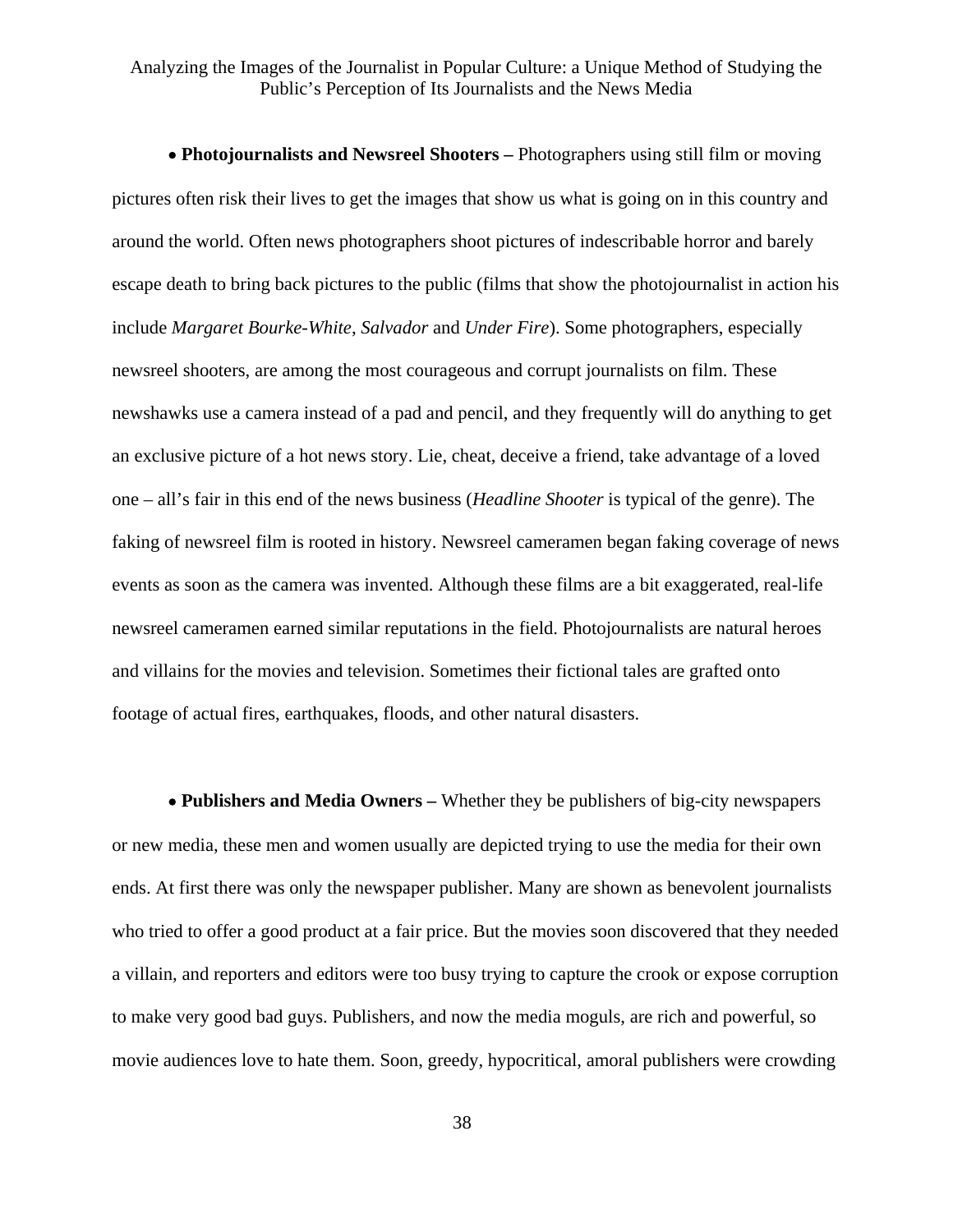the conscientious publishers off the screen. They are either concerned with economic power – willing to do anything to increase circulation – or they lust after political power. Money-mad or power-hungry, it doesn't matter. They are the ones who are destroying the media's role in a free society: to serve the public interest at all costs. No one understood this better than director Frank Capra who created some of the most notorious publishers in film history including media tycoon D.B. Norton (Edward Arnold) in *Meet John Doe*.

• **Real-Life Journalists –** These reporters and editors are thrown into movies from the 1920s on to give the newspaper film more authenticity. From columnists Walter Winchell to Jimmy Breslin, these real-life byliners are valuable cameo stars. Newspaper headlines and, later, radio and television broadcasts are often used as the easiest and fastest way to sum up what is going on, even in films and television programs that have nothing to do with journalism. In recent decades, the familiar TV journalist shows up in almost every film either as background to the action or as a commentator on the people in the news who happen to be the stars of the movie. In addition, many real-life journalists are portrayed by actors, from war correspondent Ernie Pyle (Burgess Meredith in *The Story of G.I. Joe*) to Philadelphia investigative reporter Jonathan Neumann (Rob Morrow in *The Thin Blue Lie*).

• **Sob Sisters** – Female journalists in silent films face almost the same problems many females face in today's media. In real life, few ever heard the words *sob sister* until the movies popularized the term. It sums up the dichotomy of the movie female reporter – she is considered an equal by doing a man's job, a career woman drinking and arguing toe-to-toe with any male in the shop, holding her own against everyone and anything, yet often showing her soft side and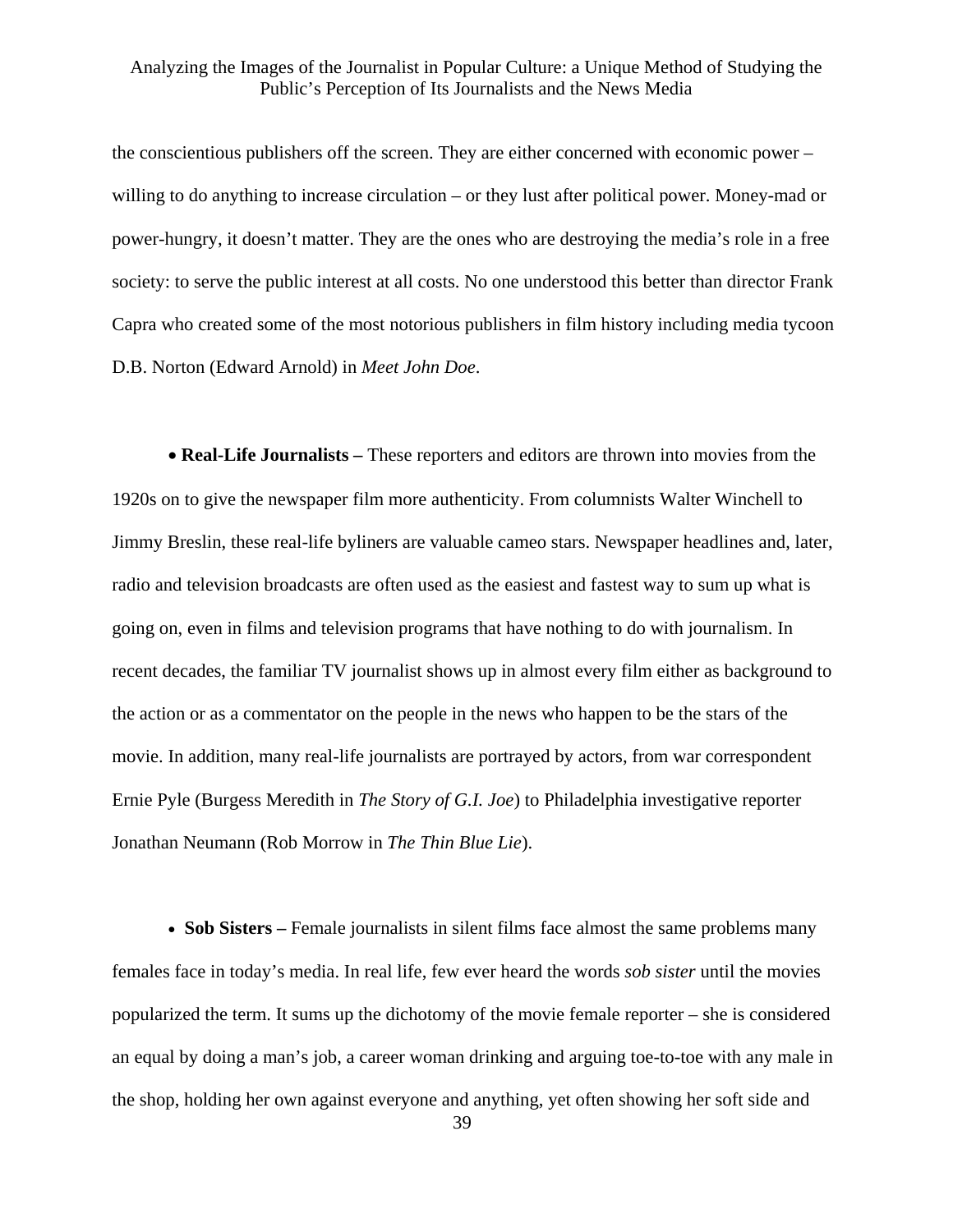crying long and hard when the man she loves treats her like a sister instead of a lover. By the end of the film, most sob sisters, no matter how tough or independent, would give up anything and everything for marriage, children, and a life at home (Bette Davis as editor Linda Gilman does just that in *June Bride*, and Glenda Farrell as Torchy Blane melted in the arms of her stupid policeman boyfriend at the end of a series of B movies). They simply have no choice. Female journalists moving into broadcasting and new media show more independence, but the parallels between the early sob sisters and the modern female journalists of the late twentieth and early twenty-first centuries are striking.<sup>[89](#page-50-25)</sup>

• **Sports Journalists –** Sports reporters and writers aren't much different from their cityroom counterparts, although their venue makes them unique. There are syndicated sports columnists who will do anything to get an exclusive, including using blackmail and payoffs (such as Max Mercy played by Robert Duvall in *The Natural*). But the majority of sportswriters depicted in film and on television simply go out and do their job. Some are heroic in that they ferret out corruption in sports, risking public animosity (*Eight Men Out* is a good example). Most often, they are used as realistic dressing for biographies of sports personalities, both in the movies and on television.

• **War and Foreign Correspondents –** The undisputed journalist hero is the war correspondent, even if these journalists sometimes hide behind a patriotic and jingoistic script. During the 1940s, the war correspondent became a national folk hero. Popular actors couldn't wait to play the glamorous overseas war reporter who would save democracy, his loved one, and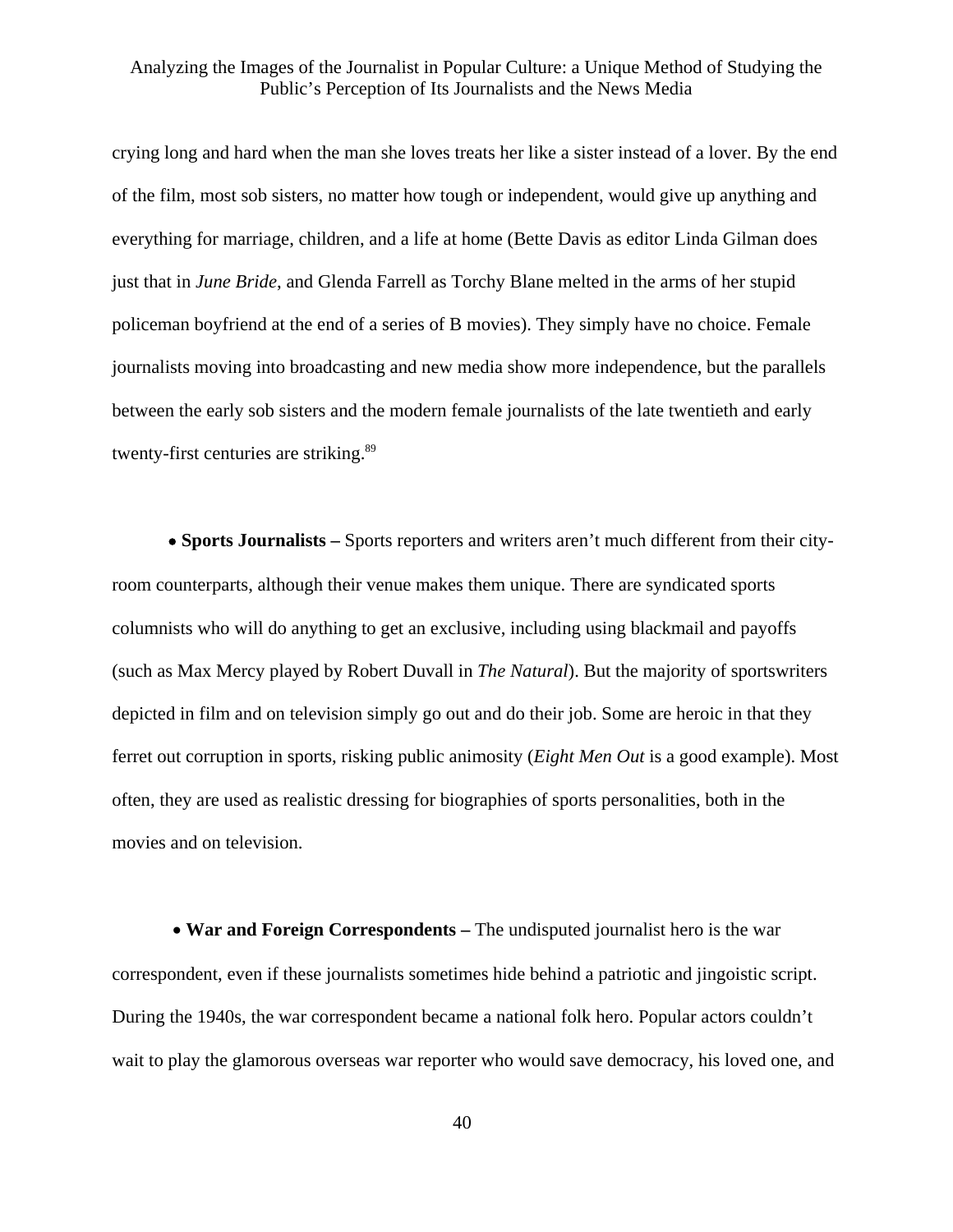his country in less than a couple of hours (Clark Gable in *Somewhere I'll Find You*, James Cagney in *Blood on the Sun* and Joel McCrea in *Foreign Correspondent* are good examples). Some war correspondents were a variation on the oldest stereotype in newspaper films – the crime reporter. During dangerous times abroad, they were working on a larger canvas but still solving the crime without official help or guidance. When there aren't any conflicts, the foreign correspondent in movies is a lot less dramatic. The war correspondent is the perfect movie hero, whose daily work involves patriotism, danger, violence, and drama. The war correspondents are where the action is, and a whole nation holds its breath while they risk their lives overseas to get the story back to the home front. Issues of censorship and distorting the truth in times of war are sometimes touched upon in the movies, but when bullets are flying and lives are in jeopardy, these are nuances in which American moviemakers and the American moviegoers aren't much interested. Kill the enemy and save our boys no matter what it takes – and if that means journalists who practice jingoism and racism, that is a price everyone seems willing to pay. Many war correspondents died on the battlefield or trying to get a story out of enemy territory.

#### **CONCLUSION**

 Understanding the images of the journalist in popular culture throughout recorded history offers a unique way to evaluate the relationship of the public with the news media throughout the centuries. It really doesn't matter to the public if these images are true or false. What matters is that these images are very real in the public mind. The reality is that few people ever witness a journalist in action. They rarely visit a newspaper or magazine office or a broadcast newsroom or any other place where journalists work to report the news of the day. Yet they have a very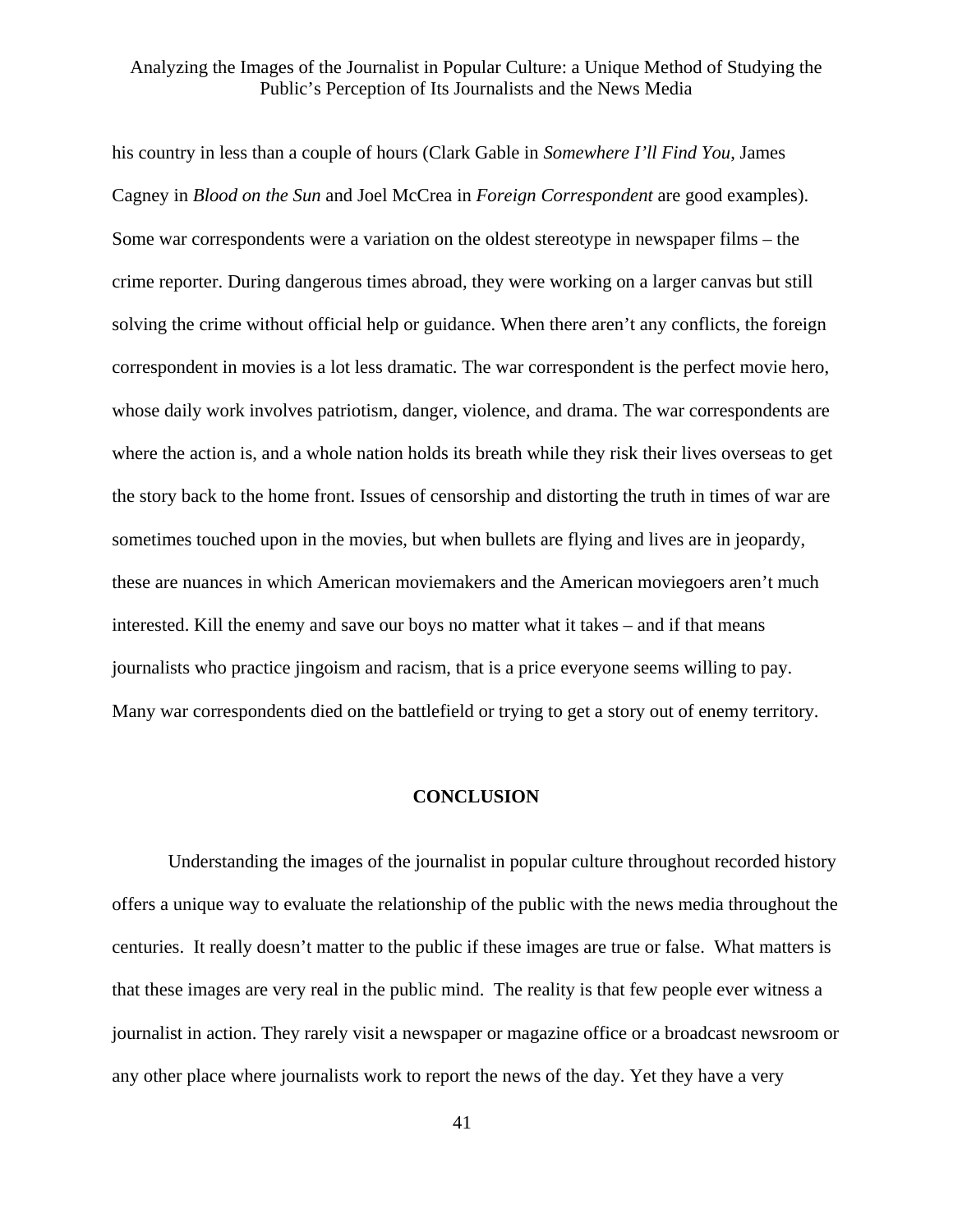specific idea of what a journalist is and what he or she does because they have read about journalists in novels, short stories and comic books, and they have seen them in movies, TV programs, plays, and cartoons.

 It doesn't even matter if the journalists are fictional or real. Real-life journalists become larger than life because of what is written about them both in fiction and non-fiction. People felt they knew editors such as William Randolph Hearst or Horace Greeley and columnists such as Walter Winchell and Louella Parsons, and TV journalists such as Barbara Walters or Geraldo Rivera because these journalists' public personas were so overwhelmingly convincing. Few ever met them in person, few had any idea of what their private lives were all about, but their public personalities presented in movie newsreels, newspaper articles, radio broadcasts, films and finally television programs and the Internet overwhelmed any private reality.

 By studying the various images of the journalist, the historian can get a better understanding of what the public of a specific era believes about its media and the people in that media – whether it be a messenger overcoming great odds to bring accurate news to a waiting public; or a news balladeer offering royal gossip or reports of an amazing natural atrocity or disaster; or an unscrupulous editor or publisher using the power of the press for his own financial gain; or an investigative reporter exposing some public corruption or abuse; or the war correspondent risking life and limb to report some horrendous battle; or an anonymous journalist doing anything to get a story.

 What the researcher can discover is to the variety of images of real and fictitious journalists available to the public through its popular culture at a specific point in time. By going to the pre- $20<sup>th</sup>$  century poetry, plays, novels, satires, essays and pamphlets as well as the images of the real journalists of the time, it is possible to understand where the deep-rooted  $20<sup>th</sup>$ -century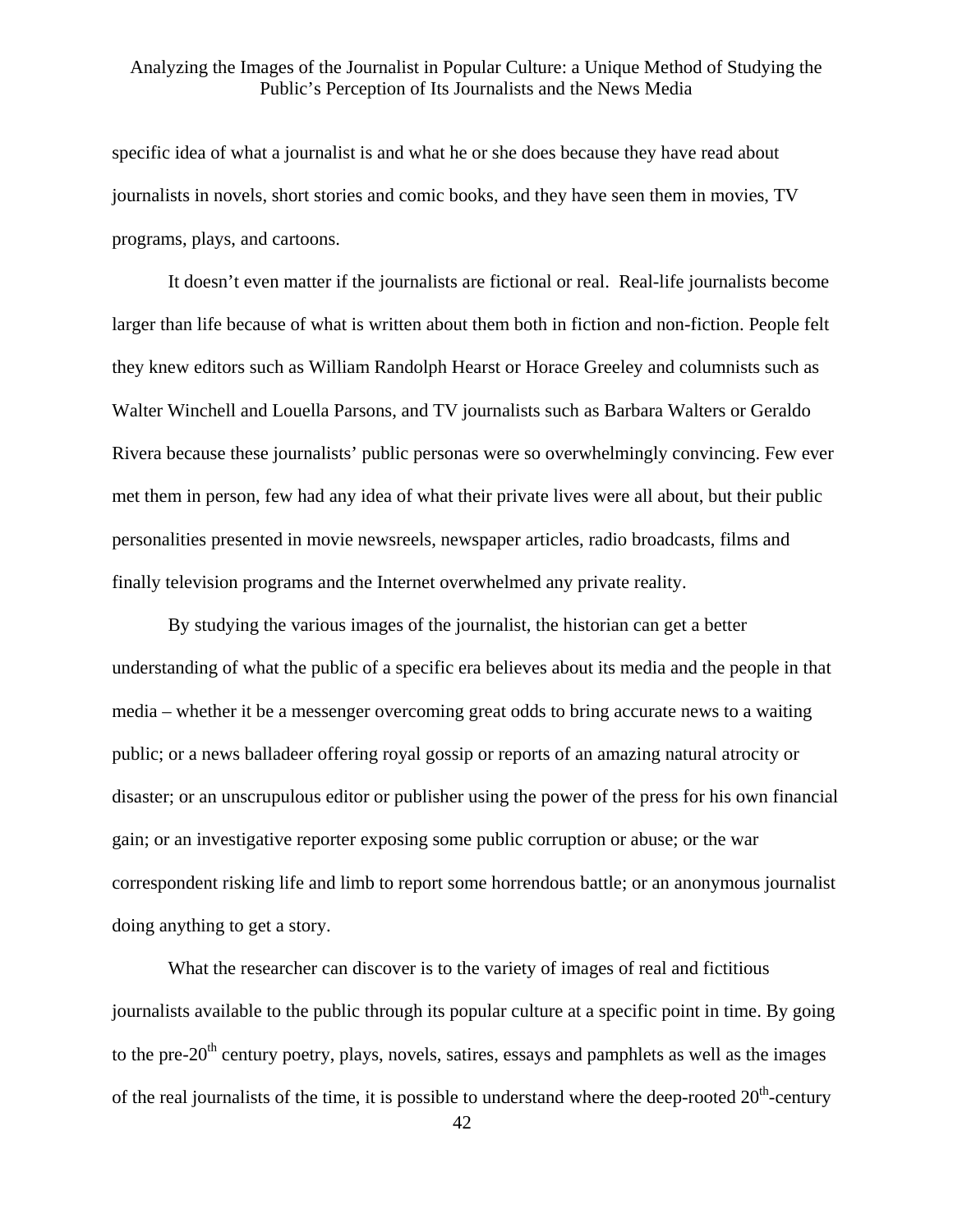affection and animosity toward news media and its representatives originally developed. Then, by analyzing the fiction, comic books, radio programs, movies, TV programs, and Web and Internet sites of the  $20<sup>th</sup>$  and  $21<sup>st</sup>$  centuries, the researcher can get a fresh perspective on how the public feels about its journalists and news media in modern times.

 Only by understanding why the public feels the way it does about its news media will it ever be possible for future journalists, academic researchers and media critics to change the public's perception of who and what journalism is all about as it moves into the early decades of the  $21<sup>st</sup>$  century. This paper is an attempt to show the possibilities and rewards involved in analyzing the image of the journalist in popular culture throughout recorded history.

\* \* \* \* \*

#### **ADDENDUM: IJPC RESOURCES**

To help the new scholar in this field, the IJPC has created three major resources for IJPC Associate members:

 \*The unique IJPC Database, which in its current edition has more than 42,000 entries on journalists, public relations practitioners and media in films, television, fiction, radio, cartoonscomic books-comic strips, commercials, games, art and songs, from ancient times to last month. This invaluable Microsoft Access Database, which can be searched by year, title, type and comments, is a treasure-trove of information that has taken more than 15 years to compile. (Associate IJPC Director Richard Ness of Western Illinois University and author of the seminal work *From Headline Hunter to Superman: A Journalism Filmography*, is the principal film researcher for the IJPC.)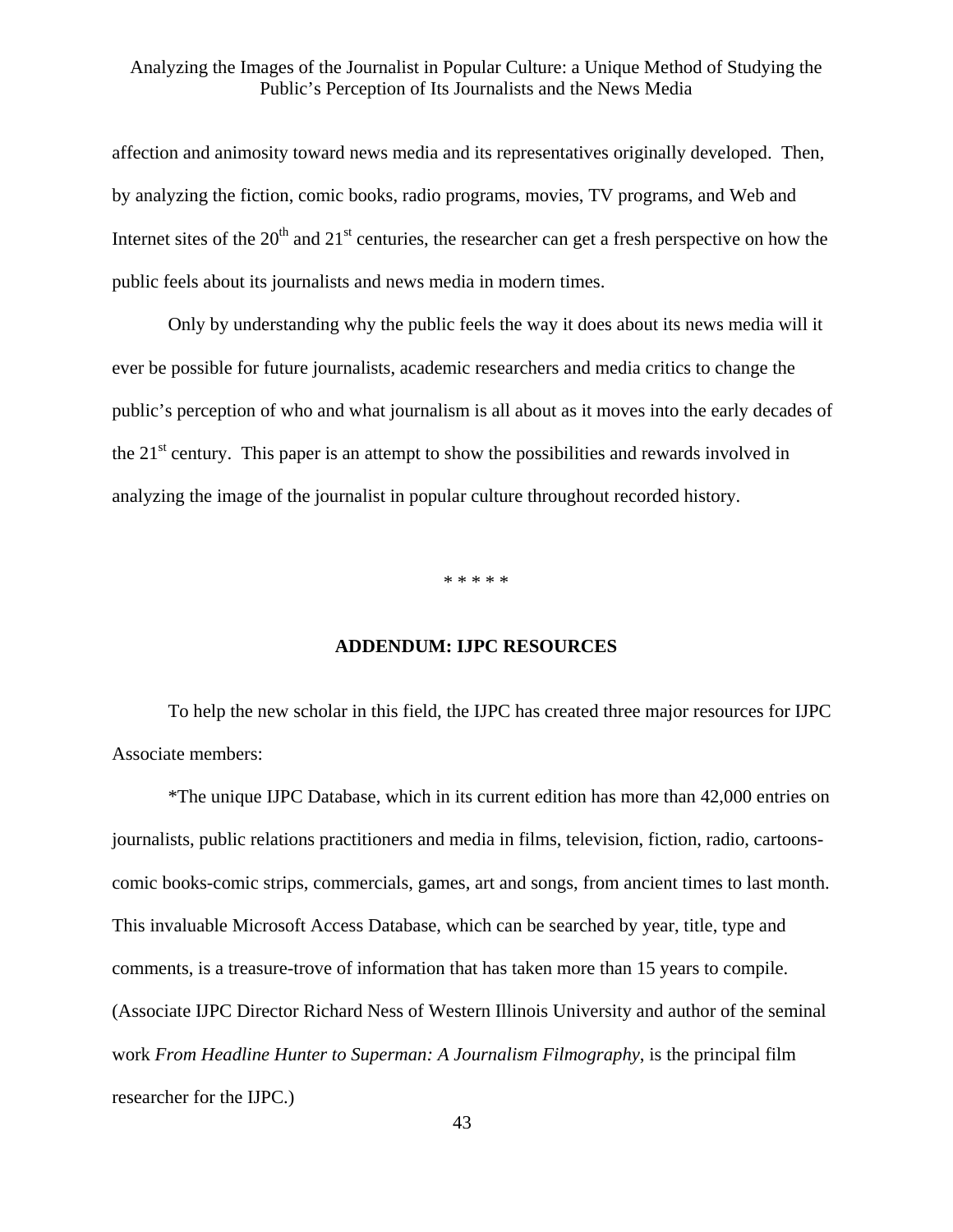\*The second major resource is the IJPC Web site – *www.ijpc.org*. The Web site not only features original articles and research, but also seminal articles difficult to find elsewhere, including papers given at conferences and other academic events or published in hard-to-find journals and magazines. One example of original research is "Sob Sisters: The Image of the Female Journalist in Popular Culture." It includes a lengthy introductory essay (already required reading in not only journalism classes, but also gender and feminist courses around the country) and a bibliography featuring more than 8,500 items from 1700 to 2004, the first time such a resource has been created. Another popular feature of the Web site is the IJPC Class Materials section, making it easy for any professor to establish an Image of the Journalist in Movies and Television class using tapes and materials available from the IJPC. These classes have proven to not only be very popular, but also to provide students with a unique perspective on journalism and the media. A student journal on the Web site is being created so graduate students will have an outlet for papers written in class on the subject.

 \*The third major resource is the IJPC Collection of research materials including more than 2,500 video tapes and discs; more than 5,000 hours of audiotapes and MP3 files; more than 8,500 novels, short stories, plays, and poems (the largest collection of novels and short stories featuring journalists ever assembled); and scripts, research materials, articles, art works and other artifacts. These materials are available for personal use only by any IJPC Associate.

 Anyone interested in this growing research field can become an IJPC Associate and receive complete access to the IJPC Database and all IJPC research materials. Contact the IJPC Web site (*www.ijpc.org*) or saltzman@usc.edu for more information. We welcome your participation. Anyone interested in collaborating on the IJPC's 10-volume history of the image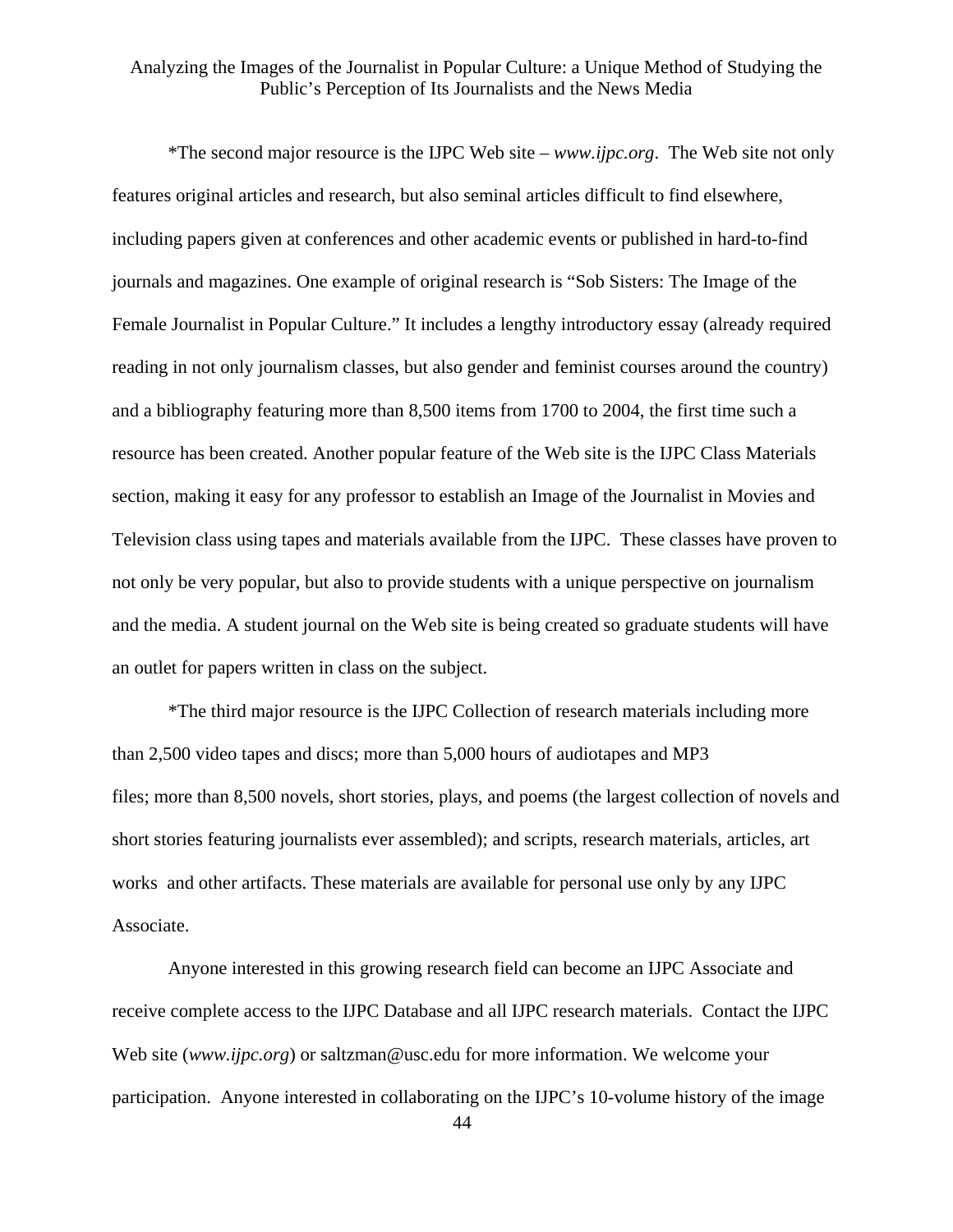of the journalist in popular culture (*Heroes and Scoundrels: The Image of the Journalist in* 

*Popular Culture)* should contact Saltzman directly.

1

 $2$  Definitions of journalism have become complex and varied. As Barbie Zelizer writes in "Definitions of Journalism," in *Institutions of American Democracy: The Press*, Oxford University Press, pp. 66-80: "As journalism has come to be thought of as a profession, an industry, a phenomenon, and a culture, definitions have emerged that reflect various concerns and goals…Naming, labeling, evaluating, and critiquing journalism and journalistic practice reflect the populations from which individuals come, the type of news work, medium, and technology being referenced, and the relevant historical time period and geographical setting."

<sup>3</sup> This holds true for any ancient writer described in modern terms. For example, the Greek and Roman historians are not historians by any modern definition. Detlev Fehling's *Herodotus and his 'Sources,' Citation, Invention and Narrative Art* dramatically shows how the "father of history" followed the rules of his own genre, which were not those of modern historiography. And many so-called ancient historians functioned more like ancient journalists than historians, using the techniques of the modern journalist rather than the techniques of modern historians. As R.W. Macan writes about Herodotus: "…his inexhaustible interest, his insatiable curiosity, his infinite capacity for taking notes, his flair for a good story, his power of sustaining a continuous narrative, his delight in digression, aside and bon mot…the lightness of his touch, the grace of his language, his glory in human virtue and achievement wherever to be found, and withal the feelings of mortality, the sense of tears, the pathos of man's fate." *Cambridge Ancient History* V, p. 417

 $<sup>5</sup>$  Wecter, pp. 482-487.</sup>

 $6$  Ibid, pp.  $11-12$ 

7 Orrin E. Klapp, *Heroes, Villains, and Fools: The Changing American Character*, A Spectrum Book, Prentice-Hall, Inc., Englewood Cliffs, N.J., 1962, pp. 50-65.

8 Daniel J. Boorstin, *The Image or What Happened to the American Dream*, Atheneum, New York, 1962, pp. 61-62.

<sup>&</sup>lt;sup>1</sup> Oxford English Dictionary: *Humours Town* in 1693 (Epistle-Writer or Jurnalists-Mercurists). After the French *journaliste*. In 1712, Joseph Addison, *The Spectator*, No. 323, p. 2, "One who journalizes, or keeps a journal." Online Etymology Dictionary: *Journal* is from 1355 "book of church services," from the Anglo-French *jurnal* "a day," from O. Fr. *journal*, originally "daily" from L.L. *diurnalis* "daily" or *diurnal*. Sense of "daily record of transactions" first recorded in 1565; that of "personal diary" in 1610. *Journalism* in 1833 in English; likewise from French (where it is attested from 1781).

<sup>4</sup> Dixon Wecter, *The Hero in America: A Chronicle of Hero-Worship*, Charles Scribner's Sons, New York, 1972, pp. 11-12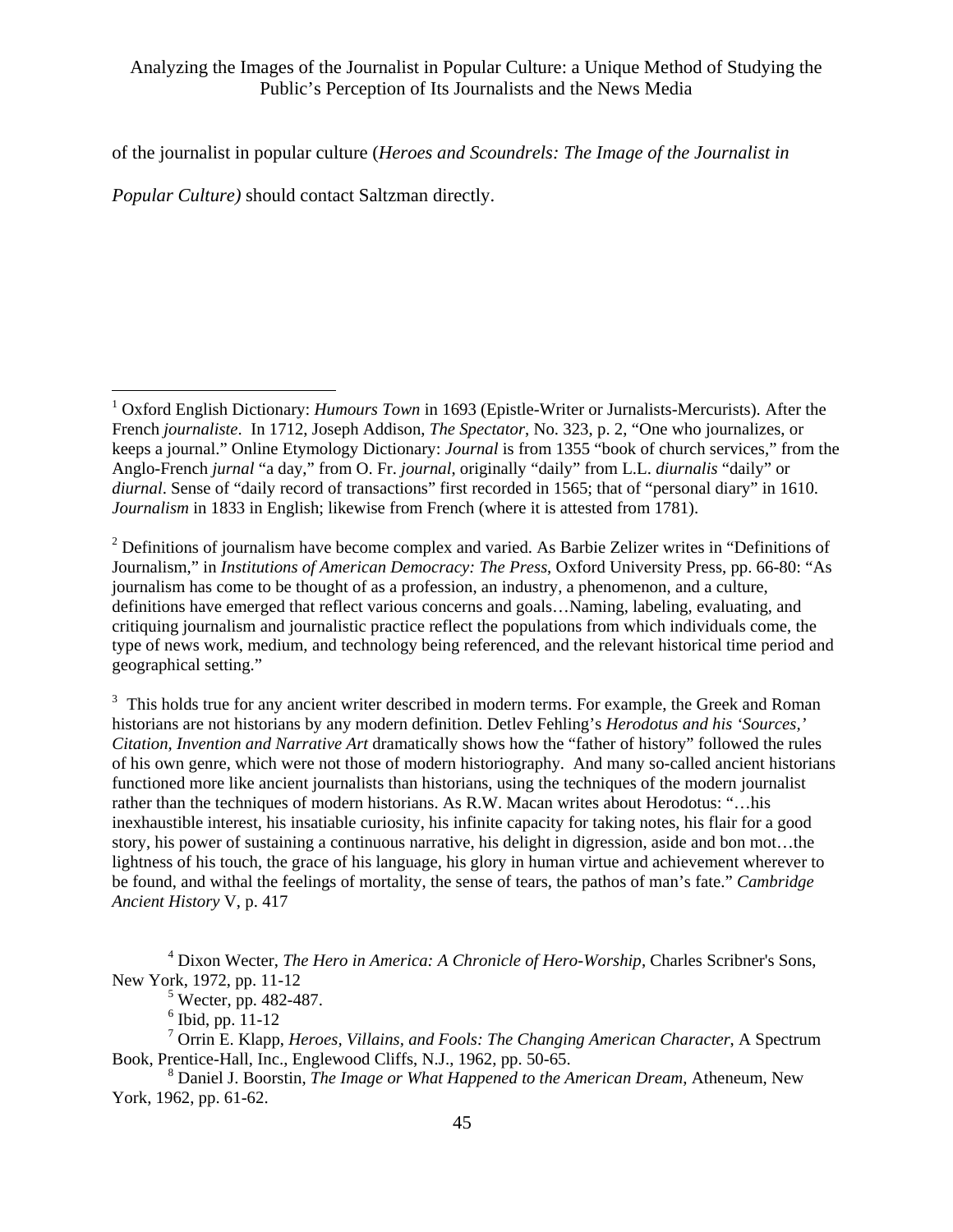$11$  The Image of the Journalist in Popular Culture (IJPC), a project of the Norman Lear Center in the Annenberg School for Communication at the University of Southern California was created in 2000 to investigate and analyze – through research and publication – the conflicting images of the journalist in film, television, radio, fiction (novels, short stories, plays poems), cartoons-comic strips-comic books, commercials and other forms of popular culture to demonstrate their impact on the public's perception of journalists. In a short three years, the IJPC Web site has become the definitive worldwide source for scholars and journalists interested in the subject.

12 Much of this research was done in conjunction with a projected 10-volume history, *Heroes and Scoundrels: The Image of the Journalist in Popular Culture, Volume One: Antiquity.*<br><sup>13</sup> This early history comes from many readings in the period. Especially helpful are Mitchell

Stephens, *A History of News: From the Drum to the Satellite*, Penguin Books, 1988; M.A. Shaaber, *Some Forerunners of the Newspaper in England, 1476-1622,* Octagon Books, Inc., 1929, 1966; and Joseph Frank, *The Beginnings of the English Newspaper, 1620-1660*, Harvard University Press, 1961*.* 14 Many examples can be found in Homer (*The Iliad* and *The Odyssey*); Aristophones (*The* 

*Acharnians, The Birds*, *Lyistrata*, *The Ecclesiazusae or Women in Council, The Thesmophoriazusae or Festival Time, Thesmophoriazusae*); Sophocles (*Antigone, Ajax, Oeidpus Rex*, *Oedipus Coloneus, Women of Trachis*); Euripides (*The Heracleide or The Children of Heracles, Hippolytus, Heracles, Andromache, The Suppliant Women, Orestes, Iphigenia in Aulis)*; Aeschylus (*Agamemnon, The Choephori, Persians, Prometheus, The Seven Against Thebes,* Seneca (*Medea, Phaedra, Oedipus, Thyestes, Octavia*); Virgil (*Aeneid).* A good source for Semitic messengers in ancient times is Samuel A. Meier, *The Messenger in the Ancient Semitic World.*

<sup>15</sup> Homer, *The Iliad.* Book Two. Translator Richard Lattimore interprets the last line to mean: "We have heard only the rumour of it and know nothing." Translator Samuel Butler: "And now, O Muses, dwellers in the mansions of Olympus, tell me – for you are goddesses and are in all places so that you see all things, while we know nothing but by report…."

16 Theophrastus, *The Character Studies*, Warren Anderson, pp. xviii-xix.

<sup>17</sup> Theophrastus, *Characters*, No. 8 is variously translated as "The Newsmaker or Logopoiia" (Anderson), "The Fabricator" (translator: R.C. Jebb), "News-Making" (translator: R. Thomson Clark), "News-Forging or Rumor-Speaking" (translator: Joseph Healey, 1628).

18 Theophrastus, *The Fabricator*, No. 8 in *Characters,* Anderson, p. 35.

19 Theophrastus, *The News Maker*, No. 8 in *Characters,* R.C. Jebb, p. 107. Also of interest is Demosthenes, in his First Philippie speech, 10: "Or tell me, are you content to run around and ask one another, 'Is there any news today?' Could there be any news more startling than that a Macedonian is triumphing over Athenians and settling the destiny of" Greece? Also in the New Testament, Paul preaches to the Thessalonians and Bereans on the Athenians (Section 5, Chapter 18, 17:21): "For all the Athenians and strangers which were there spent their time in nothing else, but either to tell or to hear some new thing."

<sup>20</sup> Homer, *The Iliad*, Robert Fitzgerald, pp. 146-148. Austin H. Chase-William G. Perry, Jr., pp. 114-115.

 $21$  Sophocles wrote at least 120 dramas, but only seven tragedies survive. Oxford World Classics, p. xiii.

22 Sophocles, *Antigone*, Lines 276-277, Part II. Messenger to Creon. Sir George Young translation, *The Dramas of Sophocles,* p. 16.

23 Sophocles, *Women of Trachis,* (430 B.C.), C.K. Williams translation, p. 50. The play shows the dangers of delivering bad news, whether the Greek be a messenger or a herald acting as a messenger. It also shows how much the public as well as royalty valued the messenger bearing important news, and

 $\frac{1}{\sqrt{9}}$  $<sup>9</sup>$  Boorstin, p. 63.</sup>

 $10$  Boorstin, p. 63.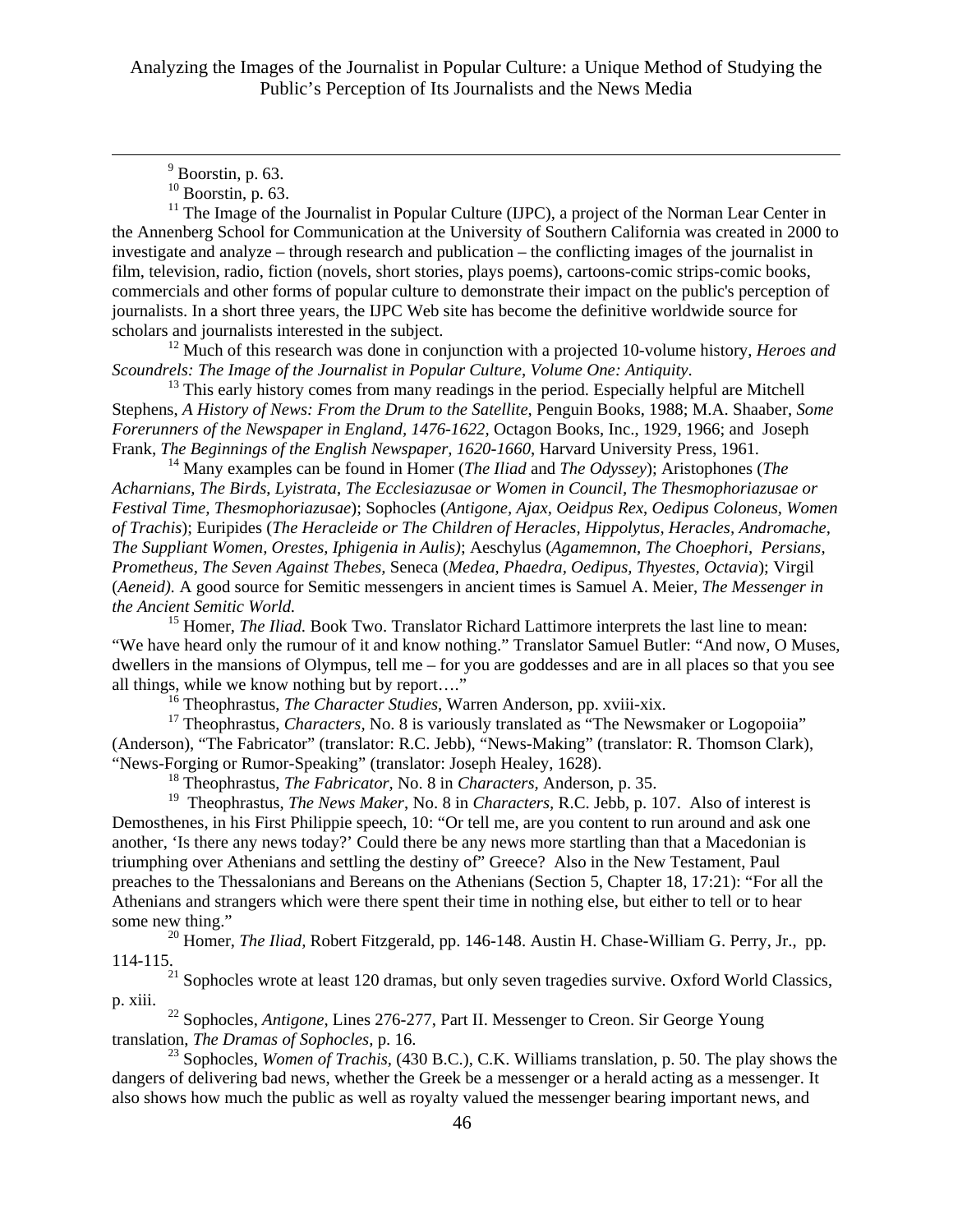how an untrustworthy messenger could be killed for his lies regardless of the motive behind those lies. It also speaks to the perceived function of the messenger as being one who should stick to observing and relaying information, not someone who is a participant and gets involved in the story. Herakles "shouted for poor Lichas, who'd had nothing to do with it, and asked him why he'd brought that robe, what kind of scheme did he have in mind? But Lichas didn't know anything. He could only say what you told him to say; that the robe was a gift from you. When Herakles heard that, a spasm of pain seemed to shoot into his lungs and he grabbed Lichas by the foot, right where the ankle pivots in the socket and just threw him at a rock sticking out of the water. His head shattered. The brains erupted through his hair and blood and pieces of the skull. Everyone in the crowd was shrieking with horror. One was insane, the other dead, but nobody dared come near him because he kept throwing himself on the ground and leaping, howling and screaming into the air...."

24 Charles Martin, *Poems of Catullus*, Introduction; E.A. Havelock, *Lyric Genius of Catullus*. Carl Sesar, *Selected Poems of Catullus*, Afterword.

25 J.P. Sullivan, *Martial, Unexpected Classics*, pp. 85-90.

1

26 Martial, *The Twelve Books of Epigrams, Book 9, No. 35*, *The Newsmonger*, J.A. Pott-F.A. Wright, p. 273.

27 Paul Nixon, *Martial and the Modern Epigram*, p. 155

<sup>28</sup> William Harris, *Ancient Literacy*, p. 80: "Herodotus freely invented texts." "Fourth-century orators and politicians…frequently invented historical facts in a most abandoned fashion and historians avoided documentary research."

29 Examples of original sources include Herodotus' *The Persian Wars*; Thucydides' *History of the Peloponnesian War;* Xenophon's *Hellenica*); Cicero (*Letters To Atticus; Letters*, *To L. Lucceius*). Secondary sources speaking to the subject include Stephen Usher, *The Historians of Greece and Rome*; William Harris, *Ancient Literacy*; Francis Godolphin, *The Greek Historians*; Gilbert Norwood, *The Writers of Greece*. Truesdell S. Brown, *The Greek Historians*. 30 Henrie Chettle *Kind-Hartes Dreame,* 1592 and William Kemp, *Nine Daies Wonder*, 1600,

edited by G.B. Harrison, *Elizabethan and Jacobean Quartos*, Barnes & Noble Inc., 1966; J.B. Leishman, *The Three Parnassus Plays, 1598-1601,* edited with an introduction and commentary, Ivor Nicholson & Watson Ltd., 1949.

31 Much of this discussion originated in the author's *Frank Capra and the Image of the Journalist in American Film,* Norman Lear Press, 2002, and other writings.

32 In ancient China, for example, the *hsiaopao* "indicated a feverish demand for up-to-date news." "Private reporters" were connected with so-called tabloid newspapers and were often "accused of leaking out official news." A memorandum written by Chou Linchih, who lived around 160 A.D. petitioned the government for the suppression of tabloid news: "At times when drastic measures were promulgated by Your Majesty through your edicts, there were always rumour-mongers who took the opportunity to spread sensational news misleading the public. For instance, when Your Majesty summoned some of your old ministers back to power the other day, there was a great deal of talk about the town emanating from an unknown source. On close examination I found that such rumours always started from the tabloid news, which leaked out from the Bureau of Official Reports and are the work of the official agents of the residences. In recent years, whenever there is news in the air and the public is held in suspense, these agents would snatch the chance to write the news down on little scripts and circulate them abroad. This is the so-called *hsiaopao* ("small newspapers"). For instance, they often say "So-and-so was summoned to an imperial audience to-day" or "So-and-so was dismissed," or "So-and-so got an appointment." This news is often inaccurate or even a groundless fabrication, but scholars at the capital would say, on hearing such news, "We have already seen it in the *hsiaopao* and magistrates in the country would say on hearing the news, "We have received the *hsiaopao* already. Sometimes it turned out to be true and sometimes it turned out to be false. If it was true, the news should not have been permitted to leak out, and if it was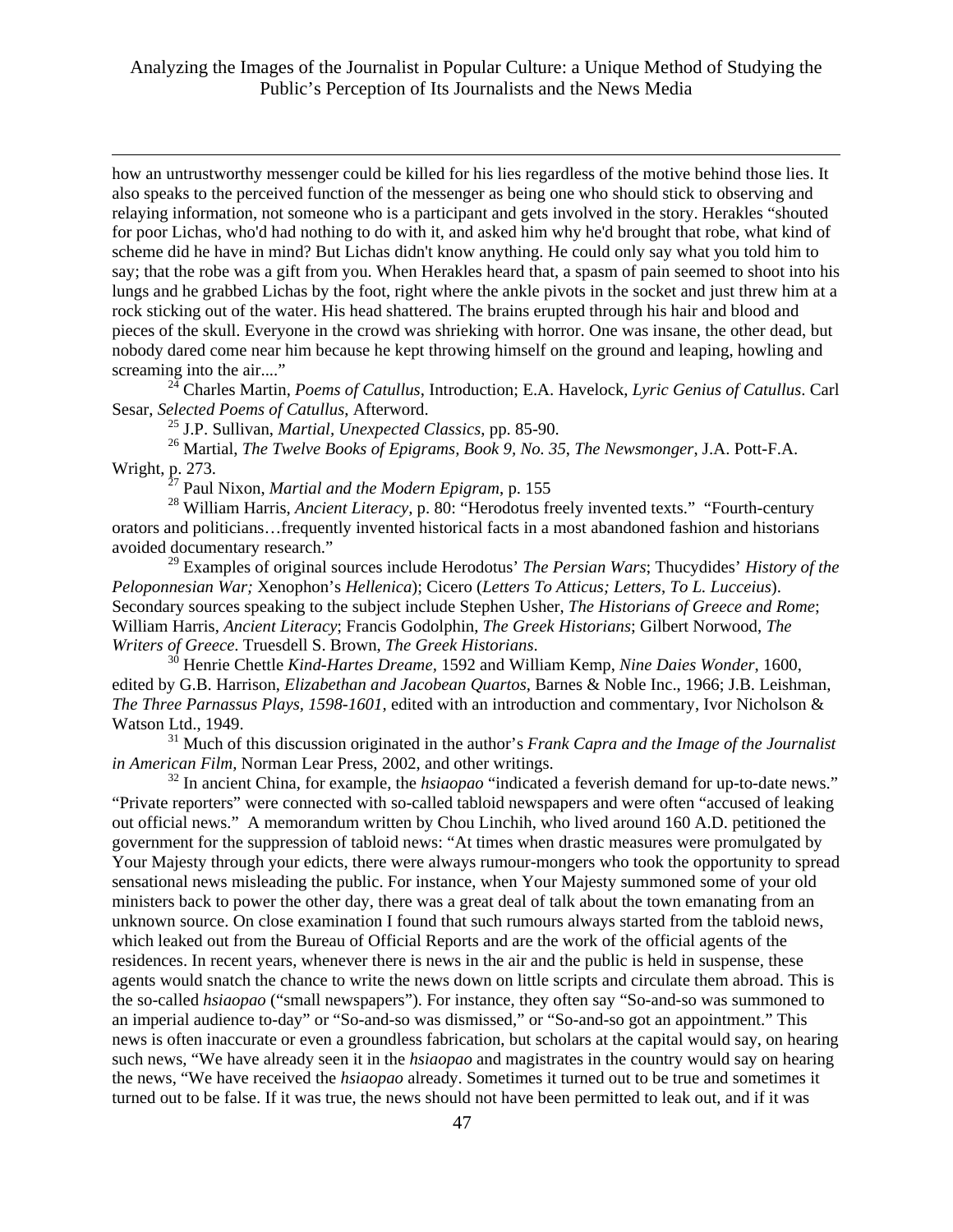false, it was misleading. I rather think that trivial as the subject seems to be, the spreading of news through such channels is injurious to the administration and demands our attention. I humbly petition that Your Majesty should issue an edict prohibiting their circulation with definite forms of punishment attached to it. In this way people will learn about the government orders without conjecturing about them, and whatever is issued will be correct and reliable. In this way the dignity of the government is upheld and the source of publicity will be unified." Chou Linchih, Vol. II, pg. 2, quoted in Lin Yutang's *A History of the Press and public opinion in China, Part One: The Ancient Period,* pp. 1-75.

33 Hyder E. Rollins, *William Elderton: Elizabethan Actor Ballad-Writer,* Studies in Philology, Volume 17, 1920, University of North Carolina, pp. 199-245.

34 Ben Jonson, *Bartholomew Fair,* 1614, edited by Eugene M. Waith, Yale University Press.

<sup>35</sup> Good sources for balladeers and pamphleteers who specialized in news would include Sandra Clark, *The Elizabethan Pamphleteers: Popular Moralistic Pamphlets, 15 80-1640, Fairleigh Dickinson University Press, 1983*; Celeste Turner, *Anthony Mundy (Munday): An Elizabethan Man of Letters,*  University of California Publications in English, Volume II, 1928-1929, University of California Press, 1977; Edwin Haviland Miller, *The Professional Writer in Elizabethan England*, Harvard University Press, 1959; Phoebe Sheavyn, *The Literary Profession in the Elizabethan Age*, 2nd Edition revised throughout by J. W. Saunders, Manchester University Press, 1967; G.R. Hibbard, *Three Elizabethan Pamphlets,* George G. Harp & Co. 1951; George Saintsbury, *Elizabethan & Jacobean Pamphlets*, Books for Libraries Press, 1892, 1970; Ronald B. McKerrow, *The Works of Thomas Nashe*, edited from the original Texts, Volume V, Oxford, 1958, pp. 11-34; Thomas Nashe, *Pierce Penilesse, His Supplication to the Divell," in* The Works of Thomas Nashe, edited from the original texts by Ronald B. McKerrow. G.R. Hibbard, *Thomas Nashe*; Charles Nicholl, *Cup of News: The Life of Thomas Nashe*, Routledge & Paul Kegan, 1984; George R. Price *Thomas Dekker*, Twayne Publishers, 1969; Morse Allen, *The Satire of John Marston, a Dissertation presented to the faculty of Princeton University in candidacy for the degree of Doctor of Philosophy, Haskell House Publishers, 1920;*

<sup>36</sup>Ben Jonson, *The Complete Plays of Ben Jonson* edited by G.A. Wilkes based on the edition edited by C.H. Herford and Percy and Evelyn Simpson, Oxford at the Clarendon; *The Staple of News,*  1626, Anthony Parr, Manchester University Press.

37 Jonson, *The Staple of News*, Parr Edition, p. 27

38 Ibid, p. 30

1

39 Ben Jonson, *News From the New World,* 1620, in *Selected Masques*, edited by Stephen Orgel, Yale University Press, New Haven, 1970.

40 Hyder Rollins, *Cavalier and Puritan*, p. 55*:* Mercurius Democritus for July l27 to August 3, 1653, jeers at the Parliament Scout for its incredible stories.

41 Howard William Troyer, *Ned Ward of Grubstreet,* p. 7.

42 William Bragg Ewald, *Rogues, Royalty and Reporters: The Age of Queen Anne through its Newspapers*, Greenwood Press, Publishers, 1978, (Published in England as *The Newsmen of Queen Anne*), Preface, p. x.

43 Paula R. Backscheider, *Daniel Defoe – His Life,* p. 44.

44 J.A. Downie, *Mr. Review and His Scribbling Friends,* p. 354-355. William L. Payne, *The Best of Defoe's Review, An Anthology*, p. xi.

45 William Lytton Payne, *The Best of Defoe's Review, An Anthology*, p. x.

<sup>46</sup> J.A. Downie, *The Best of Defoe's Mr. Review and his Scribbling Friends*, p. 346.

 $47$  John Peter Zenger was an editor of the 18th century who has been transformed into a

prototypical image of the lone editor fighting for the public good. His name has become a catchword used by journalists ever since when press freedom was in jeopardy. He became a hero in histories of the freedom of the press, the lone editor fighting authority, going to jail to preserve the freedom of the press. The famous Zenger trial (1734-1735) affirmed the power of juries in libel cases to decide the law as well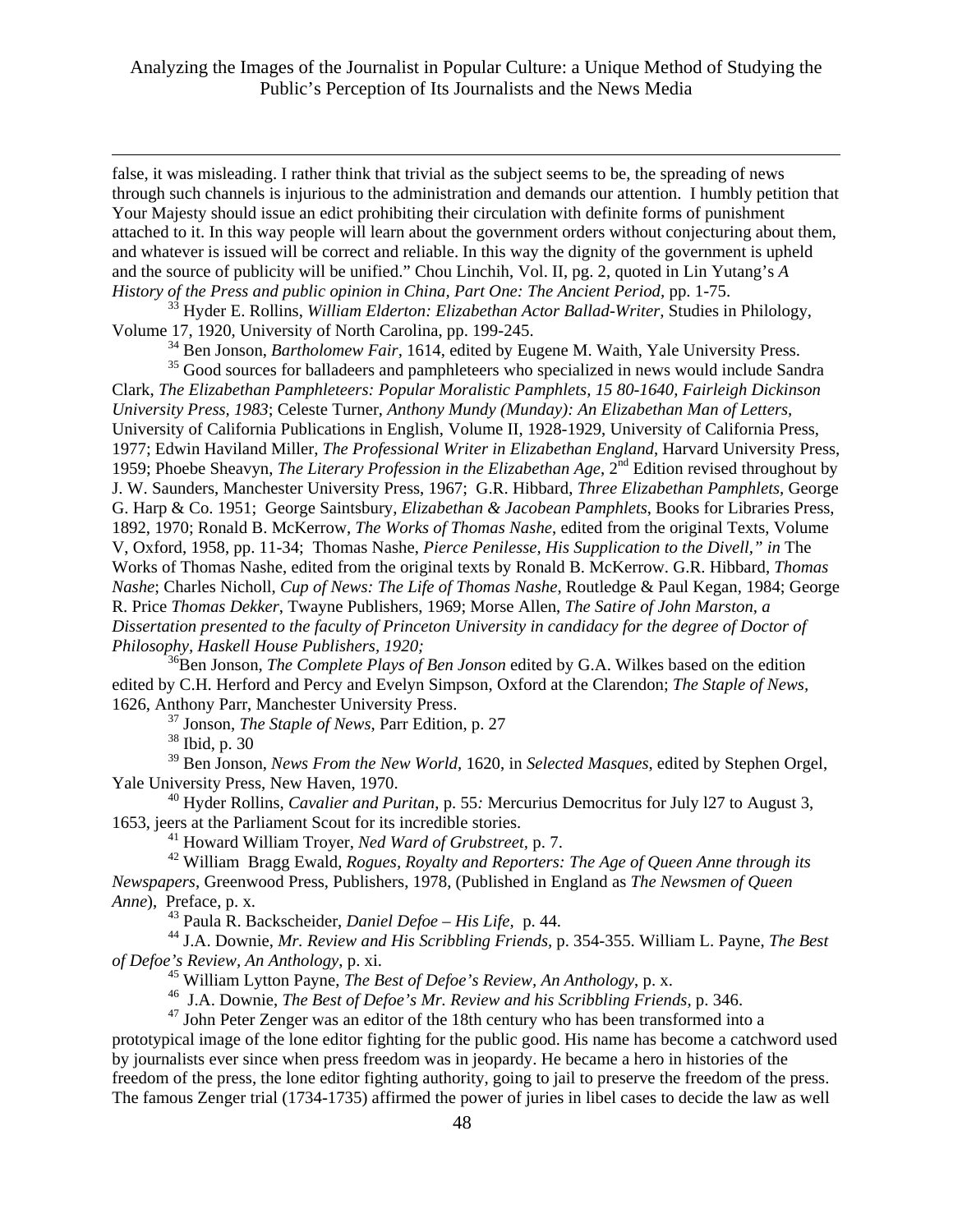1 as the fact and is a landmark of legal doctrine. Zenger's reward for vindication in the trial was his appointment to the monopoly of "Publick Printer" in 1737. (Daniel J. Boorstin, *The Americans: The Colonial Experience,* Vintage Books, 1958, p. 333.) 48 Bernard A. Weisberger, *The American Newspaperman*, The University of Chicago Press, 1961, pp. 108-109. 49 James Fenimore Cooper, *Homeward Bound* and *Home as Found*¸ 1838. 50 Michael Schudson, *Discovering the News: A Social History of American Newspapers*, Basic Books, Inc. Publishers, 1973, p. 13. 51 James K. Paulding (Anonymous), *Westward Ho! A Tale,* in two volumes, printed and published by J. & J. Harper, 1832. 52 Honore de Balzac, *Lost Illusions* and *A Distinguished Provincial at Paris*, in *The Works of Honore de Balzac*, Fobn D. Morris and Company, 1837, 1901. *<sup>53</sup>*Louis M. Starr, *Bohemian Brigade: Civil Newsman in Action,* Alfred A. Knopf, New York, 1954, p. 6. 54James G. Harrison, "Nineteenth-Century American Novels on American Journalism I," *Journalism Quarterly*, September 1945, Volume 22, Number 3, P. 218. 55 Starr, *Bohemian Brigade*, p. 6. 56 Weisberger, *The American Newspaperman,* p. 118. Rutland, Robert A., *The Newsmongers: Journalism in the Life of the Nation, 1690-1972*, The Dial Press, New York, 1973. 57 Philip Knightly, *The First Casualty -- From the Crimea to Vietnam: The War Correspondent as Hero, Propagandist and Myth Maker,* A Harvest Book, Harcout Brace Jovanovich, New York and London, 1975, p. 21. 58 Oliver Gambling, *AP: The Story of News*, Farrar and Rinehart, Inc., 1940, p. 44. 59 Starr, *Bohemian Brigade*, Pp, 247-248.  $60$  Ibid, Pp. 244-248. All examples come directly from Starr's text. 61 Bayard Taylor, *John Godfrey's Fortunes; Related By Himself: A Story of American Life,* G.P. Putnam; Hurd and Houghton, 1864. 62 John Ferguson Hume (Willys Niles), *Five Hundred Majority; or, The Days of Tammany*, G.P. Putnam & Sons, New York, 1872. 63 Mark Twain and Charles Dudley Warner, *The Gilded Age: A Tale of Today*, 1873, 1980. 64 J.G. Holland, *Sevenoaks: A Story of To-Day*, Charles Scribner's Sons, New York, 1875, 1905. 65 Holland, *Sevenoaks: A Story of To-Day*, p. 201. 66 Rebecca Harding Davis, *John Andross*, Orange Judd Company, New York, 1874. 67 Harding, *John Andross,* p. 12. 68 Ibid, p. 89. 69 Harriet Beecher Stowe, *My Wife and I: or, Harry Henderson's History*, J.B. Ford and Company, New York, 1871. <sup>70</sup> Harriet Beecher Stowe, *We And Our Neighbors or, The Records of an Unfashionable Street*, (the sequel to *My Wife and I*), Houghton, Mifflin and Company, The Riverside Press, Cambridge, Boston and New York, 1873, 1896. 71 James G. Harrison, *American Newspaper Journalism as Described in American Novels of the Nineteenth Century,* a thesis submitted to the Faculty of the University of North Carolina, p. 254. <sup>72</sup> William M. Thackeray, Vol. I and II, Dana Estes & Company Publishers, Boston, 1897. <sup>73</sup> Practically every American and English writer seemed to include a journalist in their fiction starting in the late 19<sup>th</sup> century. Major writers such as Anthony Trollope, Henry James, Mark Twain, and almost every writer of detective and mysteries in the  $20<sup>th</sup>$  century were attracted to the journalist as either

a major or minor character.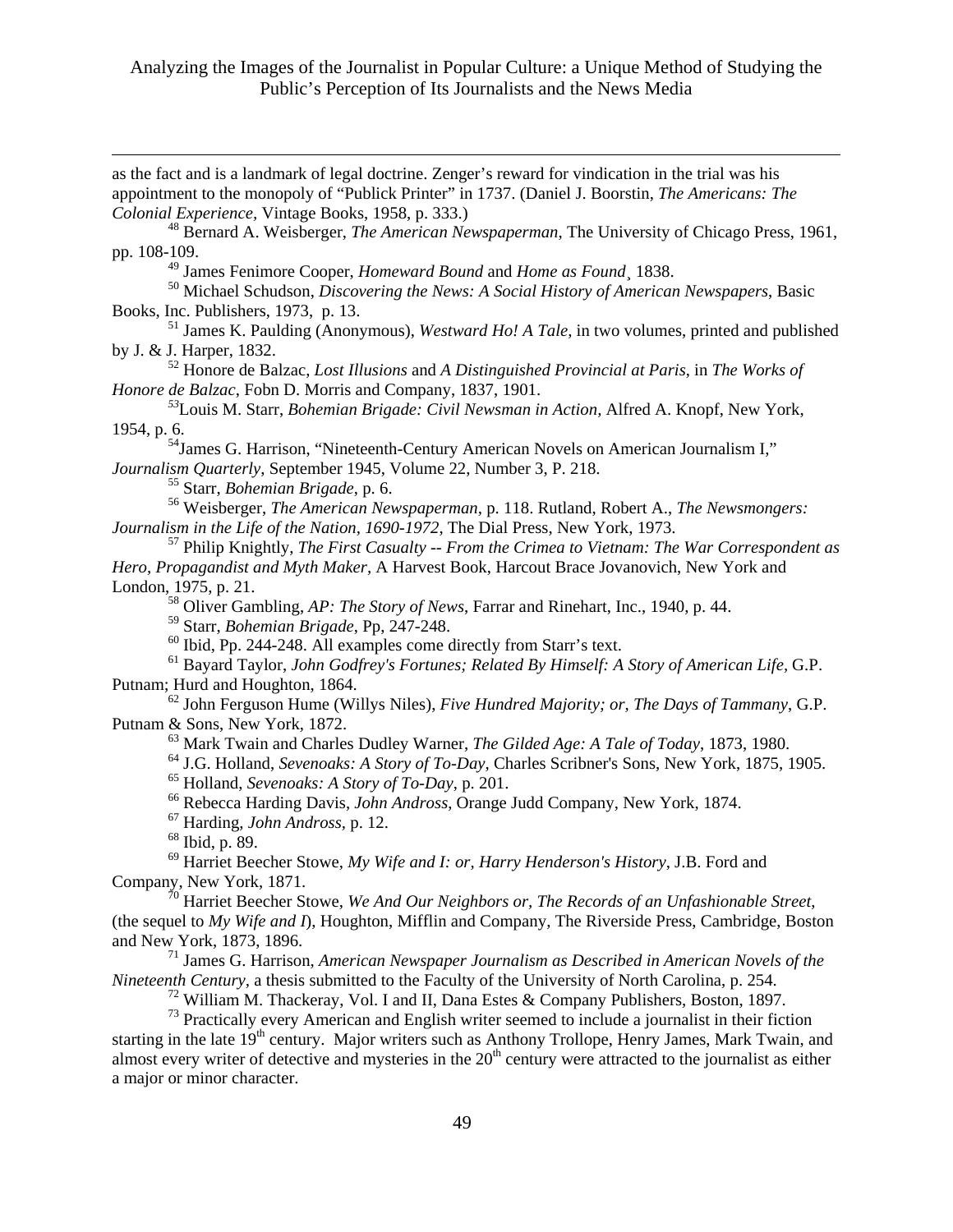74 For a survey of early American novels dealing with journalists, see Howard Good's *Acquainted With the Night: The Image of Journalists in American Fiction, 1890–1930* (Scarecrow Press, Metuchen, NJ, 1986). For a survey of American novels of the 19<sup>th</sup> century, see James G. Harrison's *American Newspaper Journalism As Described in American Novels of the Nineteenth Century*, a thesis submitted to the Faculty of the University of North Carolina; *Nineteenth-Century American Novels on American Journalism I, Journalism Quarterly*, September 1945, Volume 22, Number 3, pp. 215-224; *Nineteenth-Century American Novels on American Journalism II*, *Journalism Quarterly*, December 1945, Volume 22, Number 4, pp. 335-345.

75 Michael Emery and Edwin Emery, *The Press and America: An Interpretative History of the Mass Media,* Sixth Edition (Prentice Hall, Englewood Cliffs, NJ, 1988 Sixth Edition), p. 227.

76 Some of this material first appeared in the author's *Frank Capra and the Image of the Journalist in American Film*, the Afterword. pp. 175-188.

<sup>77</sup> Excellent sources for the image of the journalist in popular culture in the  $20<sup>th</sup>$  century emphasizing films include Alex Barris, *Stop the Presses! The Newspaperman in American Films* (Barnes, New York, 1976). Donna Born, "The Image of the Woman Journalist in American Popular Fiction, 1890 to the Present," A Paper presented to the Committee on the Status of Women of the Association of Education in Journalism Annual Convention, Michigan State University, East Lansing, August, 1981. Matt Erhlich, *Journalism in the Movies* (University of Illinois Press, 2004). Loren Ghiglione, *The American Journalist: Paradox of the Press* (Library of Congress, Washington, DC, 1990). Howard Good, *Outcasts: The Image of Journalists in Contemporary Films* (Scarecrow Press, Metuchen, NJ, 1989); *Girl Reporter: Gender, Journalism, and the Movies* (Scarecrow Press, Metuchen, NJ, 1998); *The Drunken Journalist: The Biography of a Film Stereotype* (Scarecrow Press, Metuchen, NJ, 2000); Pauline Kael, *Raising Kane*, *The Citizen Kane Book* (Limelight Editions, New York, 1984). Paul Loukides, and Linda K. Fuller, *Beyond the Stars: Stock Characters in American Popular Film* (Bowling Green State University Popular Press, OH, 1990). Richard R, Ness, *From Headline Hunter to Superman: A Journalism Filmography* (Scarecrow Press, Lanham, MD, 1997). Peter Roffman and Jim Purdy, *The Hollywood Social Problem Film: Madness, Despair and Politics from the Depression to the Fifties* (Indiana University Press, Bloomington, 1981). Deac Rossell, "Hollywood and the Newsroom" (*American Film*, October 1975). This author's *Frank Capra and the Image of the Journalist in Popular Culture* (Norman Lear Press, 2002).

 $78$  For as complete a listing as ever compiled of films and television programs featuring journalists see the *IJPC Database, 2005 Edition* (included are entries on 14,200 movies, movies made for TV and miniseries; 11,000 television programs; 8,500 novels, 1,300 short stories, 420 plays and 200 poems; 2,500 radio programs; 3,200 cartoons, comic books and comic strips, and commercials, non-fiction sources, games, art and music).

79 Much of this discussion was first explored in the author's *Frank Capra and the Image of the Journalist in American Film* and Loren Ghiglione and the author's *Fact or Fiction: Hollywood Looks at the News* essay on www.ijpc.org., from which these conclusions are taken.

 $80$  These surveys have remained consistent for decades in showing this dichotomy. As recently as 2003, a national survey showed that "46 percent think the press in America has too much freedom." Other surveys show that "71 percent of all citizens felt it was important for the government to hold the media in check." By contrast, more than eight in ten Americans (82 percent) say they "value the role the press plays in a democracy" and believe it is "important for the media to hold the government in check," *American Attitudes About The First Amendment* From 2001-2004 surveys, a project sponsored by The First Amendment Center and the *American Journalism Review*.<br><sup>81</sup> Much of this material has been taken from the author's *Frank Capra and the Image of the* 

*Journalist in American Film,* Norman Lear Press, 2002.